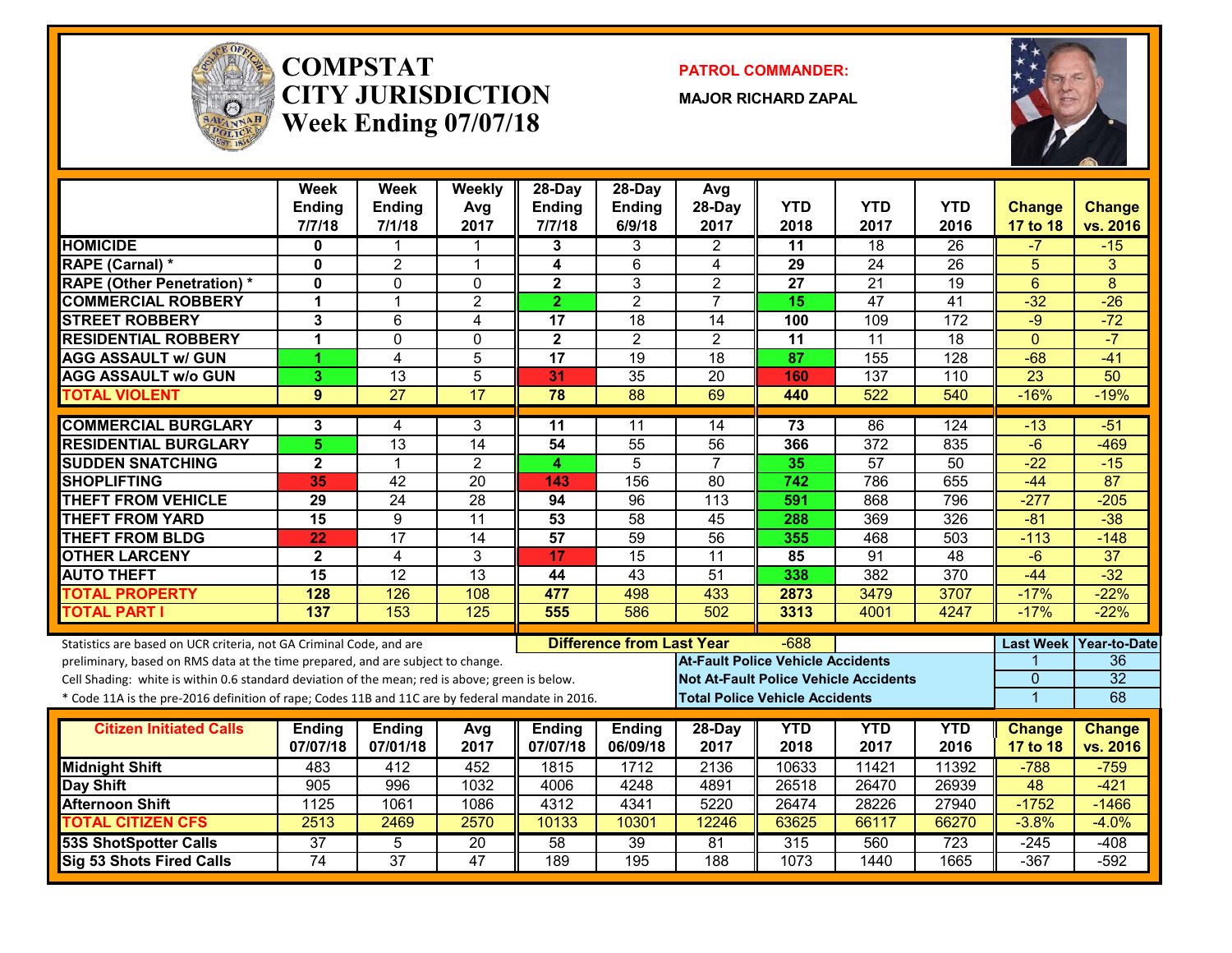

#### **COMPSTATNORTH PRECINCTWeek Ending 07/07/18**

**PRECINCT COMMANDER:**

**CAPT. CARY HILL**



|                                                                                                  | Week<br><b>Ending</b><br>7/7/18 | <b>Week</b><br><b>Ending</b><br>6/30/18 | Weekly<br>Avg<br>2017 | $28$ -Day<br><b>Ending</b><br>7/7/18 | 28-Day<br>Ending<br>6/9/18       | Avg<br>28-Day<br>2017                    | <b>YTD</b><br>2018                    | <b>YTD</b><br>2017                           | YTD<br>2016     | <b>Change</b><br>17 to 18 | <b>Change</b><br>vs. 2016 |
|--------------------------------------------------------------------------------------------------|---------------------------------|-----------------------------------------|-----------------------|--------------------------------------|----------------------------------|------------------------------------------|---------------------------------------|----------------------------------------------|-----------------|---------------------------|---------------------------|
| <b>HOMICIDE</b>                                                                                  | 0                               | 0                                       | 0                     |                                      |                                  | $\Omega$                                 | $\mathbf{2}$                          | 3                                            | 2               | -1                        | $\Omega$                  |
| <b>RAPE (Carnal) *</b>                                                                           | 0                               | 0                                       | 0                     | 1                                    | $\overline{2}$                   | $\mathbf 1$                              | 8                                     | $\overline{10}$                              | $\overline{7}$  | $-2$                      | 1                         |
| <b>RAPE (Other Penetration) *</b>                                                                | 0                               | $\mathbf{0}$                            | 0                     | $\mathbf{0}$                         | 1                                | $\mathbf{0}$                             | 3                                     | 4                                            | 5               | -1                        | $-2$                      |
| <b>COMMERCIAL ROBBERY</b>                                                                        | 1                               | $\Omega$                                | $\Omega$              | 1                                    | 1                                | $\overline{1}$                           | $\overline{\mathbf{4}}$               | 4                                            | $\overline{4}$  | $\Omega$                  | $\Omega$                  |
| <b>STREET ROBBERY</b>                                                                            | $\overline{\mathbf{2}}$         | $\Omega$                                | 1                     | 4                                    | 4                                | 4                                        | 33                                    | $\overline{42}$                              | 69              | $-9$                      | $-36$                     |
| <b>RESIDENTIAL ROBBERY</b>                                                                       | 0                               | $\mathbf 0$                             | 0                     | 0                                    | $\mathbf 0$                      | $\mathbf{0}$                             | $\overline{\mathbf{4}}$               | 1                                            | 3               | 3                         | $\blacktriangleleft$      |
| <b>AGG ASSAULT w/ GUN</b>                                                                        | 0                               | $\overline{0}$                          | $\overline{1}$        | 4                                    | $\overline{4}$                   | 4                                        | 19                                    | $\overline{32}$                              | $\overline{25}$ | $-13$                     | $-6$                      |
| <b>AGG ASSAULT w/o GUN</b>                                                                       | $\overline{\mathbf{2}}$         | $6\phantom{1}$                          | $\overline{2}$        | 11                                   | 13                               | 6                                        | 55                                    | $\overline{32}$                              | 34              | 23                        | $\overline{21}$           |
| <b>TOTAL VIOLENT</b>                                                                             | $\overline{\mathbf{5}}$         | $\overline{6}$                          | $\overline{4}$        | $\overline{22}$                      | $\overline{26}$                  | 17                                       | 128                                   | 128                                          | 149             | 0%                        | $-14%$                    |
|                                                                                                  |                                 |                                         |                       |                                      |                                  |                                          |                                       |                                              |                 |                           |                           |
| <b>COMMERCIAL BURGLARY</b>                                                                       | 1                               | 1                                       | 1                     | $\mathbf{2}$                         | 2                                | 4                                        | 16                                    | 31                                           | 24              | $-15$                     | -8                        |
| <b>RESIDENTIAL BURGLARY</b>                                                                      | 3                               | $\overline{2}$                          | $\overline{2}$        | $\overline{7}$                       | 8                                | $\overline{7}$                           | 44                                    | $\overline{34}$                              | 58              | 10                        | $-14$                     |
| <b>SUDDEN SNATCHING</b>                                                                          | 1                               | $\overline{1}$                          | $\mathbf 1$           | $\overline{2}$                       | $\overline{2}$                   | 3                                        | 18                                    | 31                                           | 28              | $-13$                     | $-10$                     |
| <b>SHOPLIFTING</b>                                                                               | $\overline{7}$                  | 11                                      | 3                     | 26                                   | 26                               | 12                                       | 143                                   | 117                                          | 87              | $\overline{26}$           | 56                        |
| <b>THEFT FROM VEHICLE</b>                                                                        | $\overline{7}$                  | 3                                       | $6\phantom{1}$        | 21                                   | $\overline{21}$                  | 24                                       | 116                                   | 208                                          | 265             | $-92$                     | $-149$                    |
| <b>THEFT FROM YARD</b>                                                                           | 0                               | 4                                       | 3                     | $\overline{15}$                      | $\overline{17}$                  | $\overline{11}$                          | 80                                    | 122                                          | 105             | $-42$                     | $-25$                     |
| <b>THEFT FROM BLDG</b>                                                                           | 5                               | 6                                       | 4                     | 15                                   | 13                               | $\overline{15}$                          | 98                                    | 152                                          | 148             | $-54$                     | $-50$                     |
| <b>OTHER LARCENY</b>                                                                             | 1                               | $\Omega$                                | $\overline{1}$        | 4                                    | $\overline{4}$                   | 2                                        | 17                                    | $\overline{22}$                              | 16              | $-5$                      | $\blacktriangleleft$      |
| <b>AUTO THEFT</b>                                                                                | 5                               | $\overline{2}$                          | 3                     | 10                                   | $\overline{10}$                  | $\overline{12}$                          | 68                                    | 96                                           | 106             | $-28$                     | $-38$                     |
| <b>TOTAL PROPERTY</b>                                                                            | 30                              | $\overline{30}$                         | $\overline{22}$       | 102                                  | 103                              | $\overline{90}$                          | 600                                   | 813                                          | 837             | $-26%$                    | $-28%$                    |
| <b>TOTAL PART I</b>                                                                              | 35                              | $\overline{36}$                         | $\overline{27}$       | 124                                  | $\overline{129}$                 | 107                                      | 728                                   | 941                                          | 986             | $-23%$                    | $-26%$                    |
| Statistics are based on UCR criteria, not GA Criminal Code, and are                              |                                 |                                         |                       |                                      | <b>Difference from Last Year</b> |                                          | -213                                  |                                              |                 | <b>Last Week</b>          | <b>Year-to-Date</b>       |
| preliminary, based on RMS data at the time prepared, and are subject to change.                  |                                 |                                         |                       |                                      |                                  | <b>At-Fault Police Vehicle Accidents</b> |                                       |                                              |                 | 0                         | 9                         |
| Cell Shading: white is within 0.6 standard deviation of the mean; red is above; green is below.  |                                 |                                         |                       |                                      |                                  |                                          |                                       | <b>Not At-Fault Police Vehicle Accidents</b> |                 | $\Omega$                  | $\overline{7}$            |
| * Code 11A is the pre-2016 definition of rape; Codes 11B and 11C are by federal mandate in 2016. |                                 |                                         |                       |                                      |                                  |                                          | <b>Total Police Vehicle Accidents</b> |                                              |                 | $\overline{0}$            | 16                        |
|                                                                                                  | Week                            | <b>Week</b>                             | Weekly                | $28$ -Day                            | $28-Day$                         | Avg                                      |                                       |                                              |                 |                           |                           |
| <b>Citizen Initiated Calls</b>                                                                   | <b>Ending</b>                   | <b>Ending</b>                           | Avg                   | Ending                               | Ending                           | 28-Day                                   | <b>YTD</b>                            | <b>YTD</b>                                   | <b>YTD</b>      | <b>Change</b>             | <b>Change</b>             |
|                                                                                                  | 07/07/18                        | 06/30/18                                | 2017                  | 07/07/18                             | 06/09/18                         | 2017                                     | 2018                                  | 2017                                         | 2016            | 17 to 18                  | vs. 2016                  |
| <b>Midnight Shift</b>                                                                            | 146                             | 131                                     | $\overline{121}$      | 563                                  | 539                              | 484                                      | 3096                                  | 3218                                         | 3197            | $-122$                    | $-101$                    |
| Day Shift                                                                                        | 225                             | 238                                     | 233                   | 999                                  | 1129                             | 931                                      | 6690                                  | 6147                                         | 6458            | 543                       | 232                       |
| <b>Afternoon Shift</b>                                                                           | 266                             | $\overline{270}$                        | 252                   | 1063                                 | 1104                             | 1010                                     | 6406                                  | 6696                                         | 6646            | $-290$                    | $-240$                    |
| <b>TOTAL CITIZEN CFS</b>                                                                         | 637                             | 639                                     | 606                   | 2625                                 | 2772                             | 2425                                     | 16192                                 | 16061                                        | 16301           | 0.8%                      | $-0.7%$                   |
| <b>53S ShotSpotter Calls</b>                                                                     | 4                               | 1                                       | 3                     | 7                                    | $\overline{11}$                  | $\overline{12}$                          | 41                                    | $\overline{71}$                              | 121             | $-30$                     | $-80$                     |
| Sig 53 Shots Fired Calls                                                                         | 12                              | $\overline{11}$                         | $\overline{7}$        | 44                                   | 40                               | 29                                       | 174                                   | $\overline{204}$                             | 269             | $-30$                     | $-95$                     |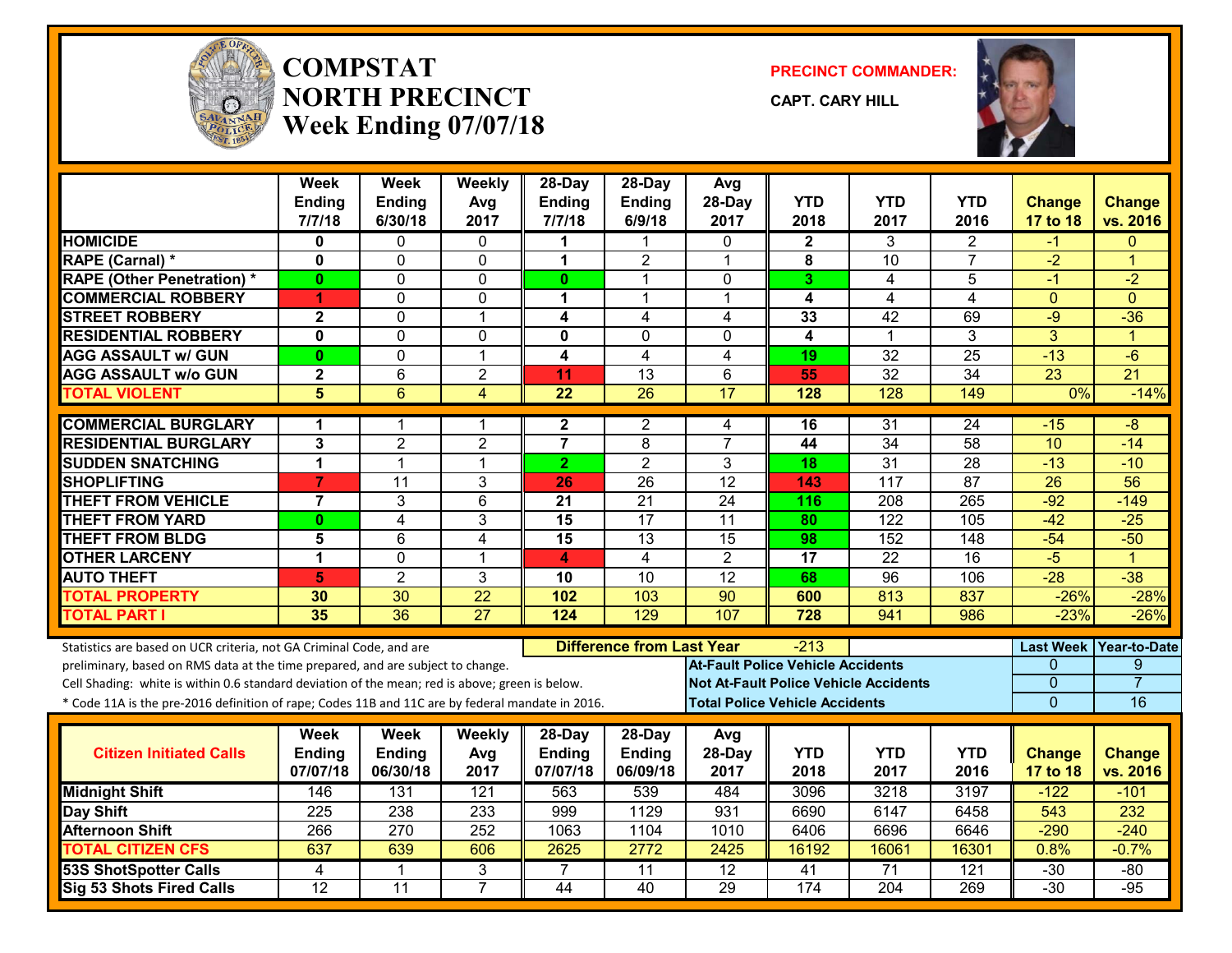# **BEAT 21 North Precinct Week Ending 07/07/18**

|                                   |              |                | <b>Last 4 Weeks</b> |                | 28 Days        | 28 Day  |                |                |                |                |                      |
|-----------------------------------|--------------|----------------|---------------------|----------------|----------------|---------|----------------|----------------|----------------|----------------|----------------------|
|                                   | Ending       | <b>Ending</b>  | <b>Ending</b>       | <b>Ending</b>  | Ending         | Average | <b>YTD</b>     | <b>YTD</b>     | <b>YTD</b>     | <b>Change</b>  | <b>Change</b>        |
|                                   | 6/16/18      | 6/23/18        | 6/30/18             | 7/7/18         | 7/7/18         | 2017    | 2018           | 2017           | 2016           | 17 to 18       | vs. 2016             |
| <b>HOMICIDE</b>                   | $\Omega$     | 0              | $\mathbf{0}$        | 0              | $\mathbf{0}$   | 0.0     | $\Omega$       | $\Omega$       | $\Omega$       | $\mathbf{0}$   | $\mathbf{0}$         |
| RAPE (Carnal) *                   | $\Omega$     | 0              | $\mathbf 0$         | $\Omega$       | 0              | 0.1     | $\mathbf{0}$   | $\Omega$       | $\mathbf{1}$   | $\mathbf{0}$   | $-1$                 |
| <b>RAPE (Other Penetration) *</b> | $\Omega$     | 0              | $\mathbf 0$         | $\Omega$       | 0              | 0.0     | $\mathbf{1}$   | $\Omega$       | $\Omega$       | $\mathbf{1}$   | $\overline{1}$       |
| <b>COMMERCIAL ROBBERY</b>         | 0            | 0              | $\mathbf 0$         | 0              | 0              | 0.1     | 0              | $\mathbf{1}$   | $\mathbf{1}$   | $-1$           | $-1$                 |
| <b>STREET ROBBERY</b>             | $\Omega$     | 0              | $\mathbf{0}$        | $\Omega$       | $\Omega$       | 0.2     | $\Omega$       | $\overline{2}$ | $\Omega$       | $-2$           | $\mathbf{0}$         |
| <b>RESIDENTIAL ROBBERY</b>        | $\Omega$     | 0              | $\mathbf{0}$        | $\Omega$       | $\Omega$       | 0.0     | $\Omega$       | $\Omega$       | $\Omega$       | $\mathbf{0}$   | $\mathbf{0}$         |
| <b>AGG ASSAULT w/ GUN</b>         | $\Omega$     | $\Omega$       | $\mathbf 0$         | $\Omega$       | 0              | 0.2     | $\Omega$       | $\mathbf{1}$   | $\Omega$       | $-1$           | $\mathbf{0}$         |
| <b>AGG ASSAULT w/o GUN</b>        | $\Omega$     | 0              | $\mathbf{1}$        | 0              | $\mathbf{1}$   | 0.2     | 3              | $\mathbf{1}$   | 3              | 2              | $\overline{0}$       |
| <b>TOTAL VIOLENT</b>              | $\mathbf{0}$ | $\overline{0}$ | $\mathbf{1}$        | $\overline{0}$ | $\mathbf{1}$   | 0.7     | $\overline{4}$ | 5              | 5              | $-20%$         | $-20%$               |
| <b>COMMERCIAL BURGLARY</b>        | $\Omega$     | 0              | $\mathbf{0}$        | 0              | $\Omega$       | 0.2     | $\mathbf{0}$   | $\overline{2}$ | 2              | $-2$           | $-2$                 |
|                                   |              |                |                     |                |                |         |                |                |                |                |                      |
| <b>RESIDENTIAL BURGLARY</b>       | 0            | 0              | 0                   | 0              | 0              | 1.1     | 5              | 6              | 4              | $-1$           | $\overline{1}$       |
| <b>SUDDEN SNATCHING</b>           | 0            | 0              | $\mathbf 0$         | 0              | 0              | 0.1     | 0              | 0              | 0              | $\mathbf{0}$   | $\mathbf{0}$         |
| <b>SHOPLIFTING</b>                | $\Omega$     | 0              | $\mathbf{1}$        | 0              | $\mathbf{1}$   | 0.2     | $\overline{2}$ | $\mathbf 1$    | $\Omega$       | $\mathbf{1}$   | $\overline{2}$       |
| <b>THEFT FROM VEHICLE</b>         | $\Omega$     | 0              | $\mathbf{1}$        | $\mathbf{1}$   | $\overline{2}$ | 2.8     | 20             | 15             | 11             | 5              | 9                    |
|                                   |              |                |                     |                |                |         |                |                |                |                |                      |
| <b>THEFT FROM YARD</b>            | $\Omega$     | 3              | $\mathbf{1}$        | $\Omega$       | 4              | 1.2     | 11             | 8              | 10             | 3              | $\blacktriangleleft$ |
| <b>THEFT FROM BLDG</b>            | $\mathbf{0}$ | 1              | 0                   | 0              | $\mathbf{1}$   | 3.0     | $\overline{7}$ | 27             | 13             | $-20$          | $-6$                 |
| <b>OTHER LARCENY</b>              | 0            | 0              | $\mathbf 0$         | 0              | 0              | 0.2     | $\overline{2}$ | 3              | $\overline{2}$ | $-1$           | $\mathbf{0}$         |
| <b>AUTO THEFT</b>                 | 0            | $\mathbf{1}$   | $\mathbf 0$         | 0              | $\mathbf{1}$   | 1.1     | 10             | 6              | 8              | $\overline{4}$ | 2 <sup>1</sup>       |
| <b>TOTAL PROPERTY</b>             | $\mathbf{0}$ | 5              | $\overline{3}$      | $\mathbf{1}$   | 9              | 9.7     | 57             | 68             | 50             | $-16%$         | 14%                  |

 **Difference from Last Year**r -12

Statistics are based on UCR criteria, not GA Criminal Code.

\* Rape Code 11A is the historical definition of rape (aka Legacy Rape); Rape Codes 11B and 11C are those moved from Part II to Part I in 2017.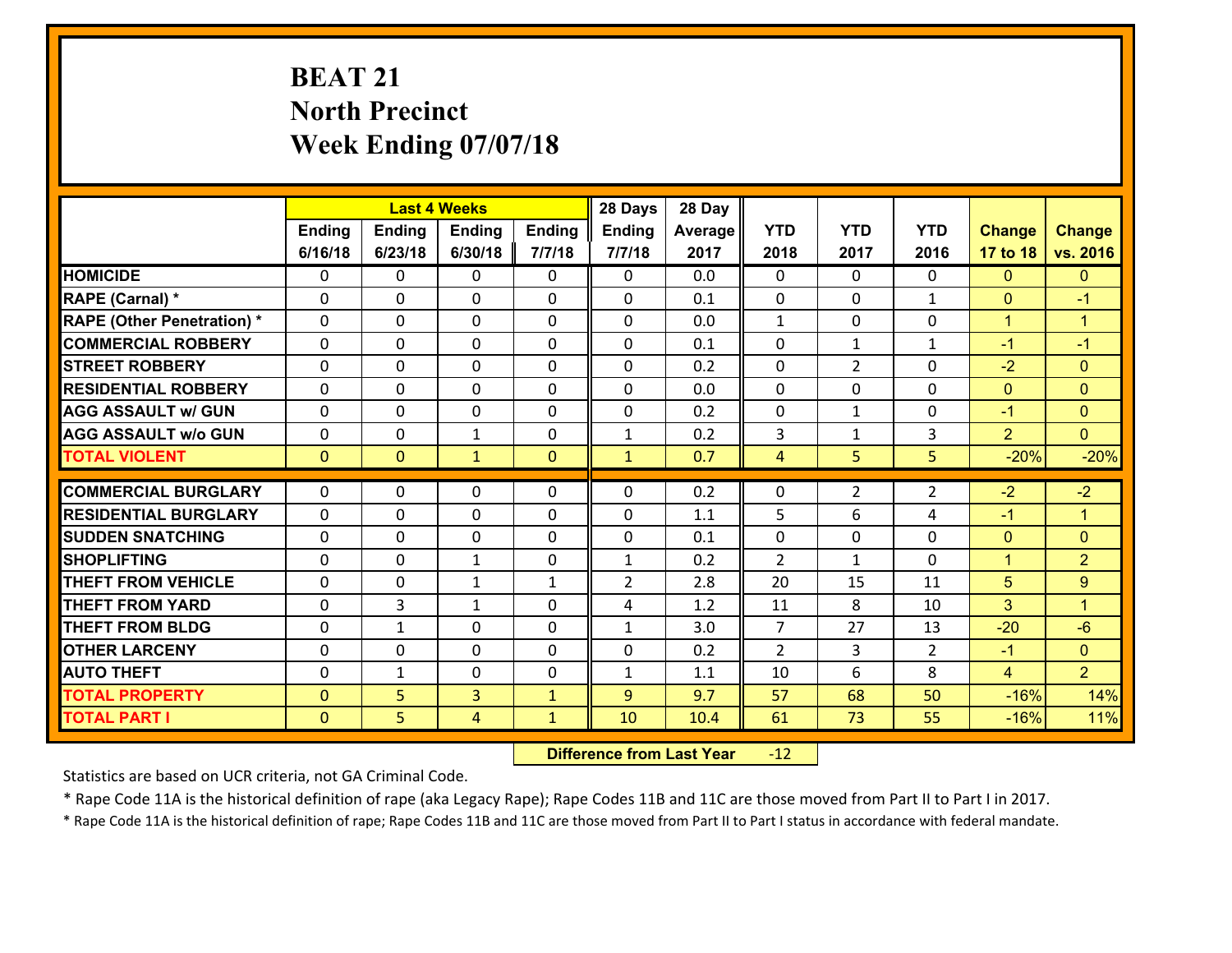# **BEAT 22 North Precinct Week Ending 07/07/18**

|                                              |                                   |                                | <b>Last 4 Weeks</b> |                     | 28 Days        | 28 Day       |                |              |                |                |                      |
|----------------------------------------------|-----------------------------------|--------------------------------|---------------------|---------------------|----------------|--------------|----------------|--------------|----------------|----------------|----------------------|
|                                              | Ending                            | <b>Ending</b>                  | <b>Ending</b>       | Ending              | <b>Ending</b>  | Average      | <b>YTD</b>     | <b>YTD</b>   | <b>YTD</b>     | <b>Change</b>  | <b>Change</b>        |
|                                              | 6/16/18                           | 6/23/18                        | 6/30/18             | 7/7/18              | 7/7/18         | 2017         | 2018           | 2017         | 2016           | 17 to 18       | vs. 2016             |
| <b>HOMICIDE</b>                              | $\mathbf{1}$                      | 0                              | $\mathbf{0}$        | 0                   | $\mathbf{1}$   | 0.0          | $\overline{2}$ | $\Omega$     | $\overline{2}$ | $\overline{2}$ | $\mathbf{0}$         |
| RAPE (Carnal) *                              | 0                                 | 1                              | $\mathbf{0}$        | 0                   | $\mathbf{1}$   | 0.2          | 2              | $\mathbf{1}$ | $\Omega$       | $\mathbf{1}$   | $\overline{2}$       |
| <b>RAPE (Other Penetration) *</b>            | $\Omega$                          | 0                              | $\Omega$            | $\Omega$            | 0              | 0.1          | $\mathbf{1}$   | $\mathbf{1}$ | $\Omega$       | $\mathbf{0}$   | $\blacktriangleleft$ |
| <b>COMMERCIAL ROBBERY</b>                    | $\Omega$                          | $\Omega$                       | $\mathbf 0$         | $\mathbf{1}$        | $\mathbf{1}$   | 0.2          | $\mathbf{1}$   | $\mathbf{0}$ | 3              | $\mathbf{1}$   | $-2$                 |
| <b>STREET ROBBERY</b>                        | 0                                 | $\mathbf{1}$                   | $\mathbf 0$         | $\mathbf{1}$        | $\overline{2}$ | 0.8          | 6              | 6            | 6              | $\mathbf{0}$   | $\mathbf{0}$         |
| <b>RESIDENTIAL ROBBERY</b>                   | $\Omega$                          | 0                              | $\mathbf 0$         | 0                   | 0              | 0.0          | $\mathbf 0$    | 0            | 0              | $\overline{0}$ | $\mathbf{0}$         |
| <b>AGG ASSAULT w/ GUN</b>                    | 0                                 | $\mathbf{1}$                   | $\mathbf 0$         | 0                   | $\mathbf{1}$   | 2.2          | 6              | 17           | 9              | $-11$          | $-3$                 |
| <b>AGG ASSAULT w/o GUN</b>                   | 0                                 | 0                              | $\mathbf{1}$        | $\mathbf{1}$        | $\overline{2}$ | 1.8          | 13             | 6            | 8              | $\overline{7}$ | 5 <sup>5</sup>       |
| <b>TOTAL VIOLENT</b>                         | $\mathbf{1}$                      | $\overline{3}$                 | $\mathbf{1}$        | 3                   | 8              | 5.2          | 31             | 31           | 28             | 0%             | 11%                  |
| <b>COMMERCIAL BURGLARY</b>                   | 0                                 | 0                              | 0                   | 0                   | $\Omega$       | 1.0          | 3              | 4            | $\mathbf{1}$   | $-1$           | $\overline{2}$       |
|                                              |                                   |                                |                     |                     |                |              |                |              |                |                |                      |
|                                              |                                   |                                |                     |                     |                |              |                |              |                |                |                      |
| <b>RESIDENTIAL BURGLARY</b>                  | $\mathbf{1}$                      | 0                              | $\mathbf 0$         | $\overline{2}$      | 3              | 2.2          | 14             | 10           | 15             | 4              | $-1$                 |
| <b>SUDDEN SNATCHING</b>                      | $\Omega$                          | 0                              | $\mathbf 0$         | $\Omega$            | 0              | 0.1          | 3              | $\Omega$     | $\mathbf{1}$   | 3              | 2 <sup>1</sup>       |
| <b>SHOPLIFTING</b>                           | 0                                 | 0                              | 1                   | $\mathbf{1}$        | $\overline{2}$ | 2.7          | 19             | 19           | 8              | $\mathbf 0$    | 11                   |
| <b>THEFT FROM VEHICLE</b>                    | 1                                 | 1                              | 0                   | $\mathbf{1}$        | 3              | 2.8          | 22             | 18           | 18             | 4              | 4                    |
| <b>THEFT FROM YARD</b>                       | 3                                 | 0                              | $\mathbf{1}$        | 0                   | 4              | 1.2          | 10             | 9            | 9              | $\mathbf{1}$   | $\blacktriangleleft$ |
| <b>THEFT FROM BLDG</b>                       | 0                                 | 0                              | $\mathbf 0$         | 0                   | 0              | 2.1          | 8              | 17           | 17             | $-9$           | $-9$                 |
| <b>OTHER LARCENY</b>                         | 0                                 | 0                              | $\mathbf 0$         | 0                   | 0              | 0.4          | $\mathbf 0$    | 3            | $\overline{2}$ | $-3$           | $-2$                 |
| <b>AUTO THEFT</b>                            | $\mathbf{1}$                      | 0                              | 1                   | 0                   | $\overline{2}$ | 2.6          | 13             | 19           | 21             | $-6$           | $-8$                 |
| <b>TOTAL PROPERTY</b><br><b>TOTAL PART I</b> | $6\phantom{1}6$<br>$\overline{7}$ | $\mathbf{1}$<br>$\overline{4}$ | $\overline{3}$<br>4 | 4<br>$\overline{7}$ | 14<br>22       | 15.1<br>20.3 | 92<br>123      | 99<br>130    | 92<br>120      | $-7%$<br>$-5%$ | 0%<br>3%             |

 **Difference from Last Year**‐7

Statistics are based on UCR criteria, not GA Criminal Code.

\* Rape Code 11A is the historical definition of rape (aka Legacy Rape); Rape Codes 11B and 11C are those moved from Part II to Part I in 2017.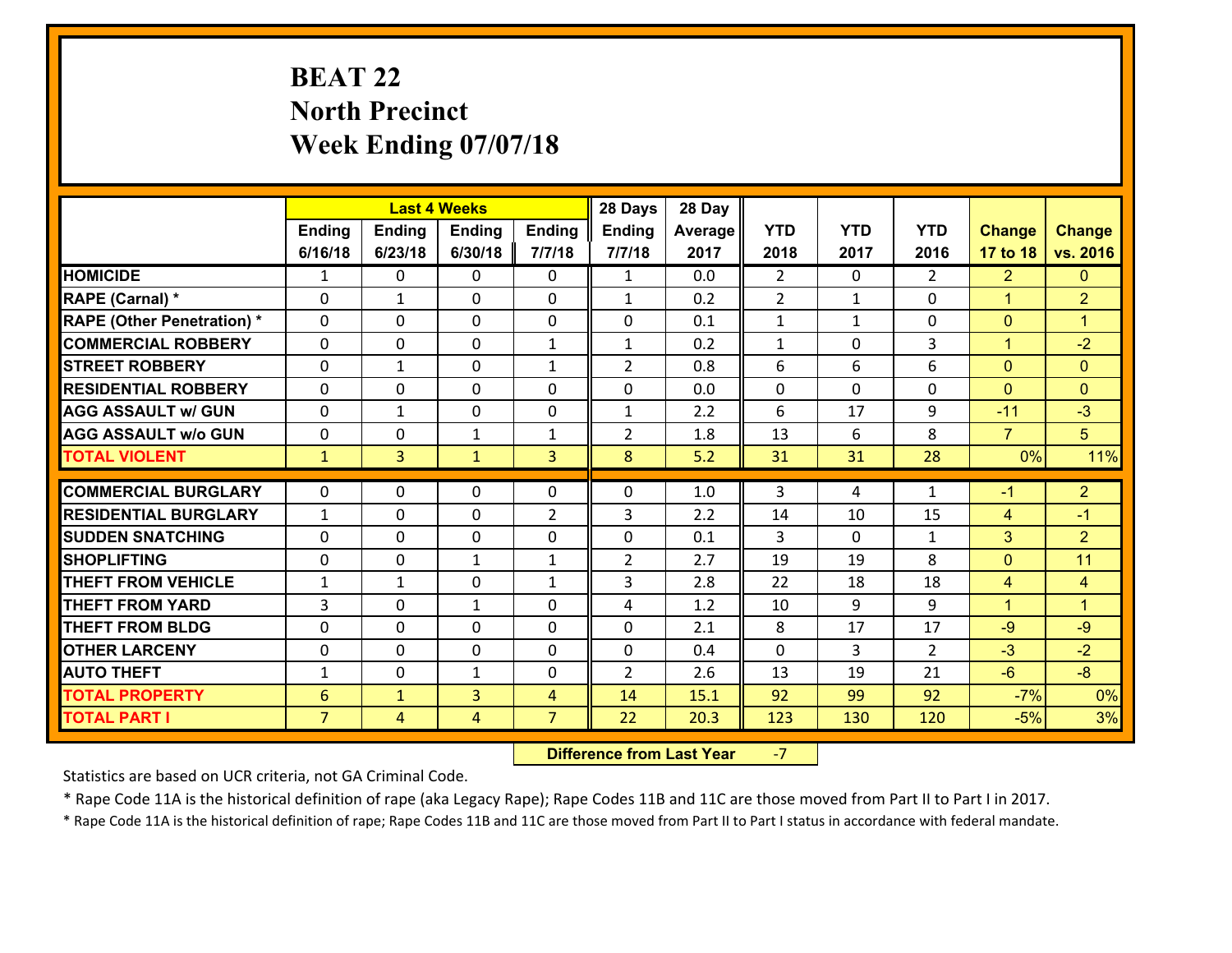# **BEAT 23 North Precinct Week Ending 07/07/18**

|                                   |                |                | <b>Last 4 Weeks</b> |                | 28 Days        | 28 Day  |                |                |                |                |                      |
|-----------------------------------|----------------|----------------|---------------------|----------------|----------------|---------|----------------|----------------|----------------|----------------|----------------------|
|                                   | Ending         | <b>Ending</b>  | <b>Ending</b>       | <b>Ending</b>  | <b>Ending</b>  | Average | <b>YTD</b>     | <b>YTD</b>     | <b>YTD</b>     | <b>Change</b>  | <b>Change</b>        |
|                                   | 6/16/18        | 6/23/18        | 6/30/18             | 7/7/18         | 7/7/18         | 2017    | 2018           | 2017           | 2016           | 17 to 18       | vs. 2016             |
| <b>HOMICIDE</b>                   | $\Omega$       | 0              | 0                   | 0              | 0              | 0.1     | $\Omega$       | $\mathbf{1}$   | 0              | $-1$           | $\mathbf{0}$         |
| RAPE (Carnal) *                   | 0              | 0              | $\mathbf{0}$        | 0              | $\Omega$       | 0.2     | $\overline{2}$ | $\overline{2}$ | 4              | $\mathbf{0}$   | $-2$                 |
| <b>RAPE (Other Penetration) *</b> | 0              | 0              | $\mathbf{0}$        | $\Omega$       | $\Omega$       | 0.0     | $\mathbf{0}$   | 0              | $\overline{2}$ | $\mathbf{0}$   | $-2$                 |
| <b>COMMERCIAL ROBBERY</b>         | 0              | 0              | 0                   | 0              | 0              | 0.2     | $\mathbf{1}$   | $\mathbf{1}$   | $\Omega$       | $\mathbf{0}$   | $\blacktriangleleft$ |
| <b>STREET ROBBERY</b>             | $\Omega$       | 0              | $\mathbf{0}$        | $\mathbf{1}$   | $\mathbf{1}$   | 0.5     | 5              | 3              | 10             | $\overline{2}$ | $-5$                 |
| <b>RESIDENTIAL ROBBERY</b>        | $\Omega$       | 0              | $\mathbf 0$         | $\Omega$       | 0              | 0.1     | $\overline{3}$ | $\mathbf{1}$   | $\mathbf{1}$   | $\overline{2}$ | $\overline{2}$       |
| <b>AGG ASSAULT w/ GUN</b>         | $\mathbf{1}$   | $\mathbf{1}$   | $\mathbf 0$         | 0              | $\overline{2}$ | 0.7     | 6              | 6              | 11             | $\mathbf{0}$   | $-5$                 |
| <b>AGG ASSAULT w/o GUN</b>        | 0              | $\overline{2}$ | $\overline{2}$      | 0              | 4              | 1.2     | 15             | 10             | $\overline{7}$ | 5              | 8                    |
| <b>TOTAL VIOLENT</b>              | $\mathbf{1}$   | $\overline{3}$ | $\overline{2}$      | $\mathbf{1}$   | $\overline{7}$ | 2.8     | 32             | 24             | 35             | 33%            | $-9%$                |
| <b>COMMERCIAL BURGLARY</b>        | $\Omega$       |                |                     |                |                |         |                |                |                |                |                      |
|                                   |                | 0              | $\mathbf{0}$        | 0              | $\Omega$       | 1.9     | 8              | 11             | 5              | $-3$           | 3                    |
| <b>RESIDENTIAL BURGLARY</b>       | $\Omega$       | 0              | $\mathbf{0}$        | $\mathbf{1}$   | 1              | 1.8     | 12             | 7              | 13             | 5              | $-1$                 |
| <b>SUDDEN SNATCHING</b>           | 0              | 0              | 0                   | 0              | 0              | 0.3     | $\mathcal{L}$  | 3              | $\mathbf{1}$   | $-1$           | $\blacktriangleleft$ |
| <b>SHOPLIFTING</b>                | $\Omega$       | 3              | $\overline{2}$      | 3              | 8              | 1.0     | 18             | 8              | 4              | 10             | 14                   |
| <b>THEFT FROM VEHICLE</b>         | $\mathbf{1}$   | 1              | $\mathbf 0$         | $\mathbf{1}$   | 3              | 3.1     | 17             | 16             | 34             | $\mathbf{1}$   | $-17$                |
| <b>THEFT FROM YARD</b>            | 0              | 1              | $\mathbf{1}$        | 0              | $\overline{2}$ | 1.9     | 13             | 15             | 12             | $-2$           | $\mathbf{1}$         |
| <b>THEFT FROM BLDG</b>            | 0              | 0              | 1                   | $\mathbf{1}$   | $\overline{2}$ | 1.9     | 15             | 15             | 14             | $\overline{0}$ | $\mathbf{1}$         |
| <b>OTHER LARCENY</b>              | $\mathbf 0$    | $\mathbf{1}$   | $\mathbf 0$         | 0              | $\mathbf{1}$   | 0.3     | 4              | $\overline{2}$ | 0              | $\overline{2}$ | $\overline{4}$       |
| <b>AUTO THEFT</b>                 | 0              | 1              | 0                   | 0              | $\mathbf{1}$   | 3.1     | 9              | 19             | 16             | $-10$          | $-7$                 |
| <b>TOTAL PROPERTY</b>             | $\mathbf{1}$   | $\overline{7}$ | 4                   | 6              | 18             | 15.3    | 98             | 96             | 99             | 2%             | $-1%$                |
| <b>TOTAL PART I</b>               | $\overline{2}$ | 10             | 6                   | $\overline{7}$ | 25             | 18.1    | 130            | 120            | 134            | 8%             | $-3%$                |

 **Difference from Last Year**r 10

Statistics are based on UCR criteria, not GA Criminal Code.

\* Rape Code 11A is the historical definition of rape (aka Legacy Rape); Rape Codes 11B and 11C are those moved from Part II to Part I in 2017.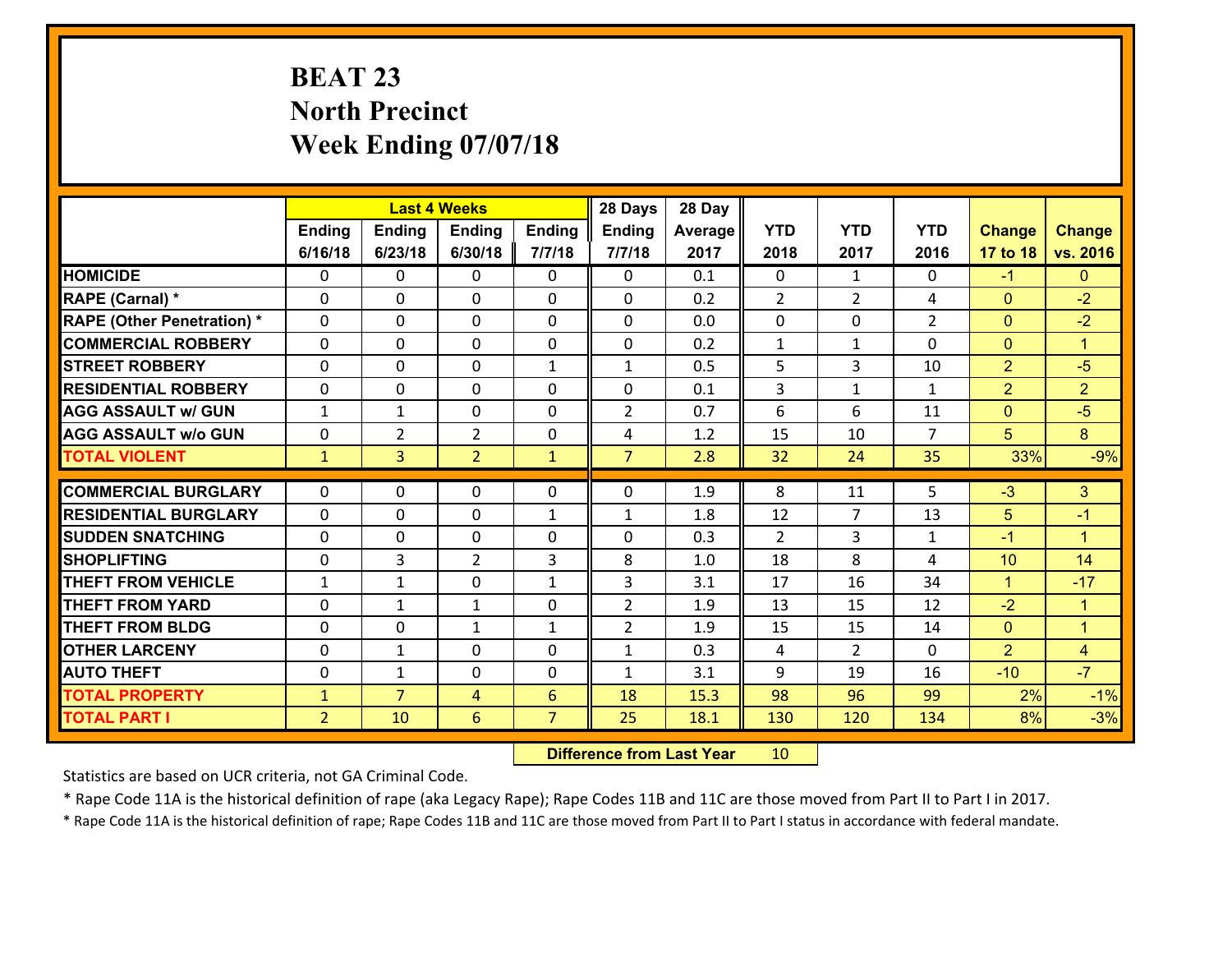# **BEAT 24 North Precinct Week Ending 07/07/18**

|                                   |              |                | <b>Last 4 Weeks</b> |              | 28 Days       | 28 Day  |              |                |              |                |                |
|-----------------------------------|--------------|----------------|---------------------|--------------|---------------|---------|--------------|----------------|--------------|----------------|----------------|
|                                   | Ending       | <b>Ending</b>  | <b>Ending</b>       | Ending       | <b>Ending</b> | Average | <b>YTD</b>   | <b>YTD</b>     | <b>YTD</b>   | <b>Change</b>  | <b>Change</b>  |
|                                   | 6/16/18      | 6/23/18        | 6/30/18             | 7/7/18       | 7/7/18        | 2017    | 2018         | 2017           | 2016         | 17 to 18       | vs. 2016       |
| <b>HOMICIDE</b>                   | 0            | 0              | $\mathbf{0}$        | 0            | 0             | 0.1     | 0            | $\Omega$       | $\Omega$     | $\mathbf{0}$   | $\mathbf{0}$   |
| RAPE (Carnal) *                   | $\Omega$     | 0              | $\mathbf{0}$        | 0            | $\Omega$      | 0.1     | $\mathbf{0}$ | $\mathbf{1}$   | 0            | $-1$           | $\mathbf{0}$   |
| <b>RAPE (Other Penetration) *</b> | $\Omega$     | 0              | $\Omega$            | $\Omega$     | $\Omega$      | 0.0     | $\Omega$     | $\Omega$       | $\Omega$     | $\mathbf{0}$   | $\Omega$       |
| <b>COMMERCIAL ROBBERY</b>         | $\Omega$     | $\Omega$       | $\mathbf 0$         | $\Omega$     | 0             | 0.4     | $\mathbf 0$  | $\mathbf{1}$   | $\Omega$     | $-1$           | $\Omega$       |
| <b>STREET ROBBERY</b>             | 0            | 0              | $\mathbf 0$         | 0            | 0             | 1.0     | 4            | 9              | 15           | $-5$           | $-11$          |
| <b>RESIDENTIAL ROBBERY</b>        | $\Omega$     | 0              | $\mathbf 0$         | 0            | 0             | 0.0     | $\mathbf 0$  | $\mathbf{0}$   | $\mathbf{1}$ | $\mathbf{0}$   | $-1$           |
| <b>AGG ASSAULT w/ GUN</b>         | 0            | 0              | $\mathbf 0$         | 0            | 0             | 0.4     | $\mathbf{1}$ | $\mathbf{1}$   | $\mathbf{1}$ | $\overline{0}$ | $\overline{0}$ |
| <b>AGG ASSAULT w/o GUN</b>        | 0            | 0              | $\mathbf{1}$        | 0            | $\mathbf{1}$  | 0.4     | 4            | $\mathbf 0$    | $\mathbf{1}$ | $\overline{4}$ | 3 <sup>1</sup> |
| <b>TOTAL VIOLENT</b>              | $\mathbf{0}$ | $\overline{0}$ | $\mathbf{1}$        | $\mathbf{0}$ | $\mathbf{1}$  | 2.3     | 9            | 12             | 18           | $-25%$         | $-50%$         |
|                                   |              |                |                     |              |               |         |              |                |              |                |                |
| <b>COMMERCIAL BURGLARY</b>        | $\Omega$     | 0              | 1                   | 0            | $\mathbf{1}$  | 0.3     | 1            | $\mathbf{1}$   | 6            | $\mathbf{0}$   | $-5$           |
| <b>RESIDENTIAL BURGLARY</b>       | $\mathbf{1}$ | 0              | $\mathbf{0}$        | $\Omega$     | $\mathbf{1}$  | 1.2     | 5            | 5.             | 10           | $\mathbf{0}$   | $-5$           |
| <b>SUDDEN SNATCHING</b>           | $\Omega$     | 0              | $\mathbf 0$         | $\Omega$     | $\Omega$      | 0.2     | 3            | $\mathbf{1}$   | 4            | 2              | $-1$           |
| <b>SHOPLIFTING</b>                | $\Omega$     | 0              | 1                   | $\Omega$     | $\mathbf{1}$  | 4.2     | 52           | 36             | 25           | 16             | 27             |
| <b>THEFT FROM VEHICLE</b>         | $\Omega$     | 0              | $\mathbf 0$         | $\mathbf{1}$ | $\mathbf{1}$  | 7.9     | 13           | 60             | 43           | $-47$          | $-30$          |
| <b>THEFT FROM YARD</b>            | 0            | 0              | $\mathbf{1}$        | 0            | $\mathbf{1}$  | 2.8     | 12           | 22             | 23           | $-10$          | $-11$          |
| <b>THEFT FROM BLDG</b>            | 0            | 0              | $\mathbf 0$         | $\mathbf{1}$ | $\mathbf{1}$  | 1.2     | 15           | $\overline{7}$ | 18           | 8              | $-3$           |
| <b>OTHER LARCENY</b>              | 0            | 0              | $\mathbf 0$         | $\mathbf{1}$ | $\mathbf{1}$  | 0.9     | 3            | 3              | 4            | $\overline{0}$ | $-1$           |
| <b>AUTO THEFT</b>                 | 0            | 0              | 0                   | $\mathbf{1}$ | $\mathbf{1}$  | 2.4     | 6            | 23             | 21           | $-17$          | $-15$          |
| <b>TOTAL PROPERTY</b>             | $\mathbf{1}$ | $\overline{0}$ | 3                   | 4            | 8             | 21.2    | 110          | 158            | 154          | $-30%$         | $-29%$         |
| <b>TOTAL PART I</b>               | $\mathbf{1}$ | $\mathbf{0}$   | 4                   | 4            | 9             | 23.5    | 119          | 170            | 172          | $-30%$         | $-31%$         |

 **Difference from Last Year**r -51

Statistics are based on UCR criteria, not GA Criminal Code.

\* Rape Code 11A is the historical definition of rape (aka Legacy Rape); Rape Codes 11B and 11C are those moved from Part II to Part I in 2017.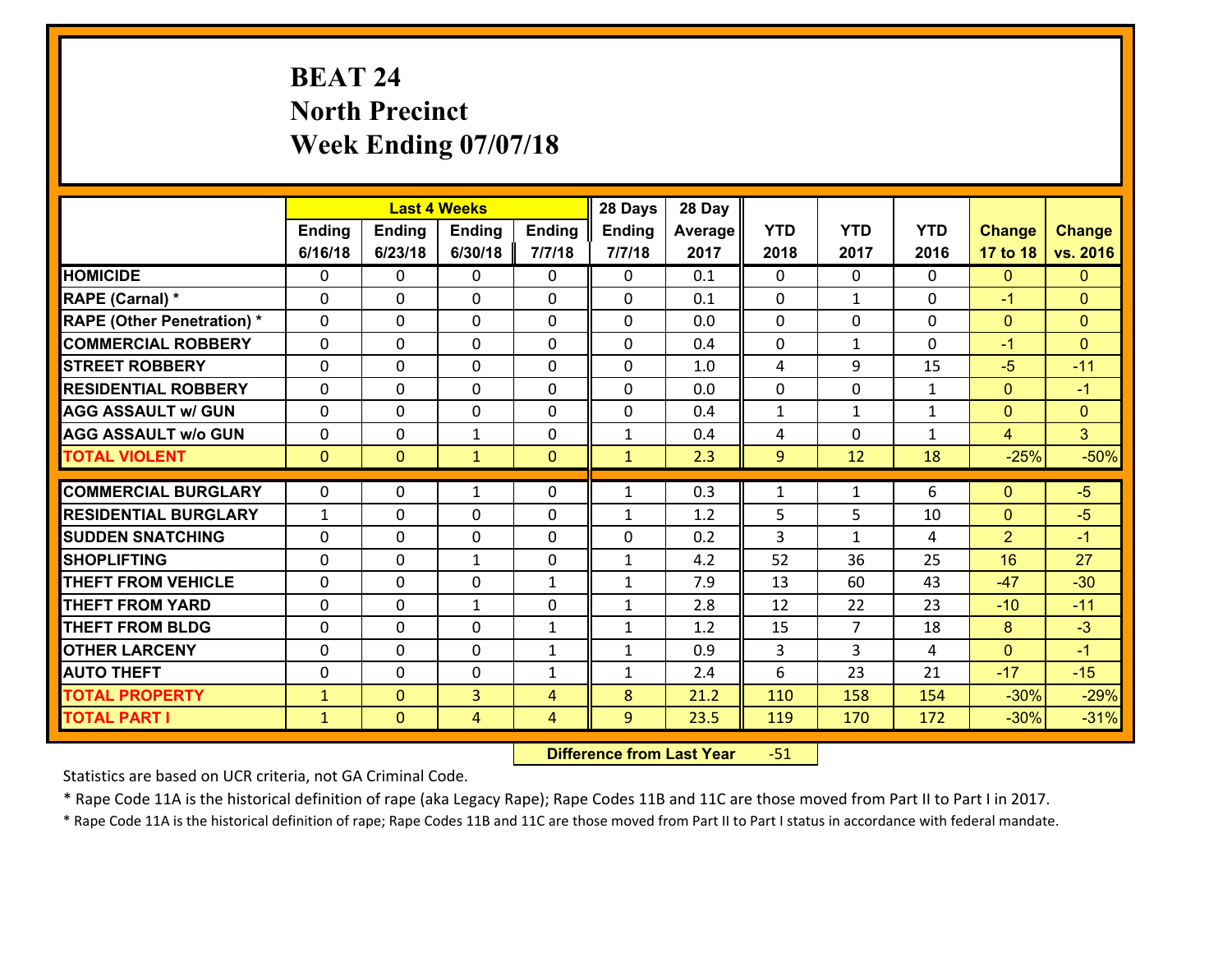# **BEAT 25 North Precinct Week Ending 07/07/18**

|                                   |                 |                | <b>Last 4 Weeks</b> |                | 28 Days        | 28 Day  |                |                |                |                |                |
|-----------------------------------|-----------------|----------------|---------------------|----------------|----------------|---------|----------------|----------------|----------------|----------------|----------------|
|                                   | Ending          | <b>Ending</b>  | <b>Ending</b>       | <b>Ending</b>  | Ending         | Average | <b>YTD</b>     | <b>YTD</b>     | <b>YTD</b>     | <b>Change</b>  | <b>Change</b>  |
|                                   | 6/16/18         | 6/23/18        | 6/30/18             | 7/7/18         | 7/7/18         | 2017    | 2018           | 2017           | 2016           | 17 to 18       | vs. 2016       |
| <b>HOMICIDE</b>                   | $\Omega$        | 0              | 0                   | 0              | 0              | 0.0     | $\Omega$       | $\Omega$       | 0              | $\mathbf{0}$   | $\mathbf{0}$   |
| RAPE (Carnal) *                   | $\Omega$        | 0              | $\mathbf 0$         | $\Omega$       | 0              | 0.0     | $\overline{2}$ | $\mathbf{1}$   | $\Omega$       | $\mathbf{1}$   | $\overline{2}$ |
| <b>RAPE (Other Penetration) *</b> | $\Omega$        | 0              | $\mathbf 0$         | $\Omega$       | 0              | 0.0     | $\Omega$       | $\Omega$       | $\overline{2}$ | $\mathbf{0}$   | $-2$           |
| <b>COMMERCIAL ROBBERY</b>         | $\Omega$        | $\Omega$       | $\mathbf 0$         | $\Omega$       | 0              | 0.0     | $\Omega$       | $\mathbf{1}$   | $\Omega$       | $-1$           | $\Omega$       |
| <b>STREET ROBBERY</b>             | 0               | 0              | $\mathbf 0$         | 0              | 0              | 0.0     | $\overline{7}$ | 15             | 17             | $-8$           | $-10$          |
| <b>RESIDENTIAL ROBBERY</b>        | 0               | 0              | $\mathbf 0$         | 0              | 0              | 0.0     | $\mathbf 0$    | $\mathbf 0$    | 0              | $\overline{0}$ | $\mathbf{0}$   |
| <b>AGG ASSAULT w/ GUN</b>         | $\Omega$        | 0              | $\mathbf 0$         | $\Omega$       | 0              | 0.0     | $\mathbf{1}$   | $\mathbf{1}$   | 0              | $\mathbf{0}$   | $\mathbf{1}$   |
| <b>AGG ASSAULT w/o GUN</b>        | 0               | 0              | $\mathbf 0$         | 0              | 0              | 0.0     | 3              | $\overline{2}$ | $\mathbf{1}$   | $\mathbf{1}$   | 2 <sup>1</sup> |
| <b>TOTAL VIOLENT</b>              | $\mathbf{0}$    | $\overline{0}$ | $\mathbf{0}$        | $\mathbf{0}$   | $\mathbf{0}$   | 0.0     | 13             | 20             | 20             | $-35%$         | $-35%$         |
| <b>COMMERCIAL BURGLARY</b>        | 0               | 0              |                     |                |                |         | 1              |                |                | $-2$           | $-3$           |
|                                   |                 |                | 0                   | $\mathbf{1}$   | 1              | 0.0     |                | 3              | 4              |                |                |
| <b>RESIDENTIAL BURGLARY</b>       | $\Omega$        | 0              | 0                   | 0              | $\Omega$       | 0.0     | $\mathbf{1}$   | 2              | 5              | $-1$           | $-4$           |
| <b>SUDDEN SNATCHING</b>           | $\mathbf{0}$    | 0              | $\mathbf{0}$        | 0              | 0              | 0.0     | $\mathbf{0}$   | $\mathbf{1}$   | 4              | $-1$           | $-4$           |
| <b>SHOPLIFTING</b>                | $\mathbf{1}$    | 0              | $\mathbf 0$         | $\mathbf{1}$   | $\overline{2}$ | 0.0     | 6              | 20             | 15             | $-14$          | $-9$           |
| <b>THEFT FROM VEHICLE</b>         | $\overline{2}$  | $\mathbf{1}$   | 1                   | $\mathbf{1}$   | 5              | 0.0     | 21             | 44             | 70             | $-23$          | $-49$          |
| <b>THEFT FROM YARD</b>            | $\mathbf{1}$    | 0              | $\mathbf 0$         | 0              | $\mathbf{1}$   | 0.0     | 13             | 37             | 23             | $-24$          | $-10$          |
| <b>THEFT FROM BLDG</b>            | $\mathbf{1}$    | 1              | $\mathbf 0$         | $\mathbf{1}$   | 3              | 0.0     | 12             | 26             | 18             | $-14$          | $-6$           |
| <b>OTHER LARCENY</b>              | $\mathbf{1}$    | 0              | $\mathbf 0$         | 0              | $\mathbf{1}$   | 0.0     | 5              | 8              | 5              | $-3$           | $\overline{0}$ |
| <b>AUTO THEFT</b>                 | 0               | 0              | $\mathbf 0$         | $\overline{2}$ | $\overline{2}$ | 0.0     | 10             | 13             | 10             | $-3$           | $\overline{0}$ |
| <b>TOTAL PROPERTY</b>             | $6\phantom{1}6$ | $\overline{2}$ | $\mathbf{1}$        | 6              | 15             | 0.0     | 69             | 154            | 154            | $-55%$         | $-55%$         |
| <b>TOTAL PART I</b>               | 6               | $\overline{2}$ | $\mathbf{1}$        | 6              | 15             | 0.0     | 82             | 174            | 174            | $-53%$         | $-53%$         |

 **Difference from Last Year**r -92

Statistics are based on UCR criteria, not GA Criminal Code.

\* Rape Code 11A is the historical definition of rape (aka Legacy Rape); Rape Codes 11B and 11C are those moved from Part II to Part I in 2017.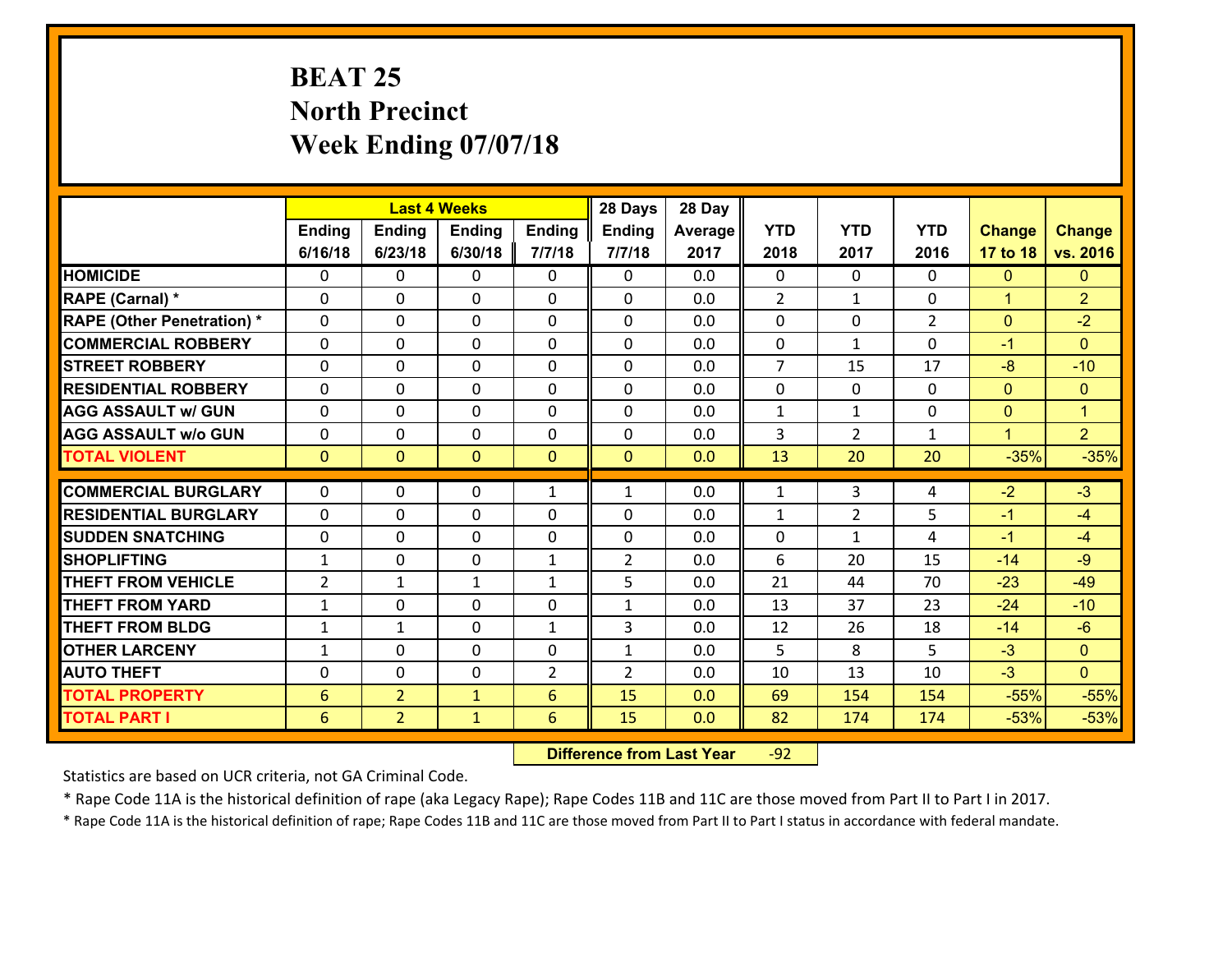# **BEAT 26 North Precinct Week Ending 07/07/18**

|                                   |                |                | <b>Last 4 Weeks</b> |               | 28 Days        | 28 Day  |            |                |                |                 |                |
|-----------------------------------|----------------|----------------|---------------------|---------------|----------------|---------|------------|----------------|----------------|-----------------|----------------|
|                                   | Ending         | <b>Ending</b>  | <b>Ending</b>       | <b>Ending</b> | <b>Ending</b>  | Average | <b>YTD</b> | <b>YTD</b>     | <b>YTD</b>     | <b>Change</b>   | <b>Change</b>  |
|                                   | 6/16/18        | 6/23/18        | 6/30/18             | 7/7/18        | 7/7/18         | 2017    | 2018       | 2017           | 2016           | 17 to 18        | vs. 2016       |
| <b>HOMICIDE</b>                   | $\Omega$       | 0              | 0                   | 0             | 0              | 0.0     | $\Omega$   | $\Omega$       | $\Omega$       | $\mathbf{0}$    | $\mathbf{0}$   |
| RAPE (Carnal) *                   | 0              | 0              | $\mathbf{0}$        | 0             | 0              | 0.1     | 2          | $\mathbf{1}$   | $\mathbf{1}$   | $\mathbf{1}$    | $\overline{1}$ |
| <b>RAPE (Other Penetration) *</b> | $\Omega$       | 0              | $\mathbf{0}$        | $\Omega$      | 0              | 0.1     | 0          | $\mathbf{1}$   | $\Omega$       | $-1$            | $\mathbf{0}$   |
| <b>COMMERCIAL ROBBERY</b>         | 0              | 0              | $\mathbf{0}$        | $\Omega$      | 0              | 0.2     | 0          | 0              | $\Omega$       | $\mathbf{0}$    | $\mathbf{0}$   |
| <b>STREET ROBBERY</b>             | $\mathbf{1}$   | 0              | $\mathbf{0}$        | $\Omega$      | $\mathbf{1}$   | 0.6     | 8          | 3              | 9              | 5               | $-1$           |
| <b>RESIDENTIAL ROBBERY</b>        | $\Omega$       | $\Omega$       | $\mathbf 0$         | $\Omega$      | 0              | 0.0     | 0          | $\Omega$       | 0              | $\overline{0}$  | $\mathbf{0}$   |
| <b>AGG ASSAULT w/ GUN</b>         | $\Omega$       | 0              | $\mathbf 0$         | 0             | 0              | 0.2     | 0          | $\overline{2}$ | $\overline{2}$ | $-2$            | $-2$           |
| <b>AGG ASSAULT w/o GUN</b>        | 0              | 0              | $\mathbf{1}$        | 0             | $\mathbf{1}$   | 0.5     | 11         | 5              | $\overline{7}$ | $6\overline{6}$ | $\overline{4}$ |
| <b>TOTAL VIOLENT</b>              | $\mathbf{1}$   | $\overline{0}$ | $\mathbf{1}$        | $\mathbf{0}$  | $\overline{2}$ | 1.6     | 21         | 12             | 19             | 75%             | 11%            |
| <b>COMMERCIAL BURGLARY</b>        | $\Omega$       | 0              | $\mathbf{0}$        | 0             | $\Omega$       | 0.7     | 1          | $\overline{7}$ | 4              | $-6$            | $-3$           |
|                                   |                |                |                     |               |                |         |            |                |                |                 |                |
| <b>RESIDENTIAL BURGLARY</b>       | $\Omega$       | 0              | $\mathbf{1}$        | $\Omega$      | $\mathbf{1}$   | 0.0     | 1          | 1              | 5              | $\mathbf{0}$    | $-4$           |
| <b>SUDDEN SNATCHING</b>           | 0              | 0              | $\mathbf{1}$        | 0             | $\mathbf{1}$   | 0.5     | 5          | 13             | 5              | $-8$            | $\mathbf{0}$   |
| <b>SHOPLIFTING</b>                | $\mathbf{1}$   | $\overline{2}$ | 3                   | $\mathbf{1}$  | $\overline{7}$ | 2.0     | 19         | 20             | 19             | $-1$            | $\Omega$       |
| <b>THEFT FROM VEHICLE</b>         | $\Omega$       | 1              | $\mathbf{1}$        | $\mathbf{1}$  | 3              | 3.3     | 11         | 25             | 52             | $-14$           | $-41$          |
| <b>THEFT FROM YARD</b>            | $\mathbf{1}$   | 1              | $\mathbf 0$         | 0             | $\overline{2}$ | 2.2     | 11         | 20             | 19             | $-9$            | $-8$           |
| <b>THEFT FROM BLDG</b>            | 0              | 0              | $\overline{2}$      | $\mathbf{1}$  | 3              | 2.5     | 20         | 35             | 36             | $-15$           | $-16$          |
| <b>OTHER LARCENY</b>              | $\mathbf{1}$   | 0              | $\mathbf 0$         | 0             | $\mathbf{1}$   | 0.3     | 3          | $\overline{2}$ | 3              | $\mathbf{1}$    | $\overline{0}$ |
| <b>AUTO THEFT</b>                 | 0              | 0              | 1                   | $\mathbf{1}$  | $\overline{2}$ | 1.3     | 11         | 9              | 13             | $\overline{2}$  | $-2$           |
| <b>TOTAL PROPERTY</b>             | $\overline{3}$ | 4              | 9                   | 4             | 20             | 12.7    | 82         | 132            | 156            | $-38%$          | $-47%$         |
|                                   |                |                |                     |               | 22             |         | 103        |                | 175            | $-28%$          | $-41%$         |

 **Difference from Last Year**r -41

Statistics are based on UCR criteria, not GA Criminal Code.

\* Rape Code 11A is the historical definition of rape (aka Legacy Rape); Rape Codes 11B and 11C are those moved from Part II to Part I in 2017.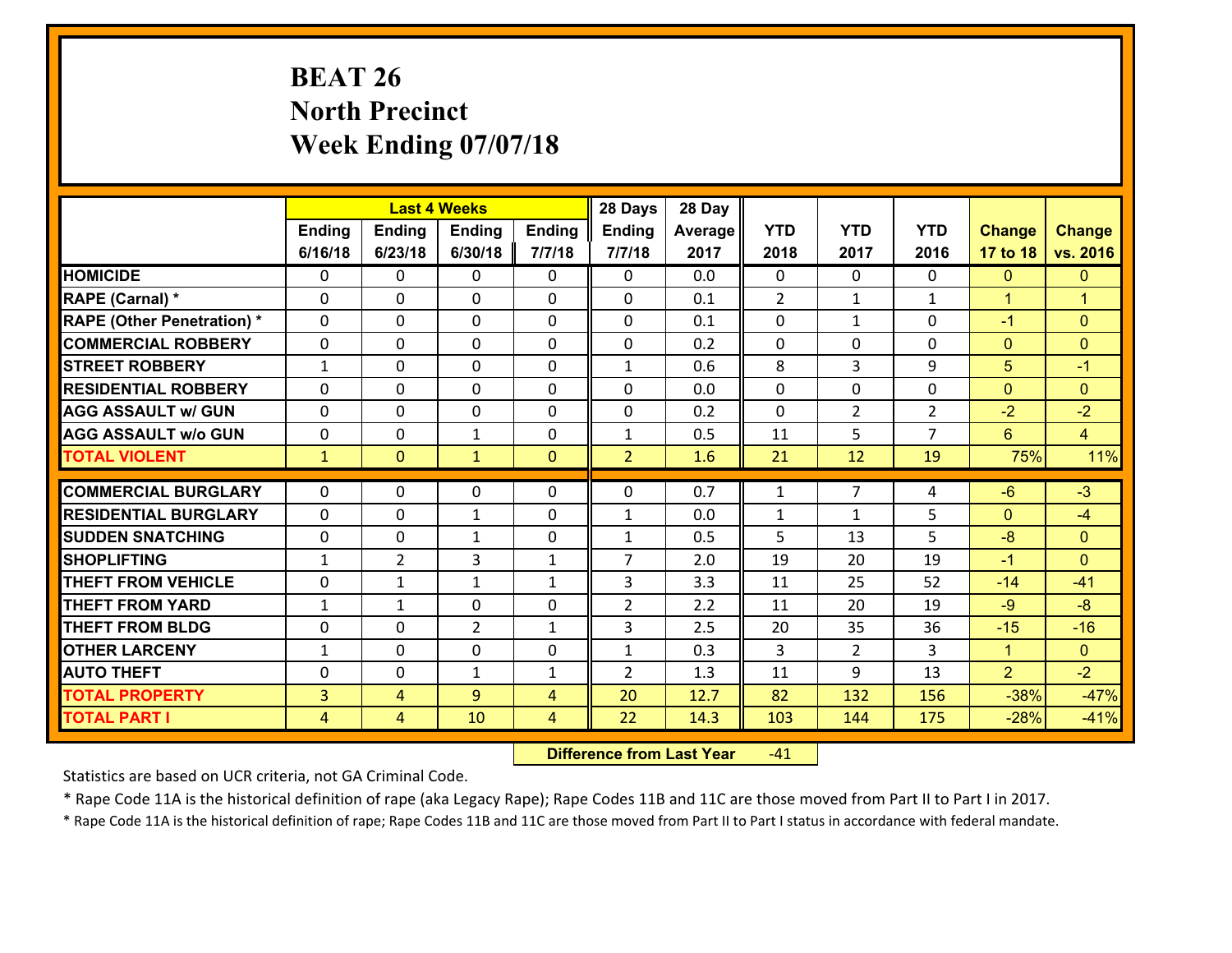# **BEAT 27 North Precinct Week Ending 06/30/18**

|                                   |                |                | <b>Last 4 Weeks</b> |               | 28 Days        | 28 Day  |                |                |                |                |                      |
|-----------------------------------|----------------|----------------|---------------------|---------------|----------------|---------|----------------|----------------|----------------|----------------|----------------------|
|                                   | Ending         | <b>Ending</b>  | <b>Ending</b>       | <b>Ending</b> | <b>Ending</b>  | Average | <b>YTD</b>     | <b>YTD</b>     | <b>YTD</b>     | <b>Change</b>  | <b>Change</b>        |
|                                   | 7/7/18         | 6/23/18        | 6/30/18             | 7/7/18        | 7/7/18         | 2017    | 2018           | 2017           | 2016           | 17 to 18       | vs. 2016             |
| <b>HOMICIDE</b>                   | $\Omega$       | 0              | 0                   | 0             | 0              | 0.2     | $\Omega$       | $\overline{2}$ | $\Omega$       | $-2$           | $\mathbf{0}$         |
| RAPE (Carnal) *                   | 0              | 0              | $\mathbf{0}$        | 0             | $\Omega$       | 0.6     | $\mathbf{0}$   | 4              | $\mathbf{1}$   | $-4$           | $-1$                 |
| <b>RAPE (Other Penetration) *</b> | $\Omega$       | 0              | $\mathbf{0}$        | $\Omega$      | $\Omega$       | 0.2     | $\mathbf{1}$   | $\overline{2}$ | $\mathbf{1}$   | $-1$           | $\mathbf{0}$         |
| <b>COMMERCIAL ROBBERY</b>         | 0              | 0              | $\mathbf{0}$        | $\Omega$      | $\Omega$       | 0.0     | $\overline{2}$ | $\Omega$       | $\Omega$       | $\overline{2}$ | $\overline{2}$       |
| <b>STREET ROBBERY</b>             | $\Omega$       | 0              | $\mathbf{0}$        | $\Omega$      | $\Omega$       | 1.0     | 3              | 4              | 12             | $-1$           | $-9$                 |
| <b>RESIDENTIAL ROBBERY</b>        | $\Omega$       | 0              | $\mathbf 0$         | $\Omega$      | 0              | 0.0     | $\mathbf{1}$   | $\mathbf 0$    | $\mathbf{1}$   | $\mathbf{1}$   | $\mathbf{0}$         |
| <b>AGG ASSAULT w/ GUN</b>         | $\Omega$       | 1              | $\mathbf 0$         | 0             | $\mathbf{1}$   | 0.5     | 5              | 4              | $\overline{2}$ | $\mathbf{1}$   | 3                    |
| <b>AGG ASSAULT w/o GUN</b>        | 0              | 1              | $\mathbf 0$         | $\mathbf{1}$  | $\overline{2}$ | 2.1     | 6              | 8              | $\overline{7}$ | $-2$           | $-1$                 |
| <b>TOTAL VIOLENT</b>              | $\mathbf{0}$   | $\overline{2}$ | $\mathbf{O}$        | $\mathbf{1}$  | $\overline{3}$ | 4.5     | 18             | 24             | 24             | $-25%$         | $-25%$               |
| <b>COMMERCIAL BURGLARY</b>        | $\Omega$       | 0              | $\mathbf{0}$        | 0             | $\Omega$       | 0.3     |                | 3              |                | $-1$           |                      |
|                                   |                |                |                     |               |                |         | $\overline{2}$ |                | 2              |                | $\mathbf{0}$         |
| <b>RESIDENTIAL BURGLARY</b>       | $\Omega$       | 0              | $\mathbf{1}$        | $\Omega$      | $\mathbf{1}$   | 0.5     | 6              | 3              | 6              | 3              | $\mathbf{0}$         |
| <b>SUDDEN SNATCHING</b>           | $\Omega$       | 0              | 0                   | $\mathbf{1}$  | $\mathbf{1}$   | 2.2     | 5              | 13             | 13             | $-8$           | $-8$                 |
| <b>SHOPLIFTING</b>                | $\Omega$       | 1              | 3                   | $\mathbf{1}$  | 5              | 1.6     | 27             | 13             | 16             | 14             | 11                   |
| <b>THEFT FROM VEHICLE</b>         | $\overline{2}$ | 1              | $\mathbf 0$         | $\mathbf{1}$  | 4              | 3.9     | 12             | 30             | 37             | $-18$          | $-25$                |
| <b>THEFT FROM YARD</b>            | 0              | 1              | $\mathbf 0$         | 0             | $\mathbf{1}$   | 1.5     | 10             | 11             | 9              | $-1$           | $\blacktriangleleft$ |
| <b>THEFT FROM BLDG</b>            | $\mathbf{1}$   | 0              | 3                   | $\mathbf{1}$  | 5              | 4.3     | 21             | 25             | 32             | $-4$           | $-11$                |
| <b>OTHER LARCENY</b>              | $\mathbf 0$    | 0              | $\mathbf 0$         | 0             | 0              | 0.2     | $\mathbf 0$    | $\mathbf{1}$   | $\Omega$       | $-1$           | $\overline{0}$       |
| <b>AUTO THEFT</b>                 | 0              | 0              | 0                   | $\mathbf{1}$  | $\mathbf{1}$   | 1.1     | 9              | $\overline{7}$ | 17             | $\overline{2}$ | $-8$                 |
| <b>TOTAL PROPERTY</b>             | $\overline{3}$ | $\overline{3}$ | $\overline{7}$      | 5             | 18             | 15.7    | 92             | 106            | 132            | $-13%$         | $-30%$               |
| <b>TOTAL PART I</b>               | $\overline{3}$ | 5              | $\overline{7}$      | 6             | 21             | 20.3    | 110            | 130            | 156            | $-15%$         | $-29%$               |

 **Difference from Last Year**‐20

Statistics are based on UCR criteria, not GA Criminal Code.

\* Rape Code 11A is the historical definition of rape (aka Legacy Rape); Rape Codes 11B and 11C are those moved from Part II to Part I in 2017.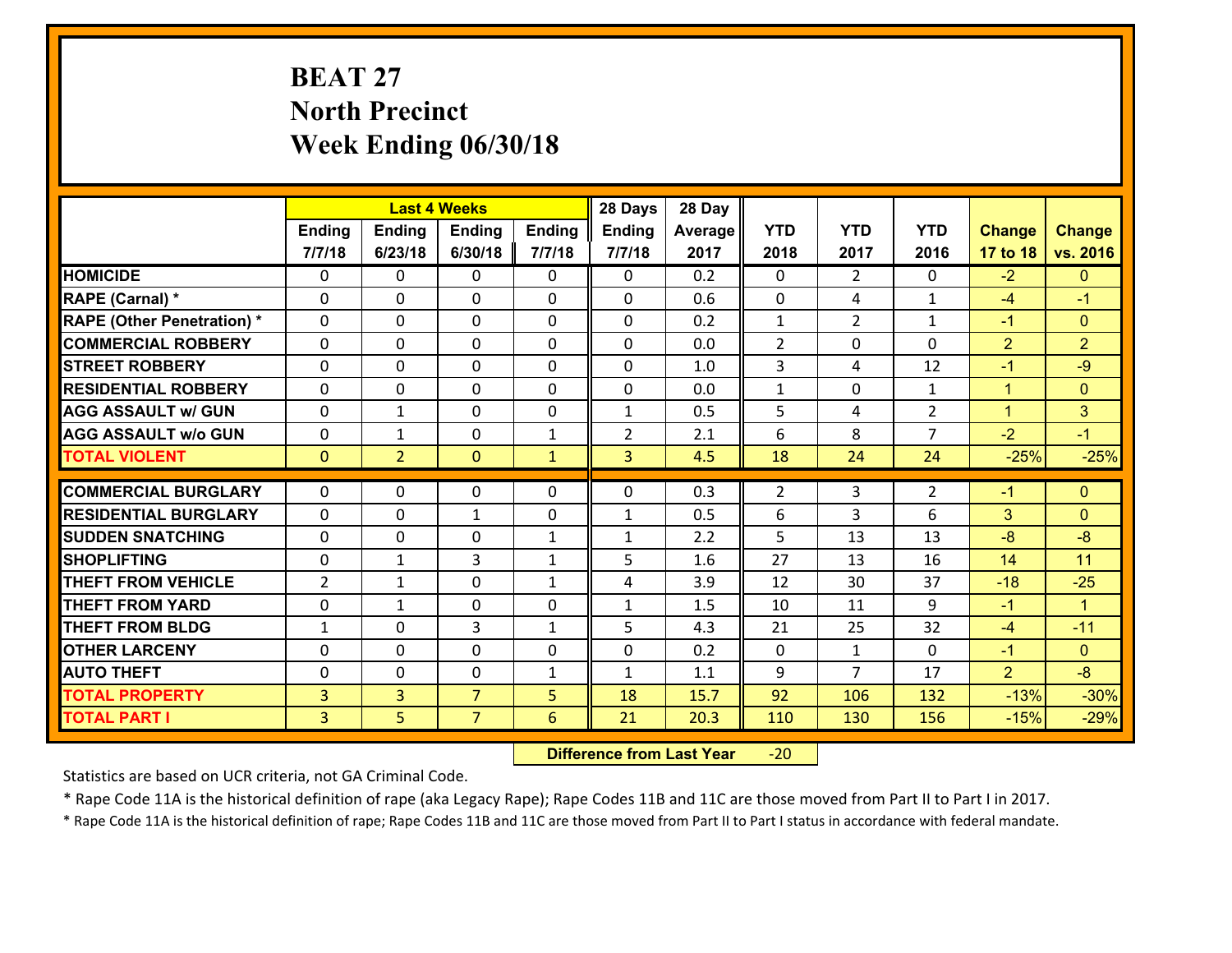

#### **COMPSTATCENTRAL PRECINCTWeek Ending 07/07/18**

**PRECINCT COMMANDER:**

**CAPT. BEN HERRON**



|                                   | Week<br><b>Ending</b><br>7/7/18                                                                                                                                                                                                                                                                                                                               | <b>Week</b><br><b>Ending</b><br>6/30/18  | Weekly<br>Avg<br>2017 | 28-Day<br><b>Ending</b><br>7/7/18   | $28$ -Day<br><b>Ending</b><br>6/9/18 | Avg<br>28-Day<br>2017                                                             | <b>YTD</b><br>2018 | <b>YTD</b><br>2017                           | <b>YTD</b><br>2016 | <b>Change</b><br>17 to 18               | <b>Change</b><br>vs. 2016                         |
|-----------------------------------|---------------------------------------------------------------------------------------------------------------------------------------------------------------------------------------------------------------------------------------------------------------------------------------------------------------------------------------------------------------|------------------------------------------|-----------------------|-------------------------------------|--------------------------------------|-----------------------------------------------------------------------------------|--------------------|----------------------------------------------|--------------------|-----------------------------------------|---------------------------------------------------|
| <b>HOMICIDE</b>                   | 0                                                                                                                                                                                                                                                                                                                                                             | 0                                        | $\Omega$              | 0                                   | 0                                    |                                                                                   | 0                  | 5                                            | $\overline{14}$    | $-5$                                    | $-14$                                             |
| RAPE (Carnal) *                   | $\mathbf 0$                                                                                                                                                                                                                                                                                                                                                   | 0                                        | $\mathbf 0$           | $\mathbf{0}$                        | $\mathbf 0$                          | 1                                                                                 | $\overline{7}$     | 10                                           | $\overline{7}$     | $-3$                                    | $\mathbf{0}$                                      |
| <b>RAPE (Other Penetration) *</b> | $\mathbf 0$                                                                                                                                                                                                                                                                                                                                                   | 0                                        | $\mathbf 0$           | 0                                   | 0                                    | 1                                                                                 | 6                  | $\overline{5}$                               | 4                  | $\mathbf{1}$                            | $\overline{2}$                                    |
| <b>COMMERCIAL ROBBERY</b>         | $\mathbf{0}$                                                                                                                                                                                                                                                                                                                                                  | 1                                        | $\mathbf 0$           | 1                                   | $\mathbf 1$                          | $\overline{2}$                                                                    | 4                  | 8                                            | 11                 | $-4$                                    | $-7$                                              |
| <b>STREET ROBBERY</b>             | 1                                                                                                                                                                                                                                                                                                                                                             | 3                                        | $\mathbf 1$           | 5                                   | 5                                    | 5                                                                                 | 25                 | 29                                           | 39                 | $-4$                                    | $-14$                                             |
| <b>RESIDENTIAL ROBBERY</b>        | 1                                                                                                                                                                                                                                                                                                                                                             | $\overline{0}$                           | $\mathbf 0$           | 1                                   | $\mathbf 1$                          | 1                                                                                 | $\overline{4}$     | $\overline{\mathbf{4}}$                      | 8                  | $\mathbf{0}$                            | $-4$                                              |
| <b>AGG ASSAULT w/ GUN</b>         | $\mathbf{0}$                                                                                                                                                                                                                                                                                                                                                  | 3                                        | $\overline{2}$        | 10                                  | $\overline{11}$                      | $\overline{7}$                                                                    | 35                 | $\overline{57}$                              | $\overline{31}$    | $-22$                                   | 4                                                 |
| <b>AGG ASSAULT W/o GUN</b>        | $\mathbf{0}$                                                                                                                                                                                                                                                                                                                                                  | $\mathbf{1}$                             | $\overline{2}$        | 3                                   | 3                                    | 6                                                                                 | 39                 | $\overline{42}$                              | $\overline{28}$    | $-3$                                    | $\overline{11}$                                   |
| <b>TOTAL VIOLENT</b>              | $\overline{2}$                                                                                                                                                                                                                                                                                                                                                | 8                                        | 6                     | $\overline{20}$                     | $\overline{21}$                      | 23                                                                                | 120                | 160                                          | 142                | $-25%$                                  | $-15%$                                            |
| <b>COMMERCIAL BURGLARY</b>        | $\mathbf{2}$                                                                                                                                                                                                                                                                                                                                                  | 2                                        | 1                     | 5                                   | 5                                    | 4                                                                                 | 23                 | 18                                           | 46                 | 5                                       | $-23$                                             |
| <b>RESIDENTIAL BURGLARY</b>       | $\mathbf{0}$                                                                                                                                                                                                                                                                                                                                                  | $\overline{2}$                           | 4                     | 17                                  | 16                                   | 17                                                                                | 99                 | 116                                          | 125                | $-17$                                   | $-26$                                             |
| <b>SUDDEN SNATCHING</b>           | 1                                                                                                                                                                                                                                                                                                                                                             | 0                                        | $\Omega$              | $\overline{2}$                      | 3                                    | $\overline{2}$                                                                    | 6                  | 15                                           | 12                 | $-9$                                    | $-6$                                              |
| <b>SHOPLIFTING</b>                | $\overline{9}$                                                                                                                                                                                                                                                                                                                                                | $\overline{6}$                           | 5                     | 26                                  | 33                                   | $\overline{18}$                                                                   | 93                 | 136                                          | $\overline{81}$    | $-43$                                   | 12                                                |
| <b>THEFT FROM VEHICLE</b>         | 9                                                                                                                                                                                                                                                                                                                                                             | 4                                        | 8                     | $\overline{22}$                     | $\overline{23}$                      | $\overline{32}$                                                                   | 156                | 234                                          | $\overline{223}$   | $-78$                                   | $-67$                                             |
| <b>THEFT FROM YARD</b>            | $\overline{7}$                                                                                                                                                                                                                                                                                                                                                | 4                                        | 4                     | 19                                  | $\overline{19}$                      | $\overline{16}$                                                                   | 82                 | $\overline{128}$                             | $\overline{108}$   | $-46$                                   | $-26$                                             |
| <b>THEFT FROM BLDG</b>            | $\overline{7}$                                                                                                                                                                                                                                                                                                                                                | 5                                        | 4                     | 16                                  | 20                                   | 16                                                                                | 96                 | 94                                           | 144                | $\overline{2}$                          | $-48$                                             |
| <b>OTHER LARCENY</b>              | $\mathbf{0}$                                                                                                                                                                                                                                                                                                                                                  | $\overline{2}$                           | 1                     | 5                                   | $\overline{4}$                       | $\overline{3}$                                                                    | $\overline{23}$    | $\overline{26}$                              | 11                 | $-3$                                    | 12                                                |
| <b>AUTO THEFT</b>                 | 4                                                                                                                                                                                                                                                                                                                                                             | $\overline{6}$                           | 4                     | 16                                  | $\overline{16}$                      | $\overline{16}$                                                                   | 109                | 116                                          | 100                | $-7$                                    | $\mathbf{Q}$                                      |
| <b>TOTAL PROPERTY</b>             | 39                                                                                                                                                                                                                                                                                                                                                            | 31                                       | 31                    | 128                                 | 139                                  | 124                                                                               | 687                | 883                                          | 850                | $-22%$                                  | $-19%$                                            |
| <b>TOTAL PART I</b>               | 41                                                                                                                                                                                                                                                                                                                                                            | $\overline{39}$                          | $\overline{37}$       | 148                                 | 160                                  | 147                                                                               | 807                | 1043                                         | 992                | $-23%$                                  | $-19%$                                            |
|                                   | Statistics are based on UCR criteria, not GA Criminal Code, and are<br>preliminary, based on RMS data at the time prepared, and are subject to change.<br>Cell Shading: white is within 0.6 standard deviation of the mean; red is above; green is below.<br>* Code 11A is the pre-2016 definition of rape; Codes 11B and 11C are by federal mandate in 2016. |                                          |                       |                                     | <b>Difference from Last Year</b>     | <b>At-Fault Police Vehicle Accidents</b><br><b>Total Police Vehicle Accidents</b> | -236               | <b>Not At-Fault Police Vehicle Accidents</b> |                    | <b>Last Week</b><br>$\overline{0}$<br>1 | <b>Year-to-Date</b><br>11<br>$\overline{9}$<br>20 |
| <b>Citizen Initiated Calls</b>    | Week<br><b>Ending</b><br>07/07/18                                                                                                                                                                                                                                                                                                                             | <b>Week</b><br><b>Ending</b><br>06/30/18 | Weekly<br>Avg<br>2017 | 28-Day<br><b>Ending</b><br>07/07/18 | 28-Day<br><b>Ending</b><br>06/09/18  | Avg<br>28-Day<br>2017                                                             | <b>YTD</b><br>2018 | <b>YTD</b><br>2017                           | <b>YTD</b><br>2016 | <b>Change</b><br>17 to 18               | <b>Change</b><br>vs. 2016                         |
| <b>Midnight Shift</b>             | 139                                                                                                                                                                                                                                                                                                                                                           | 104                                      | 126                   | 470                                 | 469                                  | 503                                                                               | 2817               | 2933                                         | 3000               | $-116$                                  | $-183$                                            |
| Day Shift                         | 223                                                                                                                                                                                                                                                                                                                                                           | 247                                      | $\overline{271}$      | 987                                 | 1053                                 | 1085                                                                              | 6504               | 6796                                         | 6885               | $-292$                                  | $-381$                                            |
| <b>Afternoon Shift</b>            | 311                                                                                                                                                                                                                                                                                                                                                           | 246                                      | 294                   | 1049                                | 1044                                 | 1176                                                                              | 6495               | 7303                                         | 7119               | $-808$                                  | $-624$                                            |
| <b>TOTAL CITIZEN CFS</b>          | 673                                                                                                                                                                                                                                                                                                                                                           | 597                                      | 691                   | 2506                                | 2566                                 | 2764                                                                              | 15816              | 17032                                        | 17005              | $-7.1%$                                 | $-7.0%$                                           |
| <b>53S ShotSpotter Calls</b>      | $\overline{14}$                                                                                                                                                                                                                                                                                                                                               | 4                                        | 9                     | $\overline{26}$                     | 10                                   | $\overline{37}$                                                                   | 113                | 264                                          | 278                | $-151$                                  | $-165$                                            |
| Sig 53 Shots Fired Calls          | $\overline{21}$                                                                                                                                                                                                                                                                                                                                               | $\overline{5}$                           | $\overline{15}$       | $\overline{45}$                     | 50                                   | 62                                                                                | 274                | 470                                          | 485                | $-196$                                  | $-211$                                            |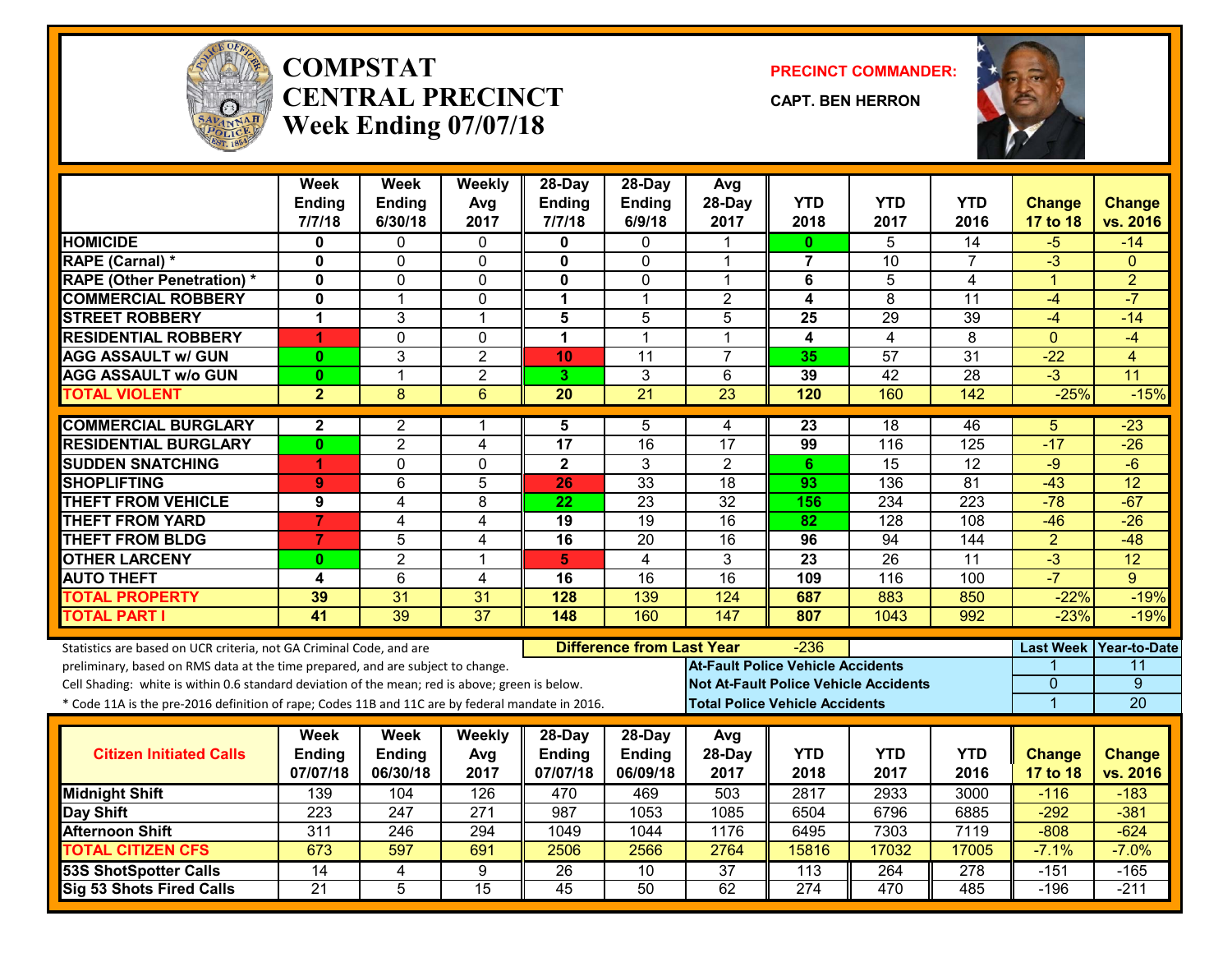# **BEAT 31 Central Precinct Week Ending 07/07/18**

|                                   |                |                | <b>Last 4 Weeks</b> |                | 28 Days        | 28 Day  |                |                |                |               |                      |
|-----------------------------------|----------------|----------------|---------------------|----------------|----------------|---------|----------------|----------------|----------------|---------------|----------------------|
|                                   | <b>Ending</b>  | Ending         | <b>Ending</b>       | Ending         | <b>Ending</b>  | Average | <b>YTD</b>     | <b>YTD</b>     | <b>YTD</b>     | <b>Change</b> | <b>Change</b>        |
|                                   | 6/16/18        | 6/23/18        | 6/30/18             | 7/7/18         | 7/7/18         | 2017    | 2018           | 2017           | 2016           | 17 to 18      | vs. 2016             |
| <b>HOMICIDE</b>                   | 0              | $\Omega$       | 0                   | 0              | $\Omega$       | 0.1     | $\Omega$       | $\Omega$       | $\overline{7}$ | $\mathbf{0}$  | $-7$                 |
| RAPE (Carnal) *                   | $\Omega$       | 0              | $\mathbf{0}$        | $\Omega$       | 0              | 0.2     | $\mathbf{0}$   | $\mathbf{1}$   | $\mathbf{1}$   | $-1$          | $-1$                 |
| <b>RAPE (Other Penetration) *</b> | $\Omega$       | 0              | $\mathbf{0}$        | $\Omega$       | 0              | 0.3     | $\mathbf{1}$   | 3              | $\Omega$       | $-2$          | $\blacktriangleleft$ |
| <b>COMMERCIAL ROBBERY</b>         | $\Omega$       | 0              | $\mathbf{0}$        | $\Omega$       | 0              | 0.0     | $\mathbf{1}$   | $\Omega$       | $\Omega$       | $\mathbf{1}$  | $\blacktriangleleft$ |
| <b>STREET ROBBERY</b>             | $\Omega$       | $\Omega$       | $\Omega$            | 0              | $\mathbf{0}$   | 1.1     | 6              | 6              | $\overline{7}$ | $\mathbf{0}$  | $-1$                 |
| <b>RESIDENTIAL ROBBERY</b>        | 0              | $\Omega$       | $\mathbf 0$         | $\Omega$       | 0              | 0.2     | $\mathbf 0$    | $\overline{2}$ | $\overline{2}$ | $-2$          | $-2$                 |
| <b>AGG ASSAULT w/ GUN</b>         | $\mathbf{1}$   | 0              | $\mathbf{1}$        | 0              | $\overline{2}$ | 1.0     | 5              | 10             | 5              | $-5$          | $\overline{0}$       |
| <b>AGG ASSAULT w/o GUN</b>        | 0              | $\mathbf{1}$   | $\mathbf 0$         | $\Omega$       | $\mathbf{1}$   | 1.1     | $\overline{7}$ | $\overline{7}$ | 6              | $\mathbf{0}$  | $\blacklozenge$      |
| <b>TOTAL VIOLENT</b>              | $\mathbf{1}$   | $\mathbf{1}$   | $\mathbf{1}$        | $\overline{0}$ | $\overline{3}$ | 3.8     | 20             | 29             | 28             | $-31%$        | $-29%$               |
| <b>COMMERCIAL BURGLARY</b>        | 1              | 0              | $\mathbf{0}$        | 0              | 1              | 0.5     | $\overline{7}$ | $\mathbf{1}$   | 8              | 6             | $-1$                 |
| <b>RESIDENTIAL BURGLARY</b>       | $\Omega$       | 1              | $\mathbf{0}$        | 0              | $\mathbf{1}$   | 2.3     | 11             | 13             | 26             | $-2$          | $-15$                |
| <b>SUDDEN SNATCHING</b>           | 0              | 0              | $\mathbf{0}$        | 0              | 0              | 0.4     | $\mathbf{1}$   | $\mathbf{1}$   | 3              | $\Omega$      | $-2$                 |
| <b>SHOPLIFTING</b>                | 0              | $\mathbf{1}$   | $\Omega$            | $\Omega$       | $\mathbf{1}$   | 1.5     | $\mathbf{1}$   | 11             | 10             | $-10$         | $-9$                 |
| <b>THEFT FROM VEHICLE</b>         | $\mathbf{1}$   | 0              | $\mathbf 0$         | 3              | 4              | 7.0     | 28             | 47             | 46             | $-19$         | $-18$                |
| <b>THEFT FROM YARD</b>            | $\overline{2}$ | $\mathbf{1}$   | $\mathbf{1}$        | $\overline{2}$ | 6              | 4.9     | 20             | 33             | 28             | $-13$         | $-8$                 |
| <b>THEFT FROM BLDG</b>            | 0              | 0              | 0                   | $\mathbf{1}$   | $\mathbf{1}$   | 2.8     | 17             | 14             | 31             | 3             | $-14$                |
| <b>OTHER LARCENY</b>              | 0              | 0              | 0                   | $\Omega$       | 0              | 0.7     | $\mathbf 0$    | 5              | $\mathbf{1}$   | $-5$          | $-1$                 |
| <b>AUTO THEFT</b>                 | 0              | 0              | $\overline{2}$      | 0              | $\overline{2}$ | 3.0     | 10             | 26             | 19             | $-16$         | $-9$                 |
| <b>TOTAL PROPERTY</b>             | 4              | $\overline{3}$ | 3                   | 6              | 16             | 22.9    | 95             | 151            | 172            | $-37%$        | $-45%$               |
| <b>TOTAL PART I</b>               | 5              | 4              | $\overline{4}$      | $6\phantom{1}$ | 19             | 26.8    | 115            | 180            | 200            | $-36%$        | $-43%$               |

 **Difference from Last Year**r -65

Statistics are based on UCR criteria, not GA Criminal Code.

\* Rape Code 11A is the historical definition of rape (aka Legacy Rape); Rape Codes 11B and 11C are those moved from Part II to Part I in 2017.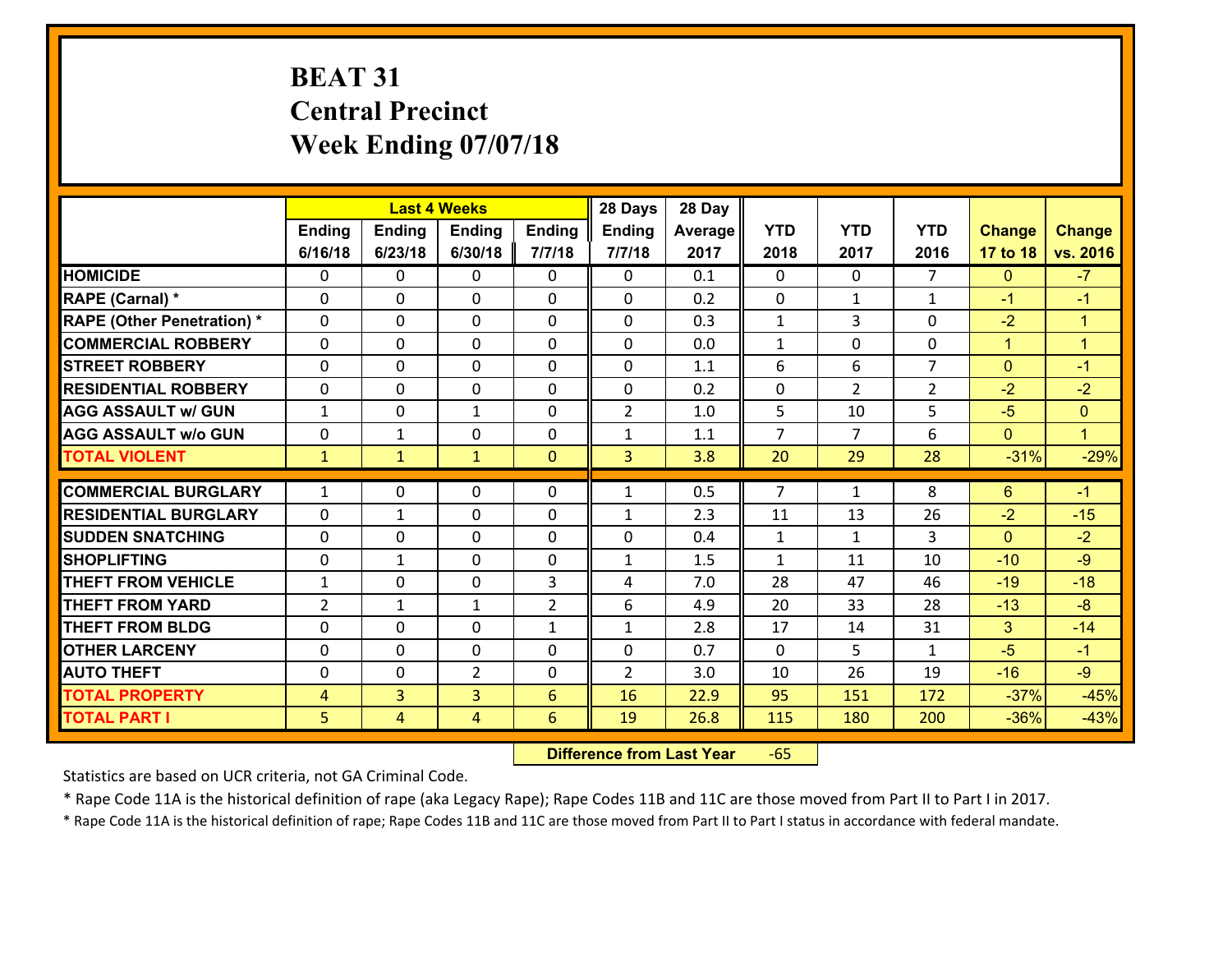# **BEAT 32 Central Precinct Week Ending 07/07/18**

|                                              |                     |                      | <b>Last 4 Weeks</b> |                | 28 Days        | 28 Day       |                |                |                |                  |                      |
|----------------------------------------------|---------------------|----------------------|---------------------|----------------|----------------|--------------|----------------|----------------|----------------|------------------|----------------------|
|                                              | Ending              | <b>Ending</b>        | <b>Ending</b>       | <b>Ending</b>  | <b>Ending</b>  | Average      | <b>YTD</b>     | <b>YTD</b>     | <b>YTD</b>     | <b>Change</b>    | <b>Change</b>        |
|                                              | 6/16/18             | 6/23/18              | 6/30/18             | 7/7/18         | 7/7/18         | 2017         | 2018           | 2017           | 2016           | 17 to 18         | vs. 2016             |
| <b>HOMICIDE</b>                              | 0                   | 0                    | $\mathbf{0}$        | 0              | 0              | 0.0          | $\Omega$       | $\Omega$       | $\Omega$       | $\mathbf{0}$     | $\mathbf{0}$         |
| RAPE (Carnal) *                              | $\Omega$            | 0                    | $\mathbf{0}$        | 0              | $\Omega$       | 0.4          | 1              | $\overline{2}$ | $\mathbf{1}$   | $-1$             | $\mathbf{0}$         |
| <b>RAPE (Other Penetration) *</b>            | $\Omega$            | $\Omega$             | $\Omega$            | $\Omega$       | $\Omega$       | 0.2          | $\mathbf{1}$   | $\overline{2}$ | $\Omega$       | $-1$             | $\blacktriangleleft$ |
| <b>COMMERCIAL ROBBERY</b>                    | 0                   | 0                    | $\mathbf 0$         | $\Omega$       | 0              | 0.5          | $\overline{2}$ | 3              | $\overline{2}$ | $-1$             | $\mathbf{0}$         |
| <b>STREET ROBBERY</b>                        | $\mathbf{1}$        | 0                    | $\mathbf 0$         | $\Omega$       | $\mathbf{1}$   | 0.5          | $\overline{2}$ | $\overline{2}$ | 4              | $\mathbf{0}$     | $-2$                 |
| <b>RESIDENTIAL ROBBERY</b>                   | $\Omega$            | $\Omega$             | $\mathbf 0$         | $\Omega$       | 0              | 0.0          | $\Omega$       | $\Omega$       | $\Omega$       | $\mathbf{0}$     | $\overline{0}$       |
| <b>AGG ASSAULT w/ GUN</b>                    | $\mathbf{1}$        | 0                    | $\mathbf 0$         | $\Omega$       | $\mathbf{1}$   | 0.4          | 3              | 4              | $\mathbf{1}$   | $-1$             | $\overline{2}$       |
| <b>AGG ASSAULT w/o GUN</b>                   | 0                   | 0                    | $\mathbf 0$         | 0              | 0              | 0.5          | 3              | 3              | 3              | $\mathbf{0}$     | $\overline{0}$       |
| <b>TOTAL VIOLENT</b>                         | 2 <sup>2</sup>      | $\overline{0}$       | $\mathbf{0}$        | $\overline{0}$ | $\overline{2}$ | 2.5          | 12             | 16             | 11             | $-25%$           | 9%                   |
| <b>COMMERCIAL BURGLARY</b>                   | $\mathbf{0}$        | 0                    | 1                   | 0              | $\mathbf{1}$   | 0.3          | $\mathbf{1}$   | $\mathbf{1}$   | 9              | $\mathbf{0}$     | $-8$                 |
|                                              |                     |                      |                     |                |                |              |                |                |                |                  |                      |
|                                              |                     |                      |                     |                |                |              |                |                |                |                  |                      |
| <b>RESIDENTIAL BURGLARY</b>                  | $\overline{2}$      | 0                    | $\mathbf{0}$        | 0              | $\overline{2}$ | 2.1          | 13             | 5              | 19             | 8                | $-6$                 |
| <b>SUDDEN SNATCHING</b>                      | $\mathbf{0}$        | 0                    | $\mathbf{0}$        | $\Omega$       | $\Omega$       | 0.2          | $\Omega$       | $\mathcal{L}$  | 0              | $-2$             | $\Omega$             |
| <b>SHOPLIFTING</b>                           | $\mathbf{1}$        | 3                    | 3                   | 6              | 13             | 3.8          | 40             | 23             | 19             | 17               | 21                   |
| <b>THEFT FROM VEHICLE</b>                    | $\mathbf{0}$        | 0                    | $\mathbf{1}$        | $\mathbf{1}$   | $\overline{2}$ | 8.7          | 32             | 72             | 52             | $-40$            | $-20$                |
| <b>THEFT FROM YARD</b>                       | $\mathbf{1}$        | $\overline{2}$       | $\overline{2}$      | $\mathbf{1}$   | 6              | 2.8          | 23             | 27             | 15             | $-4$             | 8                    |
| <b>THEFT FROM BLDG</b>                       | 0                   | 0                    | $\overline{2}$      | $\mathbf{1}$   | 3              | 4.1          | 19             | 28             | 36             | $-9$             | $-17$                |
| <b>OTHER LARCENY</b>                         | 0                   | 1                    | $\mathbf{1}$        | 0              | $\overline{2}$ | 1.0          | 12             | $\overline{7}$ | $\Omega$       | 5                | 12                   |
| <b>AUTO THEFT</b>                            | 0                   | 0                    | $\mathbf{1}$        | 0              | $\mathbf{1}$   | 2.3          | 15             | 17             | 15             | $-2$             | $\overline{0}$       |
| <b>TOTAL PROPERTY</b><br><b>TOTAL PART I</b> | $\overline{4}$<br>6 | $6\overline{6}$<br>6 | 11<br>11            | 9<br>9         | 30<br>32       | 25.4<br>27.8 | 155<br>167     | 182<br>198     | 165<br>176     | $-15%$<br>$-16%$ | $-6%$<br>$-5%$       |

 **Difference from Last Year**r -31

Statistics are based on UCR criteria, not GA Criminal Code.

\* Rape Code 11A is the historical definition of rape (aka Legacy Rape); Rape Codes 11B and 11C are those moved from Part II to Part I in 2017.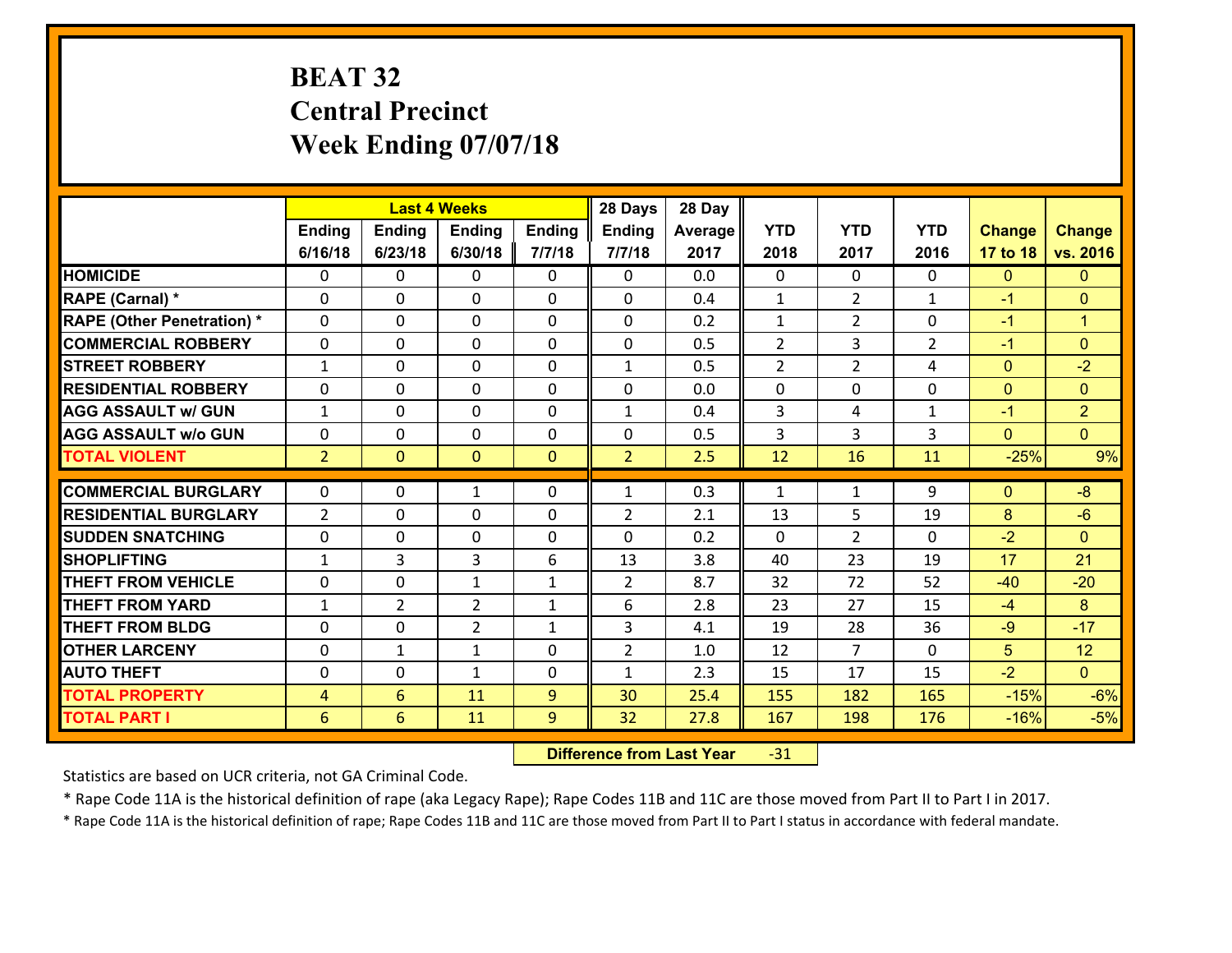# **BEAT 33 Central Precinct Week Ending 07/07/18**

|                                   |                 |                | <b>Last 4 Weeks</b> |                | 28 Days        | 28 Day  |                |                |                |                |                      |
|-----------------------------------|-----------------|----------------|---------------------|----------------|----------------|---------|----------------|----------------|----------------|----------------|----------------------|
|                                   | Ending          | <b>Ending</b>  | <b>Ending</b>       | Ending         | <b>Ending</b>  | Average | <b>YTD</b>     | <b>YTD</b>     | <b>YTD</b>     | <b>Change</b>  | <b>Change</b>        |
|                                   | 6/16/18         | 6/23/18        | 6/30/18             | 7/7/18         | 7/7/18         | 2017    | 2018           | 2017           | 2016           | 17 to 18       | vs. 2016             |
| <b>HOMICIDE</b>                   | $\Omega$        | 0              | $\Omega$            | 0              | $\Omega$       | 0.2     | $\Omega$       | $\mathbf{1}$   | 4              | $-1$           | $-4$                 |
| RAPE (Carnal) *                   | 0               | 0              | $\mathbf{0}$        | 0              | $\Omega$       | 0.2     | $\mathbf{1}$   | $\mathbf{1}$   | $\overline{2}$ | $\mathbf{0}$   | $-1$                 |
| <b>RAPE (Other Penetration) *</b> | $\Omega$        | 0              | $\mathbf{0}$        | $\Omega$       | $\Omega$       | 0.1     | $\mathbf{1}$   | 0              | $\mathbf{1}$   | $\mathbf{1}$   | $\mathbf{0}$         |
| <b>COMMERCIAL ROBBERY</b>         | 0               | 0              | 1                   | 0              | $\mathbf{1}$   | 0.5     | $\mathbf{1}$   | 4              | 3              | $-3$           | $-2$                 |
| <b>STREET ROBBERY</b>             | $\Omega$        | 0              | 1                   | $\mathbf{1}$   | $\overline{2}$ | 1.5     | 10             | 12             | 13             | $-2$           | $-3$                 |
| <b>RESIDENTIAL ROBBERY</b>        | $\Omega$        | $\Omega$       | $\mathbf 0$         | $\Omega$       | 0              | 0.1     | $\mathbf 0$    | $\Omega$       | 0              | $\mathbf{0}$   | $\mathbf{0}$         |
| <b>AGG ASSAULT w/ GUN</b>         | $\Omega$        | 0              | $\mathbf 0$         | $\Omega$       | 0              | 1.4     | 5 <sup>5</sup> | 12             | 4              | $-7$           | $\blacktriangleleft$ |
| <b>AGG ASSAULT w/o GUN</b>        | 0               | 0              | $\mathbf 0$         | 0              | 0              | 1.1     | 3              | 9              | $\overline{7}$ | $-6$           | $-4$                 |
| <b>TOTAL VIOLENT</b>              | $\mathbf{0}$    | $\overline{0}$ | $\overline{2}$      | $\mathbf{1}$   | $\overline{3}$ | 4.9     | 21             | 39             | 34             | $-46%$         | $-38%$               |
| <b>COMMERCIAL BURGLARY</b>        | $\Omega$        | 0              |                     | $\mathbf{1}$   | $\overline{2}$ | 0.6     | 6              | $\overline{2}$ | 11             | $\overline{4}$ | $-5$                 |
|                                   |                 |                | 1                   |                |                |         |                |                |                |                |                      |
| <b>RESIDENTIAL BURGLARY</b>       | $\overline{2}$  | 1              | $\mathbf 0$         | 0              | 3              | 1.7     | 10             | 8              | 13             | $\overline{2}$ | $-3$                 |
| <b>SUDDEN SNATCHING</b>           | 0               | 0              | $\mathbf 0$         | $\mathbf{1}$   | $\mathbf{1}$   | 0.3     | 3              | 3              | $\overline{2}$ | $\mathbf{0}$   | $\mathbf{1}$         |
| <b>SHOPLIFTING</b>                | $\overline{2}$  | $\overline{2}$ | 1                   | $\mathbf{1}$   | 6              | 5.4     | 17             | 60             | 18             | $-43$          | $-1$                 |
| <b>THEFT FROM VEHICLE</b>         | $\Omega$        | $\mathbf{1}$   | 1                   | $\mathbf{1}$   | 3              | 5.6     | 25             | 53             | 40             | $-28$          | $-15$                |
| <b>THEFT FROM YARD</b>            | 0               | 0              | $\mathbf 0$         | 0              | 0              | 3.2     | 17             | 24             | 35             | $-7$           | $-18$                |
| <b>THEFT FROM BLDG</b>            | $\mathbf{1}$    | 1              | 1                   | $\overline{2}$ | 5              | 2.5     | 17             | 15             | 35             | $\overline{2}$ | $-18$                |
| <b>OTHER LARCENY</b>              | $\mathbf{1}$    | 0              | $\mathbf{1}$        | 0              | $\overline{2}$ | 0.8     | 5              | 6              | 5              | $-1$           | $\overline{0}$       |
| <b>AUTO THEFT</b>                 | 0               | $\overline{2}$ | $\mathbf{1}$        | 0              | 3              | 3.0     | 27             | 23             | 24             | $\overline{4}$ | 3                    |
| <b>TOTAL PROPERTY</b>             | $6\phantom{1}6$ | $\overline{7}$ | 6                   | 6              | 25             | 23.1    | 127            | 194            | 183            | $-35%$         | $-31%$               |
| <b>TOTAL PART I</b>               | 6               | $\overline{7}$ | 8                   | $\overline{7}$ | 28             | 28.0    | 148            | 233            | 217            | $-36%$         | $-32%$               |

 **Difference from Last Year**‐85

Statistics are based on UCR criteria, not GA Criminal Code.

\* Rape Code 11A is the historical definition of rape (aka Legacy Rape); Rape Codes 11B and 11C are those moved from Part II to Part I in 2017.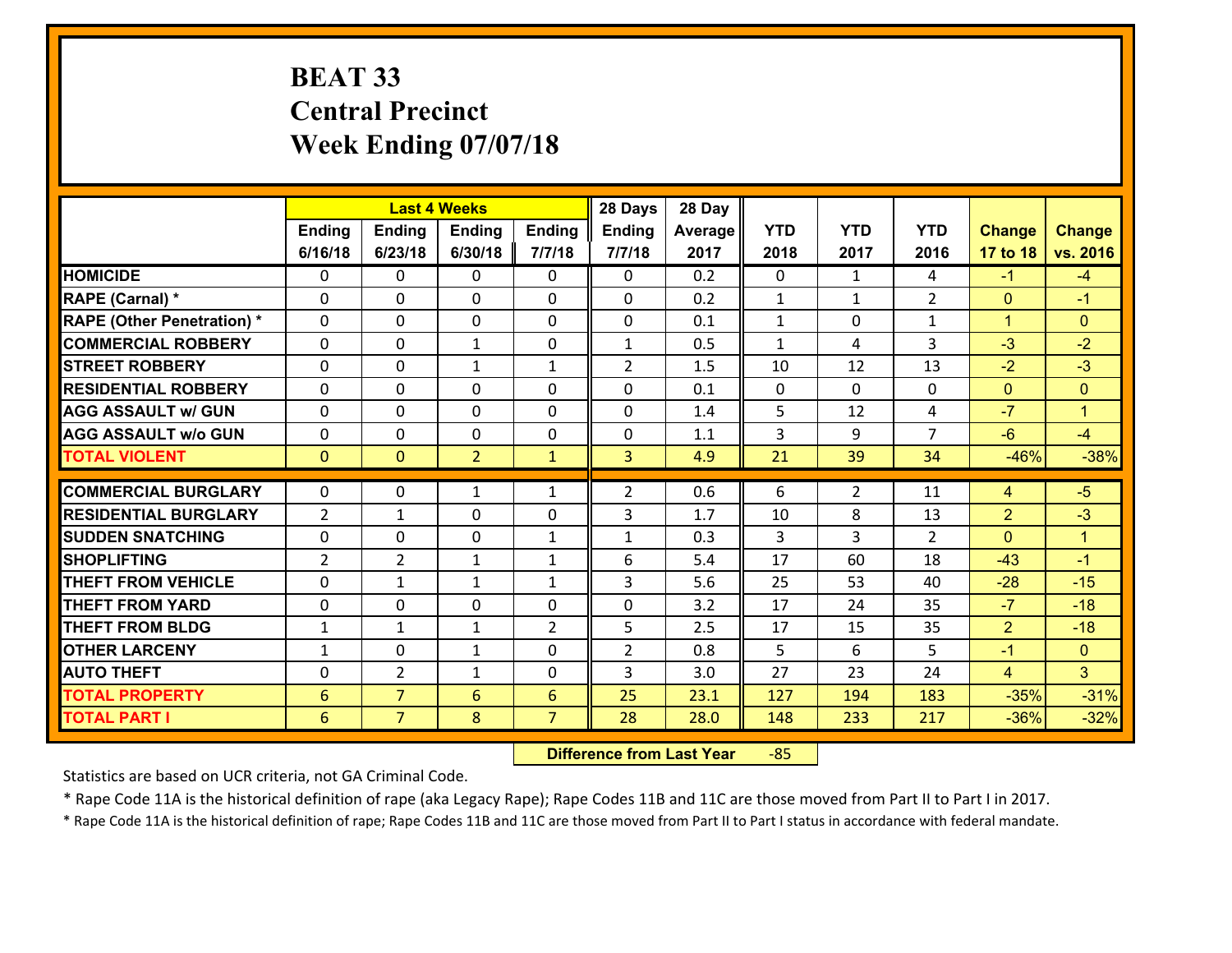# **BEAT 34 Central Precinct Week Ending 07/07/18**

|                                   |                |                | <b>Last 4 Weeks</b> |                | 28 Days         | 28 Day  |              |                |                     |                |                      |
|-----------------------------------|----------------|----------------|---------------------|----------------|-----------------|---------|--------------|----------------|---------------------|----------------|----------------------|
|                                   | Ending         | <b>Ending</b>  | <b>Ending</b>       | Ending         | <b>Ending</b>   | Average | <b>YTD</b>   | <b>YTD</b>     | <b>YTD</b>          | <b>Change</b>  | <b>Change</b>        |
|                                   | 6/16/18        | 6/23/18        | 6/30/18             | 7/7/18         | 7/7/18          | 2017    | 2018         | 2017           | 2016                | 17 to 18       | vs. 2016             |
| <b>HOMICIDE</b>                   | $\Omega$       | 0              | $\Omega$            | 0              | $\Omega$        | 0.3     | $\Omega$     | 3              | $\mathbf{1}$        | $-3$           | $-1$                 |
| RAPE (Carnal) *                   | 0              | 0              | $\mathbf{0}$        | 0              | $\Omega$        | 0.5     | $\mathbf{1}$ | 4              | $\Omega$            | $-3$           | $\blacktriangleleft$ |
| <b>RAPE (Other Penetration) *</b> | $\Omega$       | 0              | $\mathbf{0}$        | $\Omega$       | $\Omega$        | 0.0     | $\Omega$     | $\Omega$       | $\mathbf{1}$        | $\mathbf{0}$   | $-1$                 |
| <b>COMMERCIAL ROBBERY</b>         | 0              | 0              | $\mathbf 0$         | 0              | 0               | 0.1     | $\mathbf{0}$ | 0              | $\overline{2}$      | $\mathbf{0}$   | $-2$                 |
| <b>STREET ROBBERY</b>             | $\Omega$       | 0              | 1                   | 0              | $\mathbf{1}$    | 0.7     | 4            | $\overline{3}$ | $\overline{2}$      | $\mathbf{1}$   | $\overline{2}$       |
| <b>RESIDENTIAL ROBBERY</b>        | $\Omega$       | 0              | $\mathbf 0$         | $\Omega$       | 0               | 0.3     | $\mathbf{1}$ | $\overline{2}$ | $\overline{2}$      | $-1$           | $-1$                 |
| <b>AGG ASSAULT w/ GUN</b>         | $\mathbf{1}$   | $\mathbf{1}$   | $\overline{2}$      | 0              | 4               | 2.4     | 10           | 19             | 9                   | $-9$           | $\mathbf{1}$         |
| <b>AGG ASSAULT w/o GUN</b>        | $\mathbf{1}$   | 0              | $\mathbf 0$         | 0              | $\mathbf{1}$    | 1.8     | 16           | 13             | $\overline{7}$      | 3              | $\overline{9}$       |
| <b>TOTAL VIOLENT</b>              | 2 <sup>1</sup> | $\mathbf{1}$   | 3                   | $\mathbf{0}$   | $6\overline{6}$ | 6.1     | 32           | 44             | 24                  | $-27%$         | 33%                  |
| <b>COMMERCIAL BURGLARY</b>        | $\Omega$       | 0              | $\mathbf{0}$        | $\Omega$       | $\Omega$        | 0.4     | 2            | 4              | 3                   | $-2$           | $-1$                 |
|                                   |                |                |                     |                |                 |         |              |                |                     |                |                      |
| <b>RESIDENTIAL BURGLARY</b>       | 0              | 1              | $\mathbf 0$         | 0              | $\mathbf{1}$    | 5.4     | 32           | 47             | 28                  | $-15$          | $\overline{4}$       |
| <b>SUDDEN SNATCHING</b>           | 0              | 1              | $\mathbf 0$         | 0              | $\mathbf{1}$    | 0.5     | $\mathbf{1}$ | 5              | 3<br>$\overline{2}$ | $-4$           | $-2$                 |
| <b>SHOPLIFTING</b>                | $\mathbf{1}$   | 0              | $\mathbf 0$         | 0              | $\mathbf{1}$    | 2.8     | 4            | 10             |                     | $-6$           | $\overline{2}$       |
| <b>THEFT FROM VEHICLE</b>         | 0              | $\overline{2}$ | $\mathbf 0$         | $\overline{2}$ | 4               | 3.3     | 22           | 22             | 24                  | $\overline{0}$ | $-2$                 |
| <b>THEFT FROM YARD</b>            | 0              | 0              | $\mathbf 0$         | 0              | 0               | 1.6     | 6            | 12             | 12                  | $-6$           | $-6$                 |
| <b>THEFT FROM BLDG</b>            | 0              | 0              | 1                   | $\mathbf{1}$   | $\overline{2}$  | 2.3     | 17           | 9              | 12                  | 8              | 5                    |
| <b>OTHER LARCENY</b>              | 0              | 0              | $\mathbf 0$         | 0              | 0               | 0.2     | $\mathbf{1}$ | $\mathbf{1}$   | $\overline{2}$      | $\overline{0}$ | $-1$                 |
| <b>AUTO THEFT</b>                 | 2              | 1              | $\mathbf{0}$        | 2              | 5               | 3.2     | 18           | 26             | 22                  | $-8$           | $-4$                 |
| <b>TOTAL PROPERTY</b>             | $\overline{3}$ | 5              | $\mathbf{1}$        | 5              | 14              | 19.7    | 103          | 136            | 108                 | $-24%$         | $-5%$                |
| <b>TOTAL PART I</b>               | 5              | 6              | 4                   | 5              | 20              | 25.8    | 135          | 180            | 132                 | $-25%$         | 2%                   |

 **Difference from Last Year**‐45

Statistics are based on UCR criteria, not GA Criminal Code.

\* Rape Code 11A is the historical definition of rape (aka Legacy Rape); Rape Codes 11B and 11C are those moved from Part II to Part I in 2017.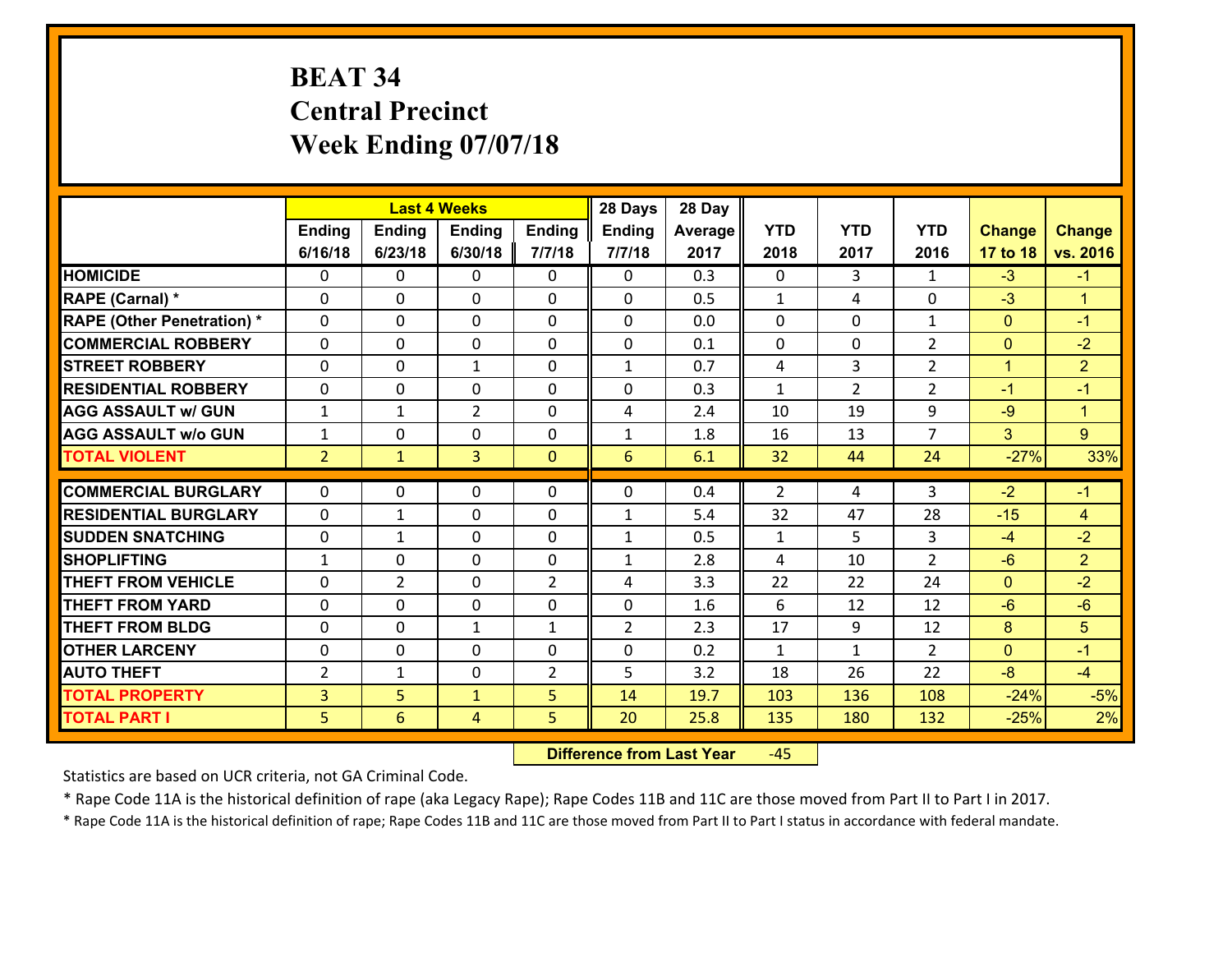## **BEAT 35 Central Precinct Week Ending 06/07/18**

|                                              |                 |                 | <b>Last 4 Weeks</b> |                | 28 Days        | 28 Day  |                |              |                |                      |                  |
|----------------------------------------------|-----------------|-----------------|---------------------|----------------|----------------|---------|----------------|--------------|----------------|----------------------|------------------|
|                                              | Ending          | <b>Ending</b>   | Ending              | <b>Ending</b>  | <b>Ending</b>  | Average | <b>YTD</b>     | <b>YTD</b>   | <b>YTD</b>     | <b>Change</b>        | <b>Change</b>    |
|                                              | 6/16/18         | 6/23/18         | 6/30/18             | 7/7/18         | 7/7/18         | 2017    | 2018           | 2017         | 2016           | 17 to 18             | vs. 2016         |
| <b>HOMICIDE</b>                              | 0               | 0               | $\mathbf{0}$        | 0              | $\mathbf{0}$   | 0.1     | $\mathbf{0}$   | $\mathbf{1}$ | $\overline{2}$ | $-1$                 | $-2$             |
| RAPE (Carnal) *                              | $\mathbf{0}$    | 0               | $\mathbf 0$         | $\Omega$       | 0              | 0.0     | $\overline{2}$ | $\Omega$     | $\overline{2}$ | $\overline{2}$       | $\mathbf{0}$     |
| <b>RAPE (Other Penetration) *</b>            | $\Omega$        | $\Omega$        | $\mathbf 0$         | $\Omega$       | $\Omega$       | 0.0     | 3              | $\Omega$     | $\mathbf{1}$   | 3                    | $\overline{2}$   |
| <b>COMMERCIAL ROBBERY</b>                    | 0               | 0               | $\mathbf 0$         | 0              | 0              | 0.4     | 0              | $\mathbf{1}$ | 3              | $-1$                 | $-3$             |
| <b>STREET ROBBERY</b>                        | $\Omega$        | 0               | $\mathbf{0}$        | $\Omega$       | $\Omega$       | 0.6     | $\mathbf{1}$   | 4            | 11             | $-3$                 | $-10$            |
| <b>RESIDENTIAL ROBBERY</b>                   | $\Omega$        | 0               | $\mathbf 0$         | $\Omega$       | 0              | 0.1     | $\Omega$       | $\Omega$     | 3              | $\mathbf{0}$         | $-3$             |
| <b>AGG ASSAULT w/ GUN</b>                    | $\mathbf{1}$    | $\Omega$        | $\mathbf 0$         | $\Omega$       | $\mathbf{1}$   | 1.3     | 10             | 10           | 8              | $\mathbf{0}$         | 2 <sup>1</sup>   |
| <b>AGG ASSAULT w/o GUN</b>                   | 0               | 0               | $\mathbf{1}$        | 0              | $\mathbf{1}$   | 1.2     | $\overline{7}$ | 5            | 3              | $\overline{2}$       | $\overline{4}$   |
| <b>TOTAL VIOLENT</b>                         | $\mathbf{1}$    | $\mathbf{0}$    | $\mathbf{1}$        | $\mathbf{0}$   | $\overline{2}$ | 3.6     | 23             | 21           | 33             | 10%                  | $-30%$           |
| <b>COMMERCIAL BURGLARY</b>                   | $\Omega$        | 0               | $\mathbf{0}$        | $\mathbf{1}$   | $\mathbf{1}$   | 1.0     | 3              | 6            | 11             | $-3$                 | $-8$             |
| <b>RESIDENTIAL BURGLARY</b>                  |                 |                 |                     |                |                |         |                |              |                |                      |                  |
|                                              | 2               | 5               | $\mathbf{1}$        | 0              | 8              | 3.7     | 21             | 30           | 27             | $-9$                 | $-6$             |
|                                              |                 |                 |                     |                |                |         |                |              |                |                      |                  |
| <b>ISUDDEN SNATCHING</b>                     | 0               | 0               | $\mathbf 0$         | 0              | 0              | 0.2     | $\mathbf{1}$   | 3            | 3              | $-2$                 | $-2$             |
| <b>SHOPLIFTING</b>                           | $\mathbf{0}$    | 0               | 1                   | 0              | $\mathbf{1}$   | 2.2     | 13             | 13           | 20             | $\mathbf{0}$         | $-7$             |
| <b>THEFT FROM VEHICLE</b>                    | $\mathbf{1}$    | 0               | $\mathbf{1}$        | $\overline{2}$ | 4              | 3.6     | 26             | 25           | 32             | $\blacktriangleleft$ | $-6$             |
| <b>THEFT FROM YARD</b>                       | $\mathbf{1}$    | $\mathbf{1}$    | $\mathbf{1}$        | 4              | $\overline{7}$ | 2.2     | 12             | 20           | 14             | $-8$                 | $-2$             |
| <b>THEFT FROM BLDG</b>                       | $\mathbf{0}$    | 0               | 1                   | $\overline{2}$ | 3              | 2.6     | 10             | 17           | 22             | $-7$                 | $-12$            |
| <b>OTHER LARCENY</b>                         | $\mathbf{1}$    | 0               | $\mathbf 0$         | 0              | $\mathbf{1}$   | 0.5     | 4              | 6            | $\overline{2}$ | $-2$                 | 2 <sup>1</sup>   |
| <b>AUTO THEFT</b>                            | $\mathbf{1}$    | 0               | $\mathbf{1}$        | $\overline{2}$ | 4              | 2.5     | 29             | 18           | 16             | 11                   | 13               |
| <b>TOTAL PROPERTY</b><br><b>TOTAL PART I</b> | $6\phantom{1}6$ | $6\overline{6}$ | $6\phantom{1}$      | 11             | 29             | 18.6    | 119            | 138          | 147            | $-14%$               | $-19%$<br>$-21%$ |

 **Difference from Last Year**r -17

Statistics are based on UCR criteria, not GA Criminal Code.

\* Rape Code 11A is the historical definition of rape (aka Legacy Rape); Rape Codes 11B and 11C are those moved from Part II to Part I in 2017.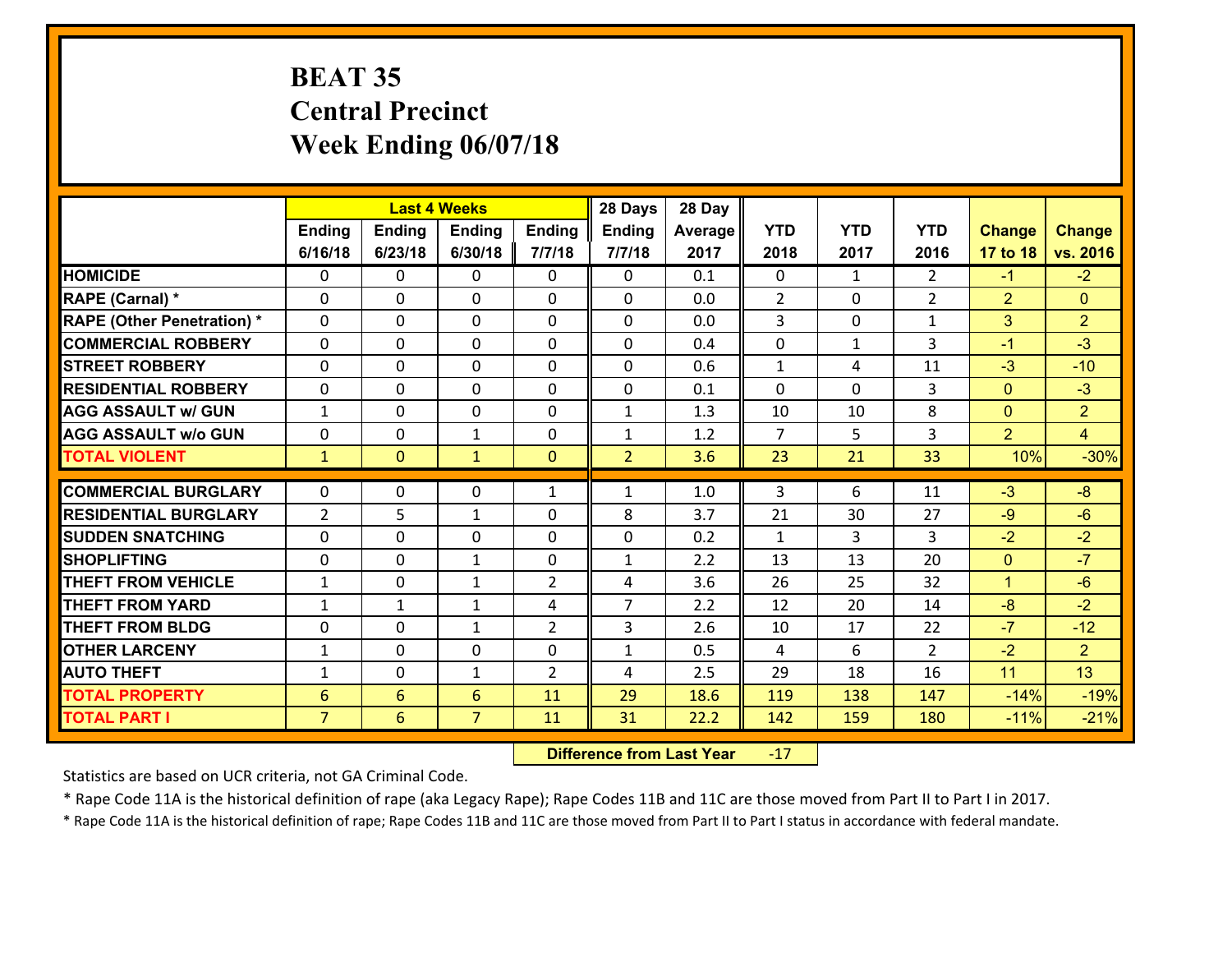## **BEAT 36 Central Precinct Week Ending 06/30/18**

|                                   |              |                | <b>Last 4 Weeks</b> |                | 28 Days        | 28 Day  |                |                |                |                |                      |
|-----------------------------------|--------------|----------------|---------------------|----------------|----------------|---------|----------------|----------------|----------------|----------------|----------------------|
|                                   | Ending       | <b>Ending</b>  | <b>Ending</b>       | <b>Ending</b>  | Ending         | Average | <b>YTD</b>     | <b>YTD</b>     | <b>YTD</b>     | <b>Change</b>  | <b>Change</b>        |
|                                   | 7/7/18       | 6/23/18        | 6/30/18             | 7/7/18         | 7/7/18         | 2017    | 2018           | 2017           | 2016           | 17 to 18       | vs. 2016             |
| <b>HOMICIDE</b>                   | $\Omega$     | 0              | 0                   | $\Omega$       | 0              | 0.0     | 0              | $\Omega$       | 0              | $\mathbf{0}$   | $\mathbf{0}$         |
| RAPE (Carnal) *                   | $\mathbf{0}$ | 0              | $\mathbf 0$         | 0              | 0              | 0.2     | $\overline{2}$ | $\overline{2}$ | $\mathbf{1}$   | $\mathbf{0}$   | $\mathbf{1}$         |
| <b>RAPE (Other Penetration) *</b> | $\mathbf{0}$ | 0              | $\mathbf{0}$        | 0              | $\Omega$       | 0.0     | $\mathbf{0}$   | 0              | $\mathbf{1}$   | $\mathbf{0}$   | $-1$                 |
| <b>COMMERCIAL ROBBERY</b>         | $\Omega$     | 0              | $\mathbf 0$         | $\Omega$       | $\Omega$       | 0.2     | $\Omega$       | $\Omega$       | $\mathbf{1}$   | $\mathbf{0}$   | $-1$                 |
| <b>STREET ROBBERY</b>             | $\Omega$     | 0              | $\mathbf{1}$        | $\Omega$       | $\mathbf{1}$   | 0.4     | 2              | $\overline{2}$ | $\overline{2}$ | $\mathbf{0}$   | $\mathbf{0}$         |
| <b>RESIDENTIAL ROBBERY</b>        | $\Omega$     | 0              | $\mathbf{0}$        | $\mathbf{1}$   | $\mathbf{1}$   | 0.1     | 3              | $\Omega$       | $\mathbf{1}$   | 3              | 2 <sup>1</sup>       |
| <b>AGG ASSAULT w/ GUN</b>         | 0            | $\overline{2}$ | $\mathbf 0$         | 0              | $\overline{2}$ | 0.6     | $\overline{2}$ | $\overline{2}$ | 4              | $\overline{0}$ | $-2$                 |
| <b>AGG ASSAULT W/o GUN</b>        | $\mathbf{0}$ | 0              | 0                   | 0              | 0              | 0.7     | 3              | 5              | $\overline{2}$ | $-2$           | $\blacktriangleleft$ |
| <b>TOTAL VIOLENT</b>              | $\mathbf{0}$ | $\overline{2}$ | $\mathbf{1}$        | $\mathbf{1}$   | $\overline{4}$ | 2.1     | 12             | 11             | 12             | 9%             | 0%                   |
| <b>COMMERCIAL BURGLARY</b>        |              |                |                     |                |                |         |                |                |                |                |                      |
|                                   |              |                |                     |                |                |         |                |                |                |                |                      |
|                                   | $\mathbf{0}$ | 0              | 0                   | 0              | 0              | 0.8     | 4              | 4              | 4              | $\mathbf{0}$   | $\mathbf{0}$         |
| <b>RESIDENTIAL BURGLARY</b>       | $\mathbf{1}$ | 0              | $\mathbf{1}$        | $\Omega$       | $\overline{2}$ | 1.7     | 12             | 13             | 12             | $-1$           | $\overline{0}$       |
| <b>ISUDDEN SNATCHING</b>          | $\mathbf{0}$ | 0              | 0                   | 0              | 0              | 0.2     | $\mathbf{0}$   | $\mathbf{1}$   | $\mathbf{1}$   | $-1$           | $-1$                 |
| <b>SHOPLIFTING</b>                | 1            | 0              | $\mathbf{1}$        | $\overline{2}$ | 4              | 2.6     | 18             | 19             | 12             | $-1$           | 6                    |
| <b>THEFT FROM VEHICLE</b>         | 3            | $\mathbf{1}$   | $\mathbf{1}$        | 0              | 5              | 3.3     | 23             | 15             | 29             | 8              | $-6$                 |
| <b>THEFT FROM YARD</b>            | $\mathbf{0}$ | 0              | $\mathbf{0}$        | 0              | $\Omega$       | 1.5     | 4              | 12             | 4              | $-8$           | $\mathbf{0}$         |
| <b>THEFT FROM BLDG</b>            | $\Omega$     | $\overline{2}$ | $\mathbf 0$         | $\Omega$       | $\overline{2}$ | 1.5     | 16             | 11             | 8              | 5              | 8                    |
| <b>OTHER LARCENY</b>              | $\mathbf{0}$ | 0              | $\mathbf{0}$        | $\Omega$       | $\Omega$       | 0.3     | $\mathbf{1}$   | $\mathbf{1}$   | $\mathbf{1}$   | $\mathbf{0}$   | $\mathbf{0}$         |
| <b>AUTO THEFT</b>                 | 0            | 0              | 1                   | 0              | $\mathbf{1}$   | 2.0     | 10             | 6              | 4              | 4              | 6                    |
| <b>TOTAL PROPERTY</b>             | 5            | $\overline{3}$ | 4                   | $\overline{2}$ | 14             | 13.8    | 88             | 82             | 75             | 7%             | 17%                  |
| <b>TOTAL PART I</b>               | 5            | 5              | 5                   | 3              | 18             | 16.0    | 100            | 93             | 87             | 8%             | 15%                  |

**12. Difference from Last Year 7**  $7 \quad \blacksquare$ 

Statistics are based on UCR criteria, not GA Criminal Code.

\* Rape Code 11A is the historical definition of rape (aka Legacy Rape); Rape Codes 11B and 11C are those moved from Part II to Part I in 2017.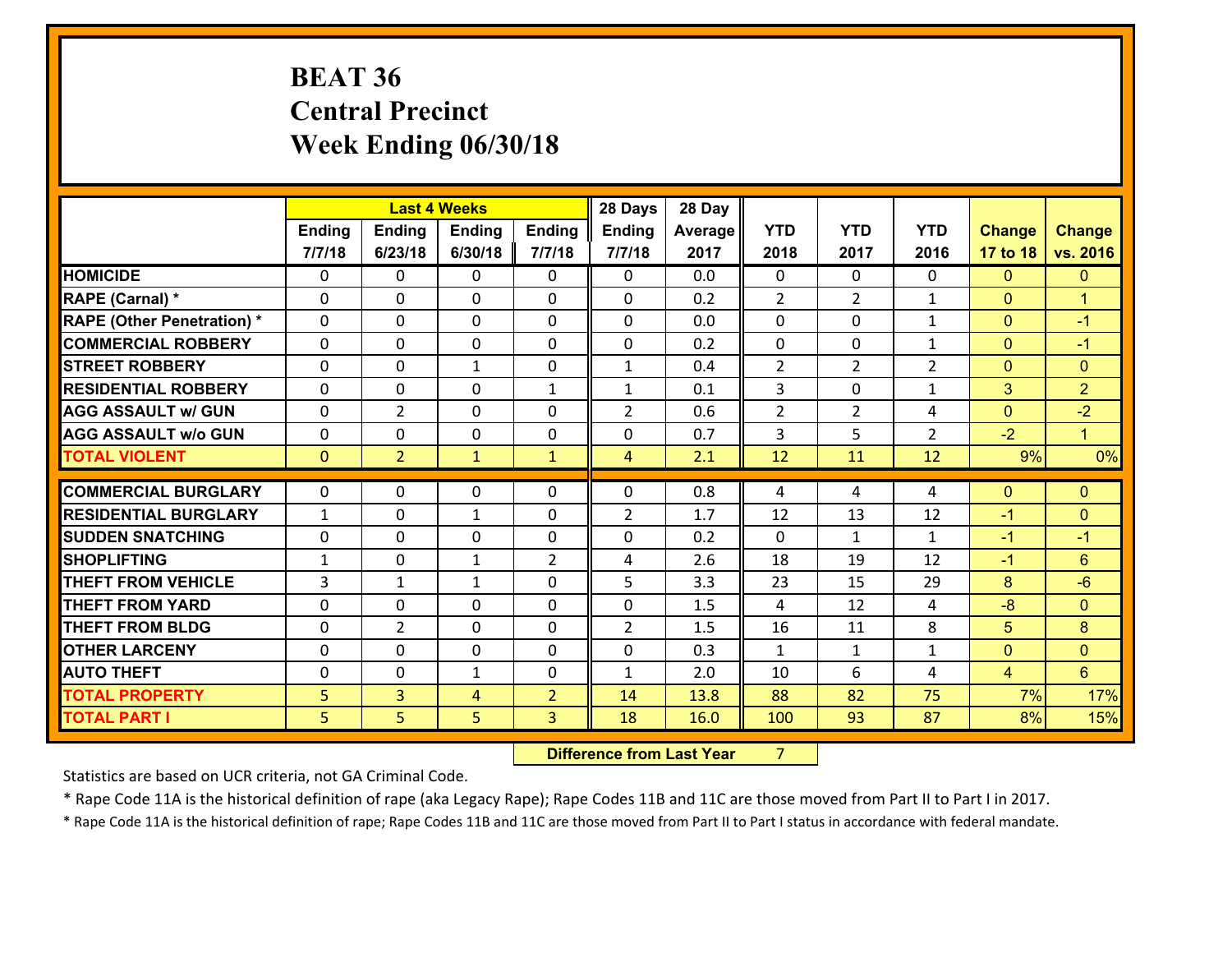

#### **COMPSTATSOUTH PRECINCT CAPT. JOY GELLATLYWeek Ending 07/07/18**

**PRECINCT COMMANDER:**



|                                                                                                  | Week<br>Ending<br>7/7/18 | Week<br><b>Ending</b><br>6/30/18 | Weekly<br>Avg<br>2017   | 28-Day<br><b>Ending</b><br>7/7/18 | $28-Dav$<br><b>Ending</b><br>6/9/18 | Avg<br>28-Day<br>2017                    | <b>YTD</b><br>2018                    | <b>YTD</b><br>2017                           | <b>YTD</b><br>2016 | <b>Change</b><br>17 to 18 | <b>Change</b><br>vs. 2016 |
|--------------------------------------------------------------------------------------------------|--------------------------|----------------------------------|-------------------------|-----------------------------------|-------------------------------------|------------------------------------------|---------------------------------------|----------------------------------------------|--------------------|---------------------------|---------------------------|
| <b>HOMICIDE</b>                                                                                  | 0                        |                                  | 0                       | 1                                 | 1                                   | 0                                        | 2                                     | 2                                            | 3                  | $\Omega$                  | -1                        |
| RAPE (Carnal) *                                                                                  | $\mathbf{0}$             | $\mathbf{1}$                     | $\mathbf 0$             | $\overline{2}$                    | $\overline{2}$                      | $\mathbf{1}$                             | $\overline{7}$                        | $\overline{2}$                               | 8                  | 5                         | $-1$                      |
| <b>RAPE (Other Penetration) *</b>                                                                | $\mathbf{0}$             | $\Omega$                         | 0                       | $\overline{2}$                    | $\overline{2}$                      | $\Omega$                                 | 13                                    | 3                                            | 4                  | 10                        | 9                         |
| <b>COMMERCIAL ROBBERY</b>                                                                        | 0                        | 0                                | $\mathbf 1$             | $\mathbf{0}$                      | 0                                   | $\overline{2}$                           | 5                                     | 15                                           | $\overline{21}$    | $-10$                     | $-16$                     |
| <b>STREET ROBBERY</b>                                                                            | $\mathbf 0$              | 3                                | $\mathbf 1$             | 5                                 | 5                                   | $\overline{2}$                           | 19                                    | 13                                           | 17                 | 6                         | $\overline{2}$            |
| <b>RESIDENTIAL ROBBERY</b>                                                                       | $\mathbf 0$              | 0                                | $\mathbf 0$             | 0                                 | $\Omega$                            | $\Omega$                                 | $\overline{2}$                        | $\mathbf 1$                                  | $\mathbf 1$        | $\overline{1}$            | $\overline{1}$            |
| <b>AGG ASSAULT w/ GUN</b>                                                                        | $\mathbf 1$              | $\mathbf 0$                      | $\overline{1}$          | 4                                 | $\mathbf 0$                         | 3                                        | 8                                     | $\overline{21}$                              | 13                 | $-13$                     | $-5$                      |
| <b>AGG ASSAULT w/o GUN</b>                                                                       | $\mathbf 1$              | 0                                | $\mathbf 1$             | 5                                 | 6                                   | 3                                        | 19                                    | 19                                           | 23                 | $\mathbf{0}$              | $-4$                      |
| <b>TOTAL VIOLENT</b>                                                                             | $\overline{2}$           | $\overline{5}$                   | $\overline{3}$          | 16                                | 16                                  | 12                                       | 75                                    | 76                                           | 90                 | $-1%$                     | $-17%$                    |
| <b>COMMERCIAL BURGLARY</b>                                                                       | 0                        | 1                                |                         | 3                                 | 2                                   | 4                                        | 21                                    | $\overline{30}$                              | 24                 | -9                        | $-3$                      |
| <b>RESIDENTIAL BURGLARY</b>                                                                      | $\mathbf{2}$             | 4                                | $\overline{\mathbf{4}}$ | 14                                | 15                                  | 14                                       | 103                                   | 89                                           | 104                | 14                        | $-1$                      |
| <b>SUDDEN SNATCHING</b>                                                                          | $\overline{\mathbf{0}}$  | $\overline{0}$                   | $\overline{0}$          | 0                                 | $\mathbf{0}$                        | 1                                        | $\overline{\mathbf{5}}$               | 3                                            | 6                  | $\overline{2}$            | -1                        |
| <b>SHOPLIFTING</b>                                                                               | 15                       | 18                               | $\overline{7}$          | 62                                | 64                                  | 28                                       | 327                                   | $\overline{378}$                             | 350                | $-51$                     | $-23$                     |
| <b>THEFT FROM VEHICLE</b>                                                                        | 9                        | $\overline{7}$                   | $\overline{7}$          | 31                                | 31                                  | 30                                       | 174                                   | 241                                          | 147                | $-67$                     | 27                        |
| <b>THEFT FROM YARD</b>                                                                           | 4                        | 0                                | $\overline{2}$          | $\overline{\mathbf{7}}$           | $\overline{7}$                      | 8                                        | 48                                    | 44                                           | $\overline{56}$    | 4                         | $-\frac{1}{\sqrt{2}}$     |
| <b>THEFT FROM BLDG</b>                                                                           | 5                        | 3                                | 3                       | 14                                | 15                                  | $\overline{13}$                          | $\overline{71}$                       | 128                                          | 86                 | $-57$                     | $-15$                     |
| <b>OTHER LARCENY</b>                                                                             | $\mathbf{0}$             | 0                                | $\mathbf{1}$            | 3                                 | 3                                   | 3                                        | 14                                    | $\overline{21}$                              | $\overline{11}$    | $-7$                      | $\overline{3}$            |
| <b>AUTO THEFT</b>                                                                                | $\overline{\mathbf{4}}$  | 4                                | 3                       | 14                                | 13                                  | $\overline{13}$                          | 80                                    | $\overline{82}$                              | 69                 | $-2$                      | $\overline{11}$           |
| <b>TOTAL PROPERTY</b>                                                                            | 39                       | $\overline{37}$                  | 28                      | 148                               | 150                                 | 113                                      | 843                                   | 1016                                         | 853                | $-17%$                    | $-1%$                     |
| <b>TOTAL PART I</b>                                                                              | 41                       | $\overline{42}$                  | $\overline{31}$         | 164                               | 166                                 | 125                                      | 918                                   | 1092                                         | 943                | $-16%$                    | $-3%$                     |
| Statistics are based on UCR criteria, not GA Criminal Code, and are                              |                          |                                  |                         |                                   | <b>Difference from Last Year</b>    |                                          | $-174$                                |                                              |                    |                           | Last Week Year-to-Date    |
| preliminary, based on RMS data at the time prepared, and are subject to change.                  |                          |                                  |                         |                                   |                                     | <b>At-Fault Police Vehicle Accidents</b> |                                       |                                              |                    | 0                         | 5                         |
| Cell Shading: white is within 0.6 standard deviation of the mean; red is above; green is below.  |                          |                                  |                         |                                   |                                     |                                          |                                       | <b>Not At-Fault Police Vehicle Accidents</b> |                    | 0                         | 10                        |
| * Code 11A is the pre-2016 definition of rape; Codes 11B and 11C are by federal mandate in 2016. |                          |                                  |                         |                                   |                                     |                                          | <b>Total Police Vehicle Accidents</b> |                                              |                    | $\Omega$                  | 15                        |
|                                                                                                  | Week                     | Week                             | Weekly                  | $28$ -Day                         | 28-Day                              | Avg                                      |                                       |                                              |                    |                           |                           |
| <b>Citizen Initiated Calls</b>                                                                   | Ending                   | Ending                           | Avg                     | <b>Ending</b>                     | <b>Ending</b>                       | 28-Day                                   | <b>YTD</b>                            | <b>YTD</b>                                   | <b>YTD</b>         | <b>Change</b>             | <b>Change</b>             |
|                                                                                                  | 07/07/18                 | 06/30/18                         | 2017                    | 07/07/18                          | 06/09/18                            | 2017                                     | 2018                                  | 2017                                         | 2016               | 17 to 18                  | vs. 2016                  |
| <b>Midnight Shift</b>                                                                            | 94                       | 80                               | 91                      | $\overline{373}$                  | 331                                 | 364                                      | 2302                                  | 2564                                         | 2497               | $-262$                    | $-195$                    |
| Day Shift                                                                                        | 255                      | 259                              | 247                     | 1050                              | 1009                                | 986                                      | 6603                                  | 6936                                         | 6885               | $-333$                    | $-282$                    |
| <b>Afternoon Shift</b>                                                                           | 260                      | 297                              | 246                     | 1092                              | 1031                                | 982                                      | 6461                                  | 6929                                         | 6793               | $-468$                    | $-332$                    |
| <b>TOTAL CITIZEN CFS</b>                                                                         | 609                      | 636                              | 583                     | 2515                              | 2371                                | 2332                                     | 15366                                 | 16429                                        | 16175              | $-6.5%$                   | $-5.0%$                   |
| <b>53S ShotSpotter Calls</b>                                                                     | $\mathbf{0}$             | 0                                | 0                       | $\mathbf{0}$                      | $\mathbf{0}$                        | $\mathbf{0}$                             | $\mathbf{0}$                          | $\mathbf{0}$                                 | $\Omega$           | $\mathbf{0}$              | 0                         |
| <b>Sig 53 Shots Fired Calls</b>                                                                  | $\overline{7}$           | 9                                | 8                       | 33                                | $\overline{44}$                     | $\overline{33}$                          | 236                                   | 240                                          | 259                | $-4$                      | $-23$                     |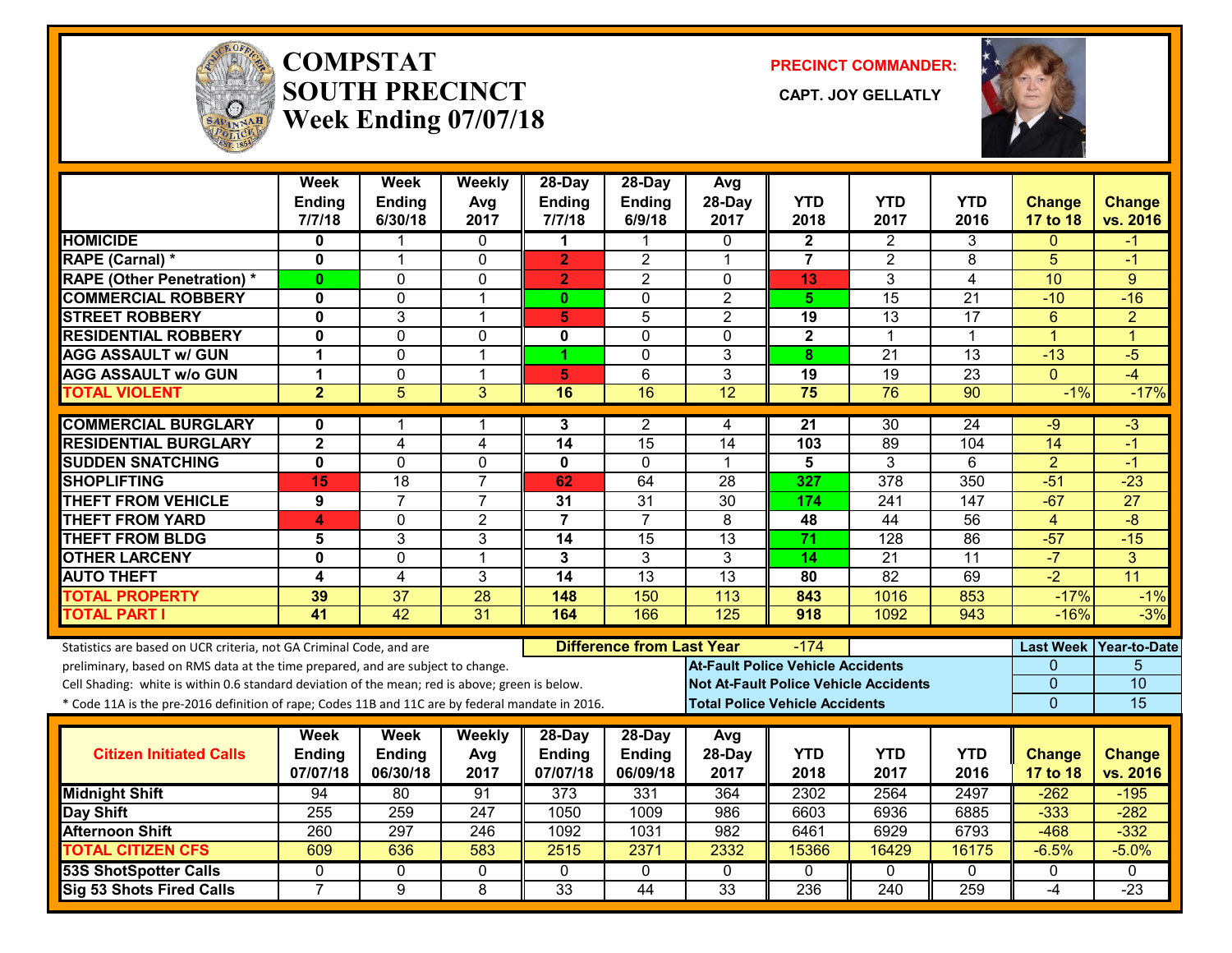# **BEAT 41 South Precinct Week Ending 07/07/18**

|                                   |                |                 | <b>Last 4 Weeks</b> |                | 28 Days        | 28 Day  |                |                |                |                |                      |
|-----------------------------------|----------------|-----------------|---------------------|----------------|----------------|---------|----------------|----------------|----------------|----------------|----------------------|
|                                   | <b>Ending</b>  | Ending          | <b>Ending</b>       | Ending         | <b>Ending</b>  | Average | <b>YTD</b>     | <b>YTD</b>     | <b>YTD</b>     | <b>Change</b>  | <b>Change</b>        |
|                                   | 6/16/18        | 6/23/18         | 6/30/18             | 7/7/18         | 7/7/18         | 2017    | 2018           | 2017           | 2016           | 17 to 18       | vs. 2016             |
| <b>HOMICIDE</b>                   | 0              | $\Omega$        | 0                   | 0              | $\Omega$       | 0.0     | $\Omega$       | $\Omega$       | 0              | $\mathbf{0}$   | $\mathbf{0}$         |
| RAPE (Carnal) *                   | $\Omega$       | 0               | $\mathbf{0}$        | $\Omega$       | 0              | 0.1     | $\mathbf{0}$   | 0              | $\overline{2}$ | $\mathbf{0}$   | $-2$                 |
| <b>RAPE (Other Penetration) *</b> | $\mathbf{1}$   | 0               | $\mathbf{0}$        | $\Omega$       | $\mathbf{1}$   | 0.0     | $\mathbf{1}$   | $\Omega$       | $\Omega$       | $\mathbf{1}$   | $\blacktriangleleft$ |
| <b>COMMERCIAL ROBBERY</b>         | $\Omega$       | 0               | $\mathbf{0}$        | $\Omega$       | $\mathbf{0}$   | 1.2     | $\mathbf{0}$   | 5              | 5              | $-5$           | $-5$                 |
| <b>STREET ROBBERY</b>             | $\Omega$       | $\mathbf{1}$    | $\mathbf{1}$        | 0              | $\overline{2}$ | 0.3     | 3              | $\mathbf{1}$   | 4              | $\overline{2}$ | $-1$                 |
| <b>RESIDENTIAL ROBBERY</b>        | $\Omega$       | $\Omega$        | $\mathbf 0$         | $\Omega$       | 0              | 0.1     | $\Omega$       | $\Omega$       | 0              | $\mathbf{0}$   | $\mathbf{0}$         |
| <b>AGG ASSAULT w/ GUN</b>         | 0              | $\mathbf 0$     | $\mathbf 0$         | 0              | 0              | 0.2     | $\mathbf 0$    | $\mathbf{1}$   | $\mathbf{1}$   | $-1$           | $-1$                 |
| <b>AGG ASSAULT w/o GUN</b>        | 0              | 0               | $\mathbf 0$         | $\Omega$       | 0              | 0.3     | $\overline{2}$ | $\overline{2}$ | $\overline{2}$ | $\mathbf{0}$   | $\overline{0}$       |
| <b>TOTAL VIOLENT</b>              | $\mathbf{1}$   | $\mathbf{1}$    | $\mathbf{1}$        | $\overline{0}$ | 3              | 2.1     | 6              | 9              | 14             | $-33%$         | $-57%$               |
| <b>COMMERCIAL BURGLARY</b>        | $\Omega$       | 0               | $\mathbf{0}$        | 0              | 0              | 1.4     | 1              | 6              | 10             | $-5$           | $-9$                 |
| <b>RESIDENTIAL BURGLARY</b>       | $\Omega$       | 0               | $\mathbf{1}$        | $\mathbf{1}$   | $\overline{2}$ | 2.1     | 9              | 12             | 13             | $-3$           | $-4$                 |
| <b>SUDDEN SNATCHING</b>           | 0              | 0               | $\mathbf{0}$        | 0              | 0              | 0.2     | $\overline{2}$ | $\mathbf{1}$   | $\mathbf{1}$   | $\mathbf{1}$   | $\blacktriangleleft$ |
| <b>SHOPLIFTING</b>                | $\mathbf{1}$   | $\overline{2}$  | $\mathbf{1}$        | $\Omega$       | 4              | 4.4     | 14             | 37             | 23             | $-23$          | $-9$                 |
| <b>THEFT FROM VEHICLE</b>         | $\Omega$       | $\overline{2}$  | $\mathbf{1}$        | $\overline{2}$ | 5              | 3.5     | 19             | 23             | 34             | $-4$           | $-15$                |
| <b>THEFT FROM YARD</b>            | 0              | $\Omega$        | $\mathbf 0$         | $\Omega$       | 0              | 1.8     | $\overline{7}$ | 10             | 8              | $-3$           | $-1$                 |
| <b>THEFT FROM BLDG</b>            | 0              | $\mathbf{1}$    | 0                   | 3              | 4              | 3.1     | 12             | 20             | 14             | $-8$           | $-2$                 |
| <b>OTHER LARCENY</b>              | 0              | 0               | $\mathbf 0$         | $\Omega$       | 0              | 0.4     | $\overline{2}$ | $\overline{3}$ | $\Omega$       | $-1$           | $\overline{2}$       |
| <b>AUTO THEFT</b>                 | 0              | 0               | 0                   | 0              | 0              | 1.7     | 5              | 10             | 16             | $-5$           | $-11$                |
| <b>TOTAL PROPERTY</b>             | $\mathbf{1}$   | 5               | 3                   | 6              | 15             | 18.6    | 71             | 122            | 119            | $-42%$         | $-40%$               |
| <b>TOTAL PART I</b>               | $\overline{2}$ | $6\overline{6}$ | $\overline{4}$      | $6\phantom{1}$ | 18             | 20.8    | 77             | 131            | 133            | $-41%$         | $-42%$               |

 **Difference from Last Year**r -54

Statistics are based on UCR criteria, not GA Criminal Code.

\* Rape Code 11A is the historical definition of rape (aka Legacy Rape); Rape Codes 11B and 11C are those moved from Part II to Part I in 2017.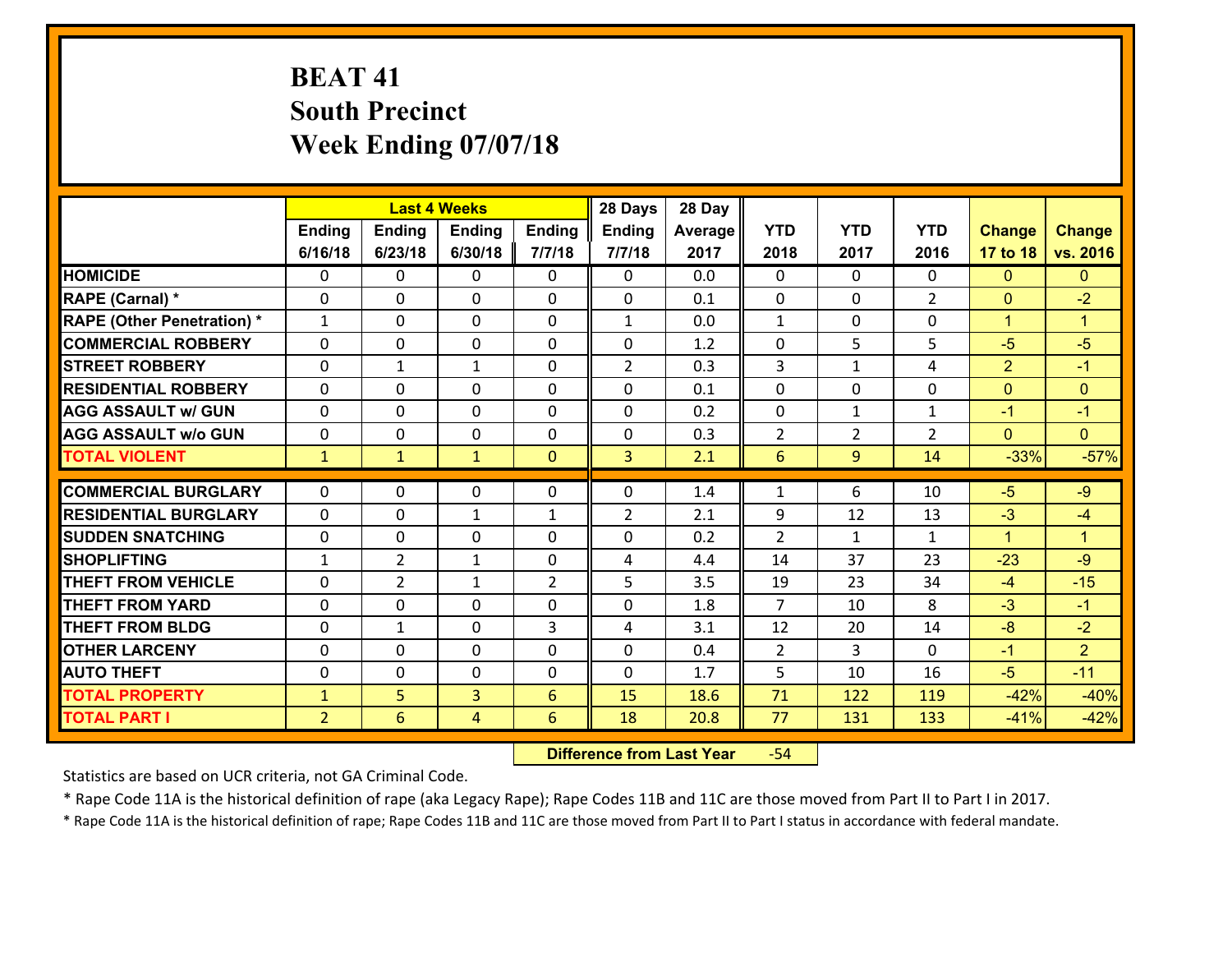# **BEAT 42 South Precinct Week Ending 07/07/18**

|                                              |                |               | <b>Last 4 Weeks</b> |               | 28 Days        | 28 Day     |                |                |                |                  |                      |
|----------------------------------------------|----------------|---------------|---------------------|---------------|----------------|------------|----------------|----------------|----------------|------------------|----------------------|
|                                              | Ending         | <b>Ending</b> | <b>Ending</b>       | <b>Ending</b> | <b>Ending</b>  | Average    | <b>YTD</b>     | <b>YTD</b>     | <b>YTD</b>     | <b>Change</b>    | <b>Change</b>        |
|                                              | 6/16/18        | 6/23/18       | 6/30/18             | 7/7/18        | 7/7/18         | 2017       | 2018           | 2017           | 2016           | 17 to 18         | vs. 2016             |
| <b>HOMICIDE</b>                              | $\Omega$       | 0             | 0                   | 0             | 0              | 0.0        | $\Omega$       | $\Omega$       | 0              | $\mathbf{0}$     | $\mathbf{0}$         |
| RAPE (Carnal) *                              | 0              | 1             | $\mathbf{0}$        | 0             | $\mathbf{1}$   | 0.0        | 1              | $\mathbf{0}$   | $\mathbf{1}$   | $\mathbf{1}$     | $\mathbf{0}$         |
| <b>RAPE (Other Penetration) *</b>            | $\mathbf{1}$   | 0             | $\mathbf{0}$        | $\Omega$      | $\mathbf{1}$   | 0.0        | 3              | 0              | $\Omega$       | 3                | 3                    |
| <b>COMMERCIAL ROBBERY</b>                    | $\Omega$       | 0             | $\mathbf{0}$        | 0             | $\Omega$       | 0.0        | $\mathbf{1}$   | 3              | 4              | $-2$             | $-3$                 |
| <b>STREET ROBBERY</b>                        | 0              | 0             | $\mathbf 0$         | 0             | 0              | 0.0        | 3              | 3              | $\overline{2}$ | $\mathbf{0}$     | $\blacktriangleleft$ |
| <b>RESIDENTIAL ROBBERY</b>                   | $\Omega$       | 0             | $\mathbf{0}$        | $\Omega$      | 0              | 0.0        | 0              | 0              | $\mathbf{1}$   | $\mathbf{0}$     | $-1$                 |
| <b>AGG ASSAULT w/ GUN</b>                    | $\Omega$       | 0             | $\mathbf 0$         | $\Omega$      | 0              | 0.0        | 1              | $\overline{2}$ | 3              | $-1$             | $-2$                 |
| <b>AGG ASSAULT w/o GUN</b>                   | 0              | 0             | $\mathbf 0$         | $\mathbf{1}$  | $\mathbf{1}$   | 0.0        | $\overline{2}$ | $\mathbf{1}$   | 4              | $\mathbf{1}$     | $-2$                 |
| <b>TOTAL VIOLENT</b>                         | $\mathbf{1}$   | $\mathbf{1}$  | $\mathbf{0}$        | $\mathbf{1}$  | 3 <sup>1</sup> | 0.0        | 11             | 9              | 15             | 22%              | $-27%$               |
| <b>COMMERCIAL BURGLARY</b>                   | $\mathbf{1}$   | 0             | $\mathbf{0}$        | 0             | $\mathbf{1}$   | 0.0        | 4              | $\overline{7}$ | 4              | $-3$             | $\mathbf{0}$         |
|                                              |                |               | $\mathbf{0}$        | 0             |                |            |                |                |                |                  | $-1$                 |
|                                              |                |               |                     |               |                |            |                |                |                |                  |                      |
| <b>RESIDENTIAL BURGLARY</b>                  | $\Omega$       | 0             |                     |               | 0              | 0.0        | 2              | 4              | 3              | $-2$             |                      |
| <b>SUDDEN SNATCHING</b>                      | 0              | 0             | $\mathbf{0}$        | 0             | 0              | 0.0        | $\Omega$       | $\Omega$       | $\mathbf{1}$   | $\mathbf{0}$     | $-1$                 |
| <b>SHOPLIFTING</b>                           | $\overline{7}$ | 9             | 10                  | 9             | 35             | 0.0        | 165            | 177            | 187            | $-12$            | $-22$                |
| <b>THEFT FROM VEHICLE</b>                    | $\mathbf{1}$   | $\mathbf{1}$  | $\overline{2}$      | $\mathbf{1}$  | 5              | 0.0        | 22             | 32             | 24             | $-10$            | $-2$                 |
| <b>THEFT FROM YARD</b>                       | $\Omega$       | 0             | $\mathbf{0}$        | $\mathbf{1}$  | $\mathbf{1}$   | 0.0        | 9              | 7              | 11             | $\overline{2}$   | $-2$                 |
| <b>THEFT FROM BLDG</b>                       | 0              | 1             | $\mathbf{1}$        | 0             | $\overline{2}$ | 0.0        | 6              | 26             | 17             | $-20$            | $-11$                |
| <b>OTHER LARCENY</b>                         | 0              | 0             | $\mathbf{0}$        | $\Omega$      | $\Omega$       | 0.0        | $\mathbf{1}$   | 3              | $\overline{2}$ | $-2$             | $-1$                 |
| <b>AUTO THEFT</b>                            | $\mathbf{1}$   | 1             | $\mathbf{0}$        | $\Omega$      | $\overline{2}$ | 0.0        | 13             | 10             | 9              | 3                | $\overline{4}$       |
| <b>TOTAL PROPERTY</b><br><b>TOTAL PART I</b> | 10<br>11       | 12<br>13      | 13<br>13            | 11<br>12      | 46<br>49       | 0.0<br>0.0 | 222<br>233     | 266<br>275     | 258<br>273     | $-17%$<br>$-15%$ | $-14%$<br>$-15%$     |

 **Difference from Last Year**r -42

Statistics are based on UCR criteria, not GA Criminal Code.

\* Rape Code 11A is the historical definition of rape (aka Legacy Rape); Rape Codes 11B and 11C are those moved from Part II to Part I in 2017.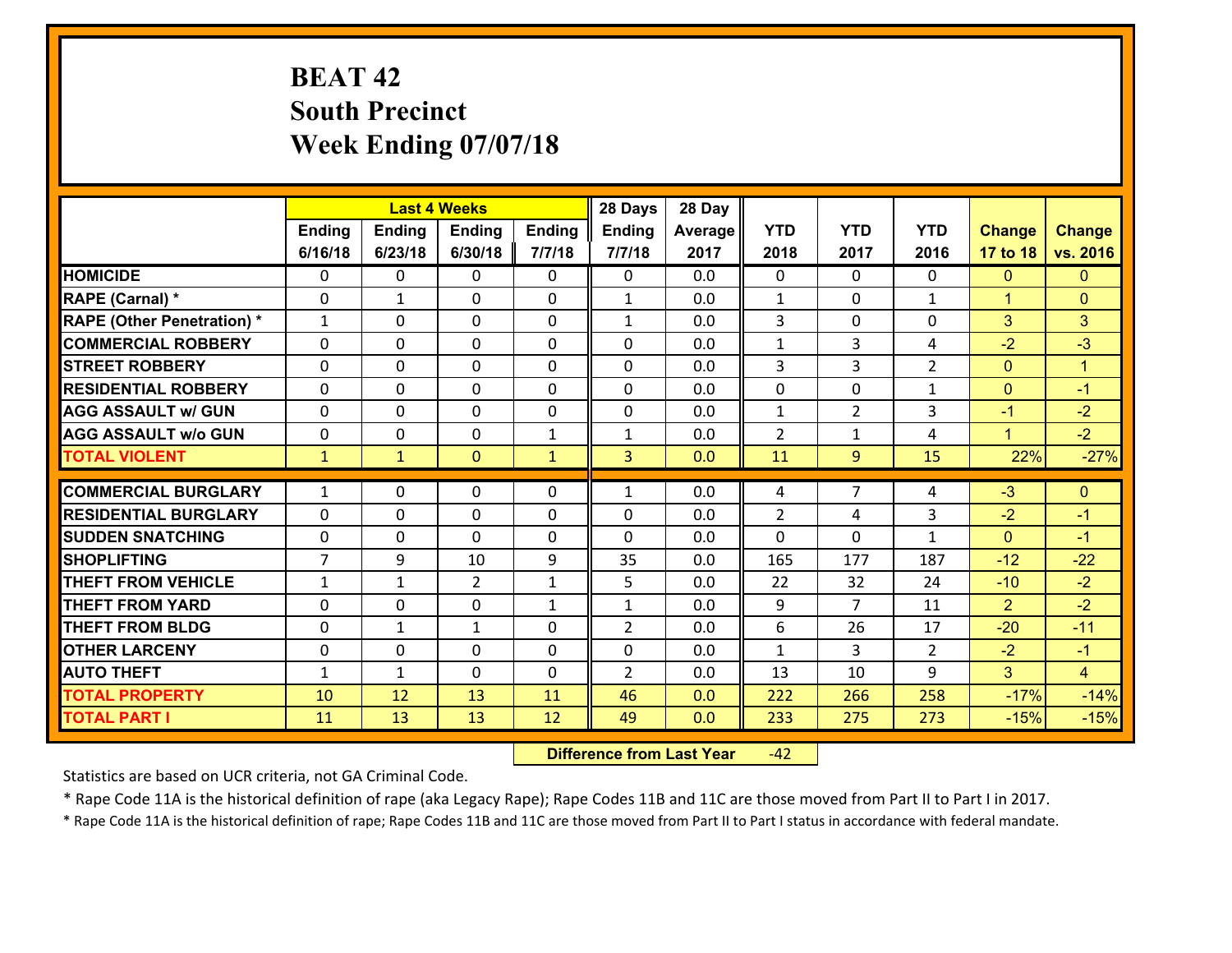# **BEAT 43 South Precinct Week Ending 07/07/18**

|                                              |                                  |                | <b>Last 4 Weeks</b> |                              | 28 Days        | 28 Day       |                |                |                |                  |                      |
|----------------------------------------------|----------------------------------|----------------|---------------------|------------------------------|----------------|--------------|----------------|----------------|----------------|------------------|----------------------|
|                                              | Ending                           | <b>Ending</b>  | <b>Ending</b>       | <b>Ending</b>                | <b>Ending</b>  | Average      | <b>YTD</b>     | <b>YTD</b>     | <b>YTD</b>     | <b>Change</b>    | <b>Change</b>        |
|                                              | 6/16/18                          | 6/23/18        | 6/30/18             | 7/7/18                       | 7/7/18         | 2017         | 2018           | 2017           | 2016           | 17 to 18         | vs. 2016             |
| <b>HOMICIDE</b>                              | $\mathbf{0}$                     | 0              | $\mathbf{0}$        | 0                            | 0              | 0.0          | 1              | $\Omega$       | $\overline{2}$ | $\mathbf{1}$     | $-1$                 |
| RAPE (Carnal) *                              | $\Omega$                         | 0              | $\mathbf{0}$        | 0                            | $\Omega$       | 0.0          | 2              | $\Omega$       | $\Omega$       | $\overline{2}$   | $\overline{2}$       |
| <b>RAPE (Other Penetration) *</b>            | $\Omega$                         | $\Omega$       | $\Omega$            | $\Omega$                     | $\Omega$       | 0.1          | $\Omega$       | $\mathbf{1}$   | $\Omega$       | $-1$             | $\Omega$             |
| <b>COMMERCIAL ROBBERY</b>                    | 0                                | 0              | $\mathbf 0$         | 0                            | 0              | 0.4          | 0              | $\overline{2}$ | 5              | $-2$             | $-5$                 |
| <b>STREET ROBBERY</b>                        | $\Omega$                         | 0              | $\mathbf 0$         | $\Omega$                     | 0              | 0.5          | 3              | $\overline{2}$ | 4              | $\mathbf{1}$     | $-1$                 |
| <b>RESIDENTIAL ROBBERY</b>                   | $\Omega$                         | $\Omega$       | $\mathbf 0$         | $\Omega$                     | 0              | 0.1          | 0              | $\Omega$       | $\Omega$       | $\Omega$         | $\mathbf{0}$         |
| <b>AGG ASSAULT w/ GUN</b>                    | $\Omega$                         | 0              | $\mathbf 0$         | $\Omega$                     | $\Omega$       | 0.5          | $\overline{2}$ | $\overline{2}$ | $\Omega$       | $\mathbf{0}$     | $\overline{2}$       |
| <b>AGG ASSAULT w/o GUN</b>                   | 0                                | 0              | $\mathbf 0$         | 0                            | 0              | 0.6          | $\overline{2}$ | 4              | 6              | $-2$             | $-4$                 |
| <b>TOTAL VIOLENT</b>                         | $\mathbf{0}$                     | $\overline{0}$ | $\mathbf{0}$        | $\overline{0}$               | $\mathbf{0}$   | 2.1          | 10             | 11             | 17             | $-9%$            | $-41%$               |
| <b>COMMERCIAL BURGLARY</b>                   | $\Omega$                         | 0              | 1                   | 0                            | $\mathbf{1}$   | 1.2          | $\overline{7}$ | 6              | 6              |                  | $\blacktriangleleft$ |
|                                              |                                  |                |                     |                              |                |              |                |                |                |                  |                      |
|                                              |                                  |                |                     |                              |                |              |                |                |                | $\mathbf{1}$     |                      |
| <b>RESIDENTIAL BURGLARY</b>                  | $\mathbf{1}$                     | 0              | 3                   | 0                            | 4              | 2.6          | 21             | 22             | 20             | $-1$             | $\mathbf{1}$         |
| <b>SUDDEN SNATCHING</b>                      | $\mathbf{0}$                     | 0              | $\mathbf{0}$        | $\Omega$                     | $\Omega$       | 0.2          | $\mathcal{L}$  | $\mathbf{1}$   | $\mathbf{1}$   | $\mathbf{1}$     | $\blacktriangleleft$ |
| <b>SHOPLIFTING</b>                           | $\mathbf{1}$                     | $\overline{2}$ | $\overline{2}$      | 0                            | 5              | 3.5          | 21             | 32             | 63             | $-11$            | $-42$                |
| <b>THEFT FROM VEHICLE</b>                    | $\mathbf{1}$                     | 0              | $\mathbf{0}$        | $\Omega$                     | $\mathbf{1}$   | 4.6          | 24             | 46             | 13             | $-22$            | 11                   |
| <b>THEFT FROM YARD</b>                       | 0                                | 1              | $\mathbf 0$         | $\mathbf{1}$                 | $\overline{2}$ | 1.2          | $\overline{7}$ | 6              | 9              | $\mathbf{1}$     | $-2$                 |
| <b>THEFT FROM BLDG</b>                       | 0                                | 1              | $\mathbf 0$         | 0                            | $\mathbf{1}$   | 2.8          | 19             | 24             | 17             | $-5$             | $\overline{2}$       |
| <b>OTHER LARCENY</b>                         | 0                                | 1              | $\mathbf 0$         | 0                            | $\mathbf{1}$   | 0.2          | 2              | $\overline{2}$ | $\mathbf{1}$   | $\mathbf{0}$     | $\blacktriangleleft$ |
| <b>AUTO THEFT</b>                            | 0                                | 0              | $\overline{2}$      | 0                            | $\overline{2}$ | 2.1          | 12             | 16             | 13             | $-4$             | $-1$                 |
| <b>TOTAL PROPERTY</b><br><b>TOTAL PART I</b> | $\overline{3}$<br>3 <sup>1</sup> | 5<br>5         | 8<br>8              | $\mathbf{1}$<br>$\mathbf{1}$ | 17<br>17       | 18.3<br>20.5 | 115<br>125     | 155<br>166     | 143<br>160     | $-26%$<br>$-25%$ | $-20%$<br>$-22%$     |

 **Difference from Last Year**r -41

Statistics are based on UCR criteria, not GA Criminal Code.

\* Rape Code 11A is the historical definition of rape (aka Legacy Rape); Rape Codes 11B and 11C are those moved from Part II to Part I in 2017.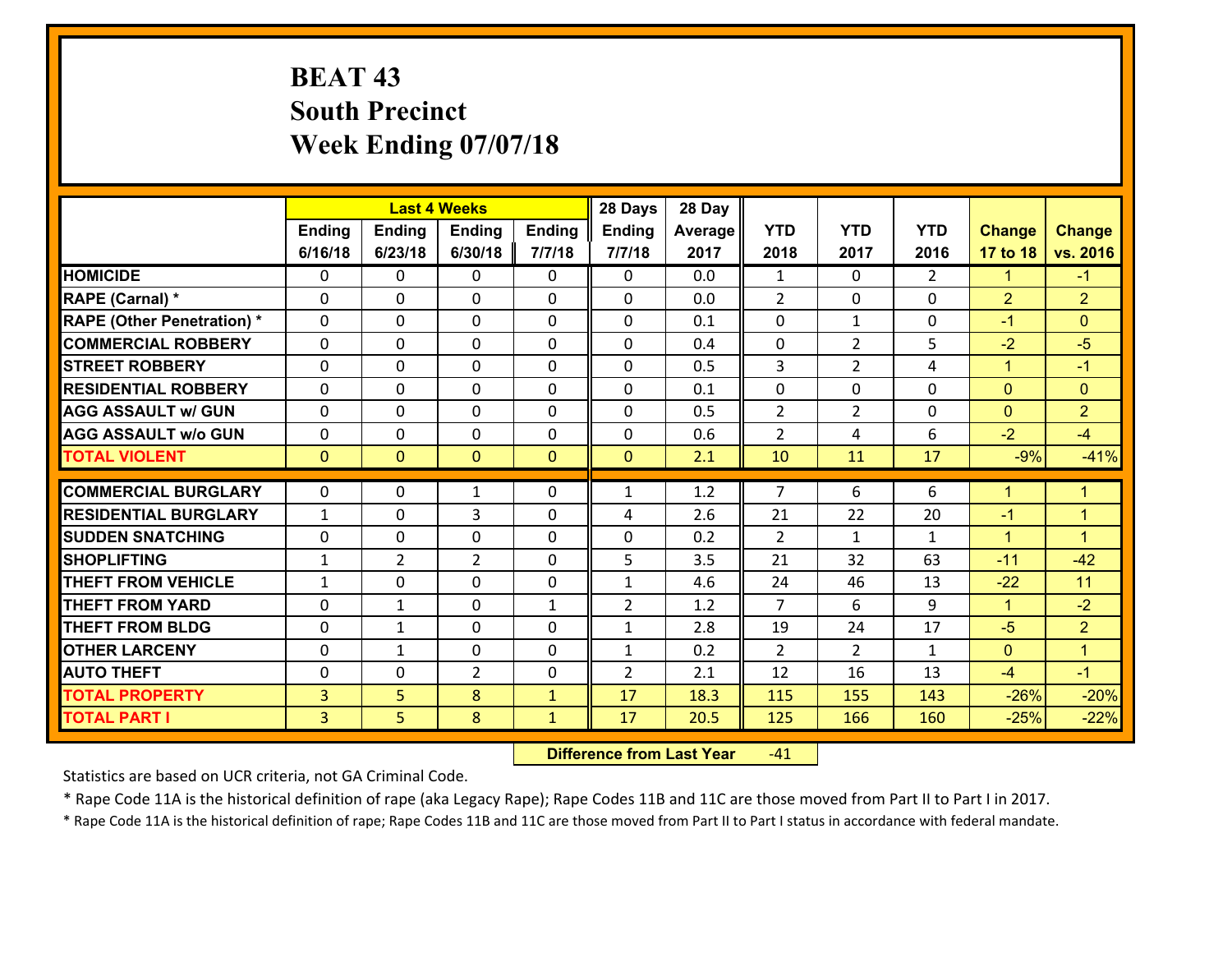# **BEAT 44 South Precinct Week Ending 07/07/18**

|                                   |              |                | <b>Last 4 Weeks</b> |                | 28 Days        | 28 Day  |                |                |                |                |                |
|-----------------------------------|--------------|----------------|---------------------|----------------|----------------|---------|----------------|----------------|----------------|----------------|----------------|
|                                   | Ending       | <b>Ending</b>  | <b>Ending</b>       | Ending         | <b>Ending</b>  | Average | <b>YTD</b>     | <b>YTD</b>     | <b>YTD</b>     | <b>Change</b>  | <b>Change</b>  |
|                                   | 6/16/18      | 6/23/18        | 6/30/18             | 7/7/18         | 7/7/18         | 2017    | 2018           | 2017           | 2016           | 17 to 18       | vs. 2016       |
| <b>HOMICIDE</b>                   | 0            | 0              | $\mathbf{1}$        | 0              | $\mathbf{1}$   | 0.1     | 1              | $\mathbf{1}$   | $\mathbf{1}$   | $\mathbf{0}$   | $\mathbf{0}$   |
| RAPE (Carnal) *                   | 0            | 0              | 1                   | 0              | $\mathbf{1}$   | 0.1     | 1              | 0              | 3              | $\mathbf{1}$   | $-2$           |
| <b>RAPE (Other Penetration) *</b> | $\Omega$     | $\Omega$       | $\mathbf{0}$        | $\Omega$       | $\Omega$       | 0.0     | 3              | $\Omega$       | $\mathbf{1}$   | 3              | $\overline{2}$ |
| <b>COMMERCIAL ROBBERY</b>         | $\Omega$     | $\Omega$       | $\mathbf 0$         | $\Omega$       | 0              | 0.2     | $\mathbf{1}$   | $\Omega$       | $\Omega$       | $\mathbf{1}$   | $\mathbf{1}$   |
| <b>STREET ROBBERY</b>             | 0            | $\mathbf{1}$   | $\mathbf 0$         | 0              | $\mathbf{1}$   | 0.6     | 3              | $\mathbf{1}$   | $\overline{2}$ | $\overline{2}$ | $\mathbf{1}$   |
| <b>RESIDENTIAL ROBBERY</b>        | $\Omega$     | 0              | $\mathbf 0$         | 0              | 0              | 0.0     | $\overline{2}$ | 0              | 0              | $\overline{2}$ | $\overline{2}$ |
| <b>AGG ASSAULT w/ GUN</b>         | 0            | 0              | $\mathbf 0$         | $\mathbf{1}$   | $\mathbf{1}$   | 0.7     | 4              | 8              | $\overline{2}$ | $-4$           | $\overline{2}$ |
| <b>AGG ASSAULT w/o GUN</b>        | 0            | $\overline{2}$ | $\mathbf 0$         | 0              | $\overline{2}$ | 0.5     | 5              | $\overline{3}$ | 5              | $\overline{2}$ | $\overline{0}$ |
| <b>TOTAL VIOLENT</b>              | $\mathbf{0}$ | $\overline{3}$ | $\overline{2}$      | $\mathbf{1}$   | 6              | 2.1     | 20             | 13             | 14             | 54%            | 43%            |
|                                   |              |                |                     |                |                |         |                |                |                |                |                |
| <b>COMMERCIAL BURGLARY</b>        | $\Omega$     | 0              | $\mathbf{0}$        | 0              | $\Omega$       | 0.5     | 1              | $\mathbf{1}$   | $\mathbf{1}$   | $\mathbf{0}$   | $\mathbf{0}$   |
| <b>RESIDENTIAL BURGLARY</b>       | $\mathbf{1}$ | 1              | $\mathbf{0}$        | $\mathbf{1}$   | 3              | 3.9     | 18             | 16             | 29             | $\overline{2}$ | $-11$          |
| <b>SUDDEN SNATCHING</b>           | $\Omega$     | 0              | $\mathbf 0$         | $\Omega$       | $\Omega$       | 0.0     | $\Omega$       | $\Omega$       | $\mathbf{1}$   | $\Omega$       | $-1$           |
| <b>SHOPLIFTING</b>                | $\mathbf{1}$ | 0              | 1                   | $\mathbf{1}$   | 3              | 3.4     | 36             | 11             | 4              | 25             | 32             |
| <b>THEFT FROM VEHICLE</b>         | 6            | 0              | 0                   | 0              | 6              | 8.6     | 38             | 47             | 29             | $-9$           | 9              |
| <b>THEFT FROM YARD</b>            | 0            | 0              | $\mathbf 0$         | $\mathbf{1}$   | $\mathbf{1}$   | 1.7     | $\overline{7}$ | 6              | $\overline{7}$ | $\mathbf{1}$   | $\Omega$       |
| <b>THEFT FROM BLDG</b>            | 0            | $\mathbf{1}$   | $\mathbf{1}$        | 0              | $\overline{2}$ | 2.7     | 8              | 15             | 18             | $-7$           | $-10$          |
| <b>OTHER LARCENY</b>              | 0            | 0              | $\mathbf 0$         | 0              | 0              | 0.5     | 3              | 3              | 4              | $\mathbf{0}$   | $-1$           |
| <b>AUTO THEFT</b>                 | 0            | $\overline{2}$ | 0                   | $\overline{2}$ | 4              | 3.0     | 14             | 9              | 15             | 5              | $-1$           |
| <b>TOTAL PROPERTY</b>             | 8            | 4              | $\overline{2}$      | 5              | 19             | 24.2    | 125            | 108            | 108            | 16%            | 16%            |
| <b>TOTAL PART I</b>               | 8            | $\overline{7}$ | 4                   | $6\phantom{1}$ | 25             | 26.4    | 145            | 121            | 122            | 20%            | 19%            |

 **Difference from Last Year**r 24

Statistics are based on UCR criteria, not GA Criminal Code.

\* Rape Code 11A is the historical definition of rape (aka Legacy Rape); Rape Codes 11B and 11C are those moved from Part II to Part I in 2017.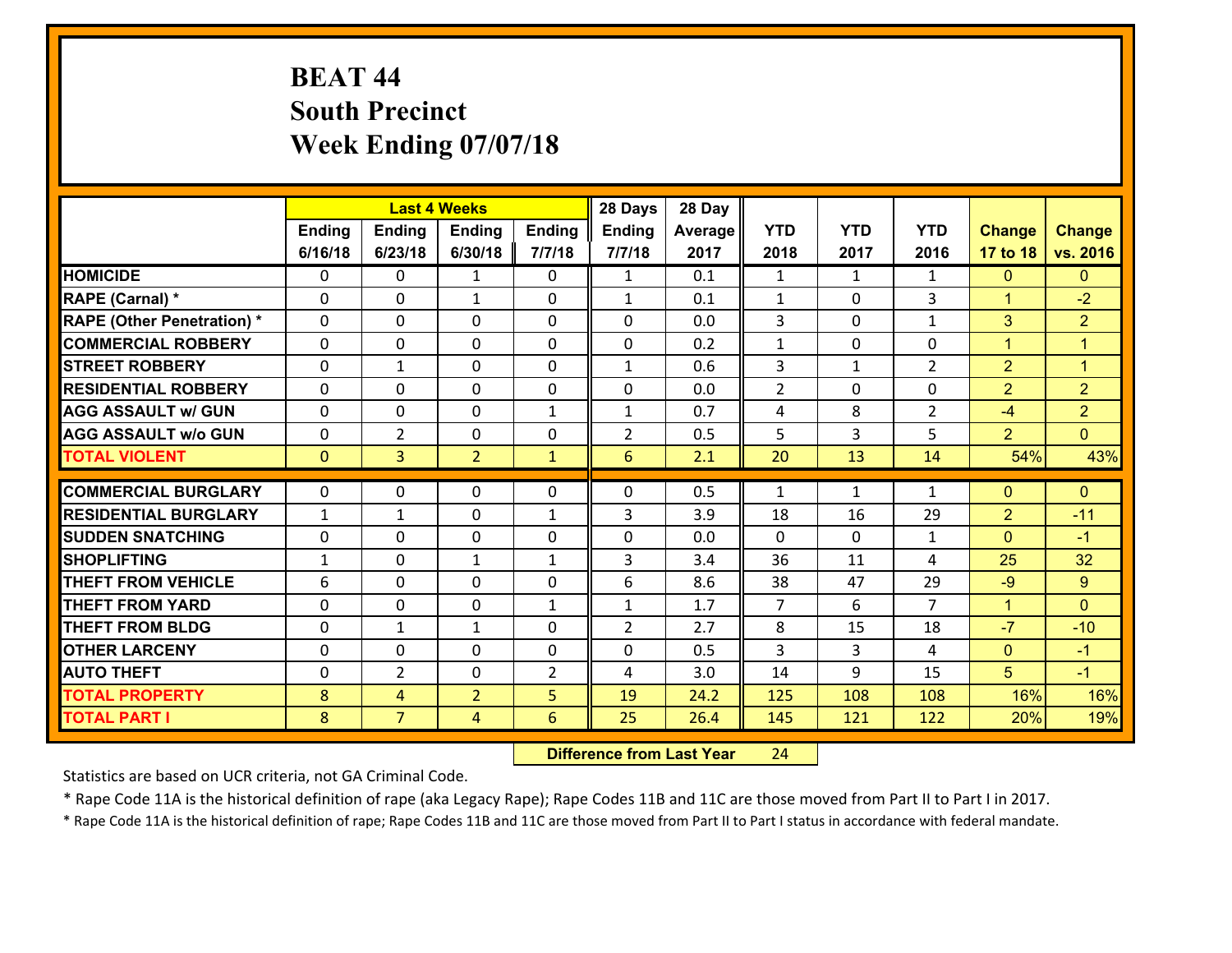# **BEAT 45 South Precinct Week Ending 07/07/18**

|                                           |                     |                | <b>Last 4 Weeks</b>         |                              | 28 Days             | 28 Day     |                                  |                |                   |                  |                                |
|-------------------------------------------|---------------------|----------------|-----------------------------|------------------------------|---------------------|------------|----------------------------------|----------------|-------------------|------------------|--------------------------------|
|                                           | Ending              | <b>Ending</b>  | <b>Ending</b>               | <b>Ending</b>                | <b>Ending</b>       | Average    | <b>YTD</b>                       | <b>YTD</b>     | <b>YTD</b>        | <b>Change</b>    | <b>Change</b>                  |
|                                           | 6/16/18             | 6/23/18        | 6/30/18                     | 7/7/18                       | 7/7/18              | 2017       | 2018                             | 2017           | 2016              | 17 to 18         | vs. 2016                       |
| <b>HOMICIDE</b>                           | 0                   | 0              | $\mathbf{0}$                | 0                            | $\mathbf{0}$        | 0.1        | $\mathbf 0$                      | $\mathbf{1}$   | $\Omega$          | $-1$             | $\mathbf{0}$                   |
| RAPE (Carnal) *                           | $\Omega$            | 0              | $\mathbf 0$                 | 0                            | 0                   | 0.1        | $\overline{2}$                   | $\mathbf{0}$   | $\mathbf{1}$      | $\overline{2}$   | $\blacktriangleleft$           |
| <b>RAPE (Other Penetration) *</b>         | $\Omega$            | 0              | $\mathbf 0$                 | $\Omega$                     | 0                   | 0.1        | $\overline{2}$                   | $\mathbf{1}$   | $\mathbf{1}$      | $\mathbf{1}$     | $\blacktriangleleft$           |
| <b>COMMERCIAL ROBBERY</b>                 | $\Omega$            | 0              | $\mathbf 0$                 | $\Omega$                     | $\Omega$            | 0.2        | $\mathbf{1}$                     | $\overline{2}$ | $\overline{2}$    | $-1$             | $-1$                           |
| <b>STREET ROBBERY</b>                     | 0                   | 0              | $\mathbf{1}$                | 0                            | $\mathbf{1}$        | 0.5        | $\overline{2}$                   | $\overline{2}$ | $\Omega$          | $\mathbf{0}$     | $\overline{2}$                 |
| <b>RESIDENTIAL ROBBERY</b>                | 0                   | 0              | $\mathbf 0$                 | 0                            | 0                   | 0.1        | 0                                | 0              | 0                 | $\mathbf{0}$     | $\mathbf{0}$                   |
| <b>AGG ASSAULT w/ GUN</b>                 | 0                   | 0              | $\mathbf 0$                 | 0                            | 0                   | 0.6        | 0                                | 6              | $\mathbf{1}$      | $-6$             | $-1$                           |
| <b>AGG ASSAULT w/o GUN</b>                | 0                   | 0              | $\mathbf 0$                 | 0                            | $\mathbf 0$         | 0.2        | 4                                | $\overline{2}$ | 3                 | $\overline{2}$   | $\mathbf{1}$                   |
| <b>TOTAL VIOLENT</b>                      | $\mathbf{0}$        | $\overline{0}$ | $\mathbf{1}$                | $\mathbf{0}$                 | $\mathbf{1}$        | 1.8        | 11                               | 14             | 8                 | $-21%$           | 38%                            |
|                                           |                     |                |                             |                              |                     |            |                                  |                |                   |                  |                                |
|                                           |                     |                |                             |                              |                     |            |                                  |                |                   |                  |                                |
| <b>COMMERCIAL BURGLARY</b>                | $\mathbf{1}$        | 0              | $\mathbf{0}$                | 0                            | $\mathbf{1}$        | 0.3        | 1                                | 3              | $\overline{2}$    | $-2$             | $-1$                           |
| <b>RESIDENTIAL BURGLARY</b>               | $\Omega$            | 0              | $\mathbf{0}$                | 0                            | 0                   | 2.8        | 19                               | 24             | 19                | $-5$             | $\mathbf{0}$                   |
| <b>SUDDEN SNATCHING</b>                   | 0                   | 0              | $\mathbf{0}$                | $\Omega$                     | 0                   | 0.0        | $\Omega$                         | $\Omega$       | $\mathbf{1}$      | $\mathbf{0}$     | $-1$                           |
| <b>SHOPLIFTING</b>                        | $\mathbf{1}$        | $\overline{2}$ | $\mathbf{1}$                | $\mathbf{1}$                 | 5                   | 5.8        | 28                               | 49             | 41                | $-21$            | $-13$                          |
| <b>THEFT FROM VEHICLE</b>                 | $\Omega$            | $\overline{2}$ | $\overline{2}$              | $\Omega$                     | 4                   | 4.4        | 29                               | 40<br>6        | 20                | $-11$            | 9                              |
| <b>THEFT FROM YARD</b>                    | 0                   | $\overline{2}$ | $\mathbf 0$                 | $\mathbf{1}$<br>$\mathbf{1}$ | 3                   | 1.1        | 10                               |                | 8                 | $\overline{4}$   | $\overline{2}$<br>$\mathbf{1}$ |
| <b>THEFT FROM BLDG</b>                    | 0<br>0              | 0<br>0         | $\mathbf{1}$<br>$\mathbf 0$ | 0                            | $\overline{2}$<br>0 | 1.2<br>0.6 | $\overline{7}$<br>$\overline{2}$ | 14<br>3        | 6<br>$\mathbf{1}$ | $-7$<br>$-1$     | $\mathbf{1}$                   |
| <b>OTHER LARCENY</b><br><b>AUTO THEFT</b> | $\mathbf{1}$        | $\mathbf{1}$   | $\mathbf 0$                 | 0                            | $\overline{2}$      | 1.8        | 10                               | 9              | 9                 | $\mathbf{1}$     | $\mathbf{1}$                   |
| <b>TOTAL PROPERTY</b>                     |                     | $\overline{7}$ | 4                           | 3                            | 17                  | 18.0       | 106                              | 148            | 107               |                  |                                |
| <b>TOTAL PART I</b>                       | 3<br>$\overline{3}$ | $\overline{7}$ | 5                           | 3                            | 18                  | 19.8       | 117                              | 162            | 115               | $-28%$<br>$-28%$ | $-1%$<br>2%                    |

 **Difference from Last Year**‐45

Statistics are based on UCR criteria, not GA Criminal Code.

\* Rape Code 11A is the historical definition of rape (aka Legacy Rape); Rape Codes 11B and 11C are those moved from Part II to Part I in 2017.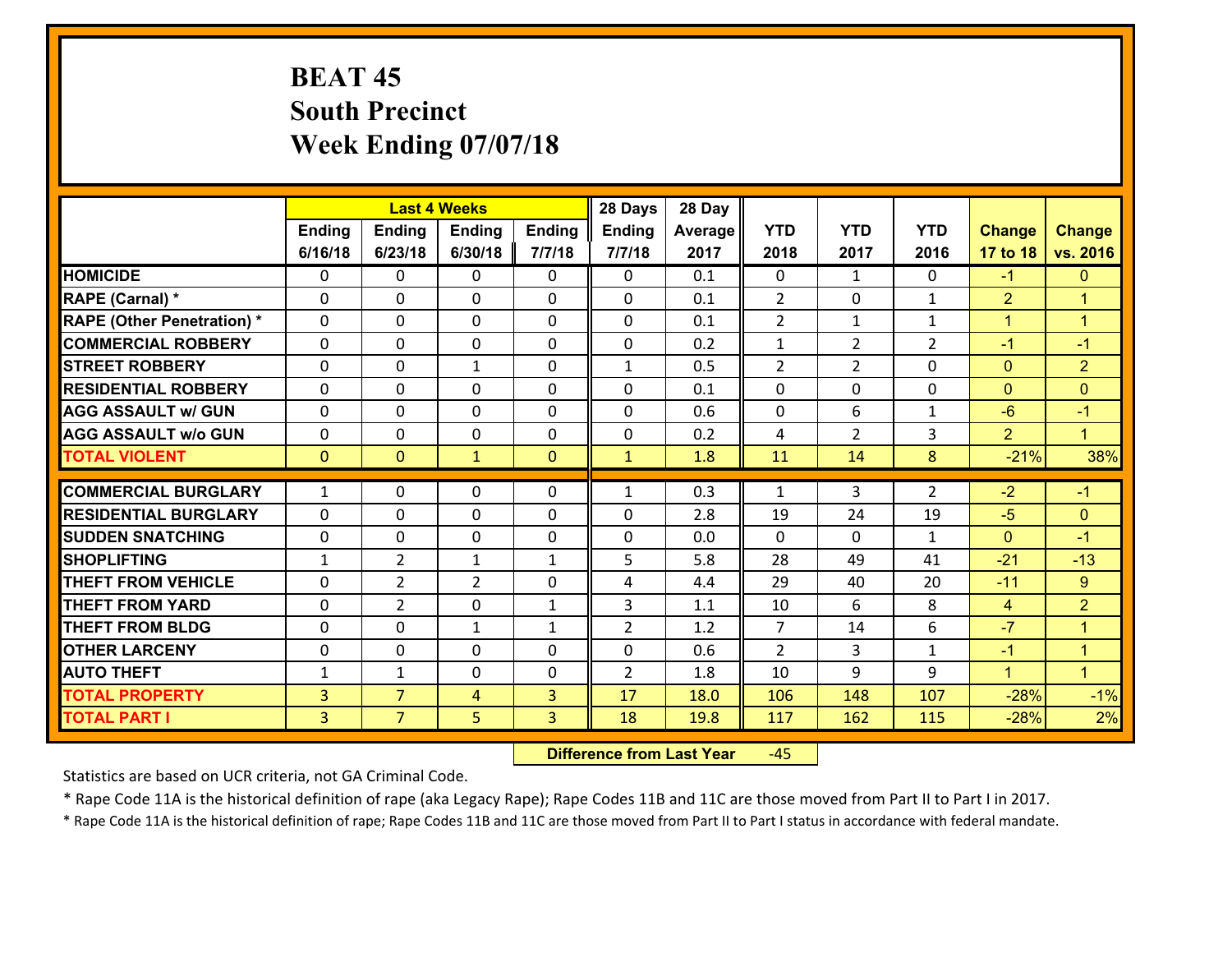# **BEAT 46 South Precinct Week Ending 07/07/18**

|                                   |              |                | <b>Last 4 Weeks</b> |                | 28 Days        | 28 Day  |                |                |                |                |                 |
|-----------------------------------|--------------|----------------|---------------------|----------------|----------------|---------|----------------|----------------|----------------|----------------|-----------------|
|                                   | Ending       | <b>Ending</b>  | <b>Ending</b>       | <b>Ending</b>  | Ending         | Average | <b>YTD</b>     | <b>YTD</b>     | <b>YTD</b>     | <b>Change</b>  | <b>Change</b>   |
|                                   | 6/16/18      | 6/23/18        | 6/30/18             | 7/7/18         | 7/7/18         | 2017    | 2018           | 2017           | 2016           | 17 to 18       | vs. 2016        |
| <b>HOMICIDE</b>                   | $\Omega$     | 0              | $\mathbf{0}$        | 0              | $\mathbf{0}$   | 0.2     | $\Omega$       | $\Omega$       | $\Omega$       | $\mathbf{0}$   | $\mathbf{0}$    |
| RAPE (Carnal) *                   | $\Omega$     | 0              | $\mathbf 0$         | $\Omega$       | 0              | 0.2     | $\mathbf{1}$   | $\mathbf{1}$   | $\mathbf{1}$   | $\mathbf{0}$   | $\mathbf{0}$    |
| <b>RAPE (Other Penetration) *</b> | $\Omega$     | 0              | $\mathbf 0$         | $\Omega$       | 0              | 0.2     | 3              | $\mathbf{1}$   | $\mathbf{1}$   | $\overline{2}$ | $\overline{2}$  |
| <b>COMMERCIAL ROBBERY</b>         | 0            | 0              | $\mathbf 0$         | 0              | 0              | 0.4     | $\overline{2}$ | 3              | 5              | $-1$           | $-3$            |
| <b>STREET ROBBERY</b>             | $\Omega$     | 0              | $\mathbf{1}$        | $\Omega$       | $\mathbf{1}$   | 0.5     | 5              | 4              | 5              | $\mathbf{1}$   | $\mathbf{0}$    |
| <b>RESIDENTIAL ROBBERY</b>        | $\Omega$     | 0              | $\mathbf{0}$        | $\Omega$       | $\Omega$       | 0.1     | 0              | $\mathbf{1}$   | $\Omega$       | $-1$           | $\mathbf{0}$    |
| <b>AGG ASSAULT w/ GUN</b>         | $\Omega$     | $\Omega$       | $\mathbf 0$         | $\Omega$       | 0              | 0.5     | $\mathbf{1}$   | $\overline{2}$ | 5              | $-1$           | $-4$            |
| <b>AGG ASSAULT w/o GUN</b>        | $\mathbf{1}$ | 1              | $\mathbf 0$         | $\Omega$       | $\overline{2}$ | 1.2     | 4              | 6              | 3              | $-2$           | $\blacklozenge$ |
| <b>TOTAL VIOLENT</b>              | $\mathbf{1}$ | $\mathbf{1}$   | $\mathbf{1}$        | $\overline{0}$ | 3 <sup>1</sup> | 3.2     | 16             | 18             | 20             | $-11%$         | $-20%$          |
| <b>COMMERCIAL BURGLARY</b>        | $\Omega$     | 0              | $\mathbf{0}$        | 0              | $\Omega$       | 0.5     | $\overline{7}$ | 6              |                | $\mathbf 1$    | $6\phantom{1}$  |
|                                   |              |                |                     |                |                |         |                |                | $\mathbf{1}$   |                |                 |
| <b>RESIDENTIAL BURGLARY</b>       | 5            | 0              | $\mathbf 0$         | 0              | 5              | 2.4     | 28             | 10             | 13             | 18             | 15              |
| <b>SUDDEN SNATCHING</b>           | 0            | 0              | $\mathbf 0$         | 0              | 0              | 0.2     | $\mathbf{1}$   | $\mathbf{1}$   | $\mathbf{1}$   | $\mathbf{0}$   | $\mathbf{0}$    |
| <b>SHOPLIFTING</b>                | 1            | $\overline{2}$ | 3                   | 4              | 10             | 10.0    | 62             | 71             | 32             | $-9$           | 30              |
| <b>THEFT FROM VEHICLE</b>         | $\Omega$     | $\mathbf{1}$   | $\mathbf{1}$        | 6              | 8              | 6.2     | 29             | 51             | 22             | $-22$          | $\overline{7}$  |
| <b>THEFT FROM YARD</b>            | 0            | $\Omega$       | $\mathbf 0$         | $\Omega$       | 0              | 1.1     | 6              | 5.             | 12             | $\mathbf{1}$   | $-6$            |
|                                   |              |                | 0                   | $\mathbf{1}$   | 3              | 2.5     | 16             | 21             | 13             | $-5$           | 3 <sup>5</sup>  |
| <b>THEFT FROM BLDG</b>            | $\mathbf{1}$ | 1              |                     |                |                |         |                |                |                |                |                 |
| <b>OTHER LARCENY</b>              | $\mathbf{1}$ | $\mathbf{1}$   | $\mathbf 0$         | 0              | $\overline{2}$ | 0.5     | 4              | 5              | $\overline{2}$ | $-1$           | $\overline{2}$  |
| <b>AUTO THEFT</b>                 | 0            | 0              | 1                   | $\overline{2}$ | 3              | 3.0     | 23             | 27             | 5              | $-4$           | 18              |
| <b>TOTAL PROPERTY</b>             | 8            | 5              | 5                   | 13             | 31             | 26.3    | 176            | 197            | 101            | $-11%$         | 74%             |

 **Difference from Last Year**‐23

Statistics are based on UCR criteria, not GA Criminal Code.

\* Rape Code 11A is the historical definition of rape (aka Legacy Rape); Rape Codes 11B and 11C are those moved from Part II to Part I in 2017.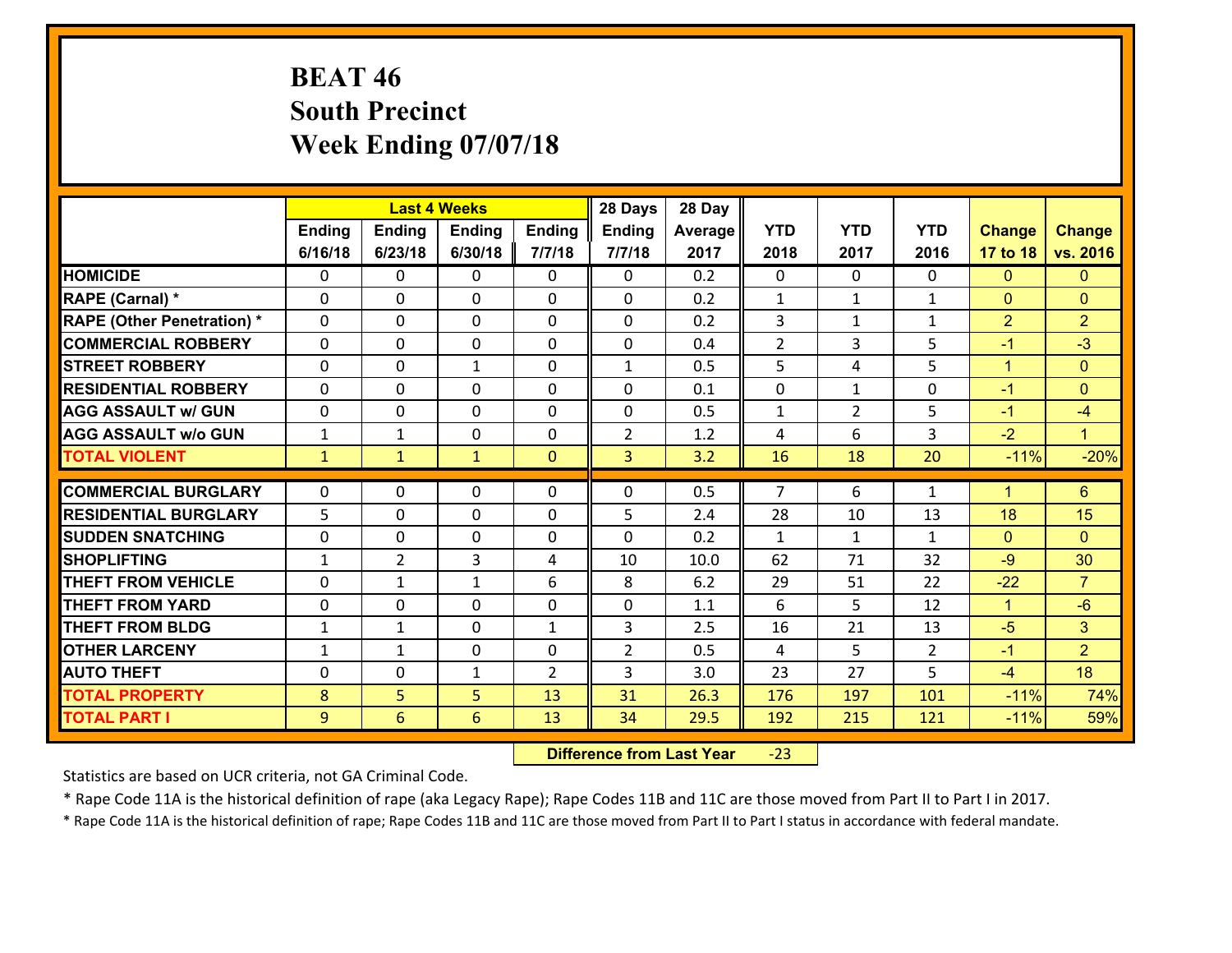# **BEAT 47 South Precinct Week Ending 07/07/18**

|                                   |              |                | <b>Last 4 Weeks</b> |                | 28 Days        | 28 Day  |              |                |                |                |                      |
|-----------------------------------|--------------|----------------|---------------------|----------------|----------------|---------|--------------|----------------|----------------|----------------|----------------------|
|                                   | Ending       | <b>Ending</b>  | <b>Ending</b>       | <b>Ending</b>  | Ending         | Average | <b>YTD</b>   | <b>YTD</b>     | <b>YTD</b>     | <b>Change</b>  | <b>Change</b>        |
|                                   | 6/16/18      | 6/23/18        | 6/30/18             | 7/7/18         | 7/7/18         | 2017    | 2018         | 2017           | 2016           | 17 to 18       | vs. 2016             |
| <b>HOMICIDE</b>                   | $\Omega$     | 0              | 0                   | 0              | 0              | 0.0     | $\Omega$     | $\Omega$       | 0              | $\mathbf{0}$   | $\mathbf{0}$         |
| RAPE (Carnal) *                   | $\Omega$     | 0              | $\mathbf 0$         | 0              | 0              | 0.2     | $\mathbf 0$  | $\mathbf{1}$   | $\Omega$       | $-1$           | $\mathbf{0}$         |
| <b>RAPE (Other Penetration) *</b> | $\Omega$     | 0              | $\mathbf{0}$        | $\Omega$       | $\Omega$       | 0.0     | 1            | $\Omega$       | $\mathbf{1}$   | $\mathbf{1}$   | $\mathbf{0}$         |
| <b>COMMERCIAL ROBBERY</b>         | $\Omega$     | $\Omega$       | $\mathbf 0$         | $\Omega$       | $\Omega$       | 0.1     | $\Omega$     | $\Omega$       | $\Omega$       | $\Omega$       | $\mathbf{0}$         |
| <b>STREET ROBBERY</b>             | $\Omega$     | 0              | $\mathbf{0}$        | $\Omega$       | $\Omega$       | 0.0     | $\Omega$     | $\Omega$       | $\Omega$       | $\mathbf{0}$   | $\mathbf{0}$         |
| <b>RESIDENTIAL ROBBERY</b>        | $\Omega$     | 0              | $\mathbf{0}$        | $\Omega$       | $\Omega$       | 0.0     | $\Omega$     | $\Omega$       | $\Omega$       | $\mathbf{0}$   | $\mathbf{0}$         |
| <b>AGG ASSAULT w/ GUN</b>         | 0            | 0              | $\mathbf 0$         | $\Omega$       | 0              | 0.2     | 0            | 0              | $\mathbf{1}$   | $\mathbf{0}$   | $-1$                 |
| <b>AGG ASSAULT w/o GUN</b>        | 0            | 0              | 0                   | 0              | 0              | 0.3     | 0            | $\mathbf{1}$   | $\Omega$       | $-1$           | $\overline{0}$       |
| <b>TOTAL VIOLENT</b>              | $\mathbf{0}$ | $\overline{0}$ | $\mathbf{0}$        | $\overline{0}$ | $\mathbf{0}$   | 0.7     | $\mathbf{1}$ | 2 <sup>1</sup> | $\overline{2}$ | $-50%$         | $-50%$               |
|                                   |              |                |                     |                |                |         |              |                |                |                |                      |
|                                   |              |                |                     |                |                |         |              |                |                |                |                      |
| <b>COMMERCIAL BURGLARY</b>        | $\mathbf{0}$ | 0              | 0                   | 0              | $\Omega$       | 0.3     | 0            | $\mathbf{1}$   | 0              | $-1$           | $\mathbf{0}$         |
| <b>RESIDENTIAL BURGLARY</b>       | $\Omega$     | 0              | $\mathbf 0$         | $\Omega$       | 0              | 0.7     | 6            | $\mathbf 1$    | $\overline{7}$ | 5              | $-1$                 |
| <b>SUDDEN SNATCHING</b>           | 0            | 0              | $\mathbf{0}$        | 0              | $\Omega$       | 0.0     | $\mathbf{0}$ | 0              | $\Omega$       | $\mathbf{0}$   | $\mathbf{0}$         |
| <b>SHOPLIFTING</b>                | $\Omega$     | 0              | $\mathbf 0$         | $\Omega$       | 0              | 0.9     | $\mathbf{1}$ | $\mathbf{1}$   | $\Omega$       | $\mathbf{0}$   | $\overline{1}$       |
| <b>THEFT FROM VEHICLE</b>         | $\mathbf{1}$ | 0              | $\mathbf{1}$        | 0              | $\overline{2}$ | 2.7     | 13           | $\overline{2}$ | 5              | 11             | 8                    |
| <b>THEFT FROM YARD</b>            | 0            | 0              | $\mathbf{0}$        | $\Omega$       | $\Omega$       | 0.7     | 2            | 4              | $\mathbf{1}$   | $-2$           | $\blacktriangleleft$ |
| <b>THEFT FROM BLDG</b>            | $\Omega$     | $\Omega$       | $\Omega$            | $\Omega$       | $\Omega$       | 0.9     | 3            | 8              | $\mathbf{1}$   | $-5$           | $\overline{2}$       |
| <b>OTHER LARCENY</b>              | 0            | 0              | $\mathbf{0}$        | $\Omega$       | $\Omega$       | 0.3     | 0            | 2              | $\mathbf{1}$   | $-2$           | $-1$                 |
| <b>AUTO THEFT</b>                 | 0            | 0              | $\mathbf{1}$        | 0              | $\mathbf{1}$   | 0.9     | 3            | $\mathbf{1}$   | $\overline{2}$ | $\overline{2}$ | $\blacktriangleleft$ |
| <b>TOTAL PROPERTY</b>             | $\mathbf{1}$ | $\overline{0}$ | $\overline{2}$      | $\Omega$       | 3              | 7.4     | 28           | 20             | 17             | 40%            | 65%                  |
| <b>TOTAL PART I</b>               | $\mathbf{1}$ | $\mathbf{0}$   | $\overline{2}$      | $\mathbf{0}$   | 3              | 8.1     | 29           | 22             | 19             | 32%            | 53%                  |

**12. Difference from Last Year 7**  $7 \quad \blacksquare$ 

Statistics are based on UCR criteria, not GA Criminal Code.

\* Rape Code 11A is the historical definition of rape (aka Legacy Rape); Rape Codes 11B and 11C are those moved from Part II to Part I in 2017.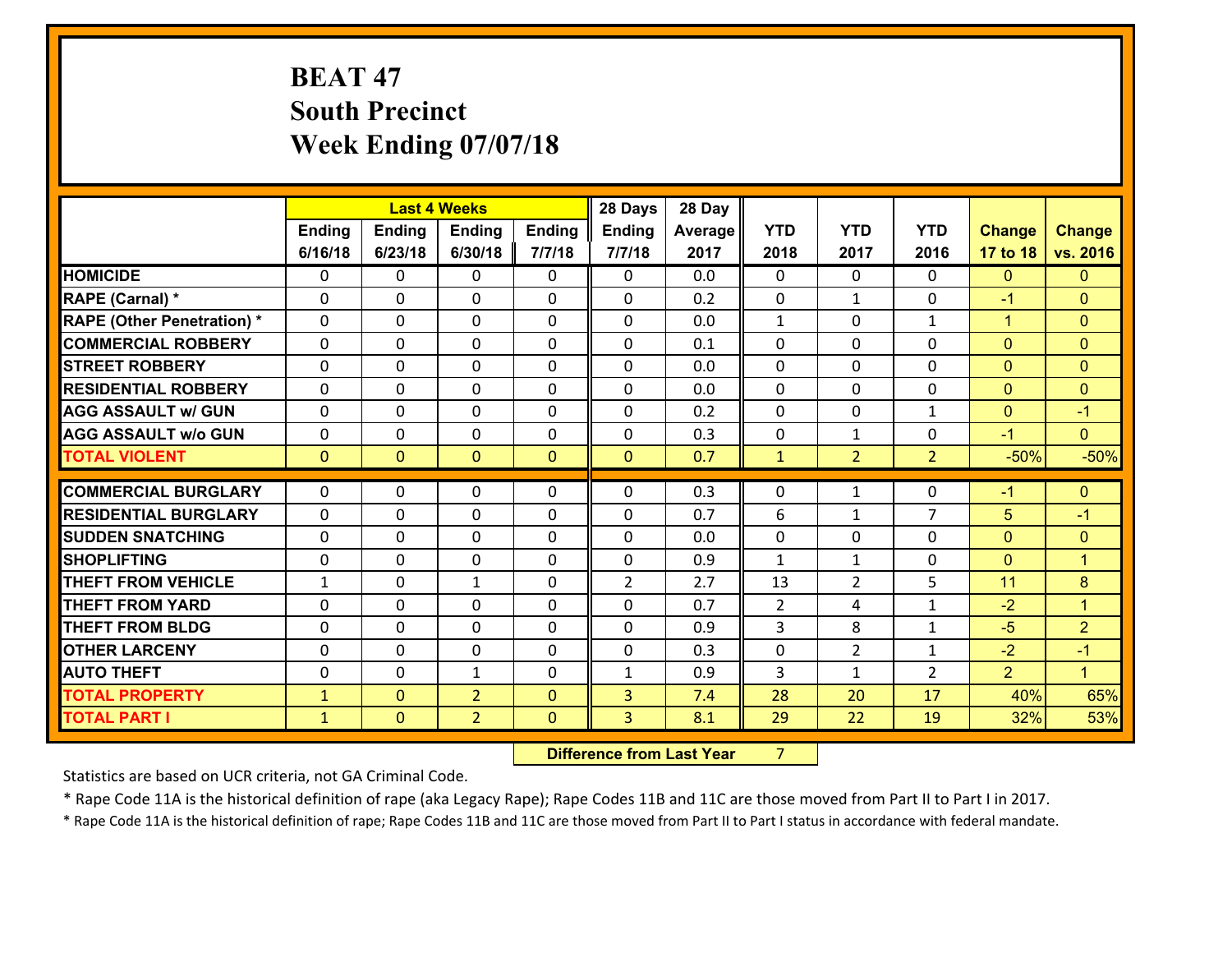

#### **COMPSTATEAST PRECINCTWeek Ending 07/07/18**

**PRECINCT COMMANDER:**

**CAPT. GEORGE GUNDICH**



|                                                                                                  | <b>Week</b><br>Ending | <b>Week</b><br><b>Ending</b> | Weekly<br>Avg   | 28-Day<br><b>Ending</b> | 28-Day<br>Ending                 | Avg<br>28-Day                                | <b>YTD</b>     | <b>YTD</b>       | <b>YTD</b>       | <b>Change</b>    | <b>Change</b>   |
|--------------------------------------------------------------------------------------------------|-----------------------|------------------------------|-----------------|-------------------------|----------------------------------|----------------------------------------------|----------------|------------------|------------------|------------------|-----------------|
|                                                                                                  | 7/7/18                | 6/30/18                      | 2017            | 7/7/18                  | 6/9/18                           | 2017                                         | 2018           | 2017             | 2016             | 17 to 18         | vs. 2016        |
| <b>HOMICIDE</b>                                                                                  | $\mathbf{0}$          | 0                            | $\Omega$        | 1                       | 1                                | 1                                            | 7              | 8                | 7                | -1               | $\Omega$        |
| RAPE (Carnal) *                                                                                  | 0                     | 1                            | $\mathbf 0$     | $\mathbf 1$             | $\overline{2}$                   | $\mathbf{0}$                                 | $\overline{7}$ | $\overline{2}$   | 4                | 5                | 3               |
| <b>RAPE (Other Penetration) *</b>                                                                | $\bf{0}$              | 0                            | 0               | 0                       | $\mathbf{0}$                     | $\mathbf{1}$                                 | 5              | 9                | 6                | $-4$             | $-1$            |
| <b>COMMERCIAL ROBBERY</b>                                                                        | $\mathbf{0}$          | 0                            | $\overline{1}$  | $\mathbf{0}$            | $\Omega$                         | $\overline{2}$                               | $\overline{2}$ | $\overline{20}$  | 5                | $-18$            | $-3$            |
| <b>STREET ROBBERY</b>                                                                            | $\mathbf 0$           | 0                            | 1               | $\mathbf{3}$            | 4                                | 3                                            | 23             | 25               | 47               | $-2$             | $-24$           |
| <b>RESIDENTIAL ROBBERY</b>                                                                       | $\mathbf 0$           | 0                            | $\mathbf{0}$    | $\mathbf{1}$            | 1                                | 1                                            | 1              | $\overline{5}$   | 6                | $-4$             | $-5$            |
| <b>AGG ASSAULT w/ GUN</b>                                                                        | $\mathbf{0}$          | $\mathbf{1}$                 | $\overline{1}$  | $\overline{2}$          | $\overline{4}$                   | $\overline{4}$                               | 25             | $\overline{45}$  | $\overline{59}$  | $-20$            | $-34$           |
| <b>AGG ASSAULT w/o GUN</b>                                                                       | $\mathbf{0}$          | $\overline{6}$               | $\overline{1}$  | 12                      | $\overline{13}$                  | 5                                            | 47             | $\overline{44}$  | $\overline{25}$  | $\overline{3}$   | $\overline{22}$ |
| <b>TOTAL VIOLENT</b>                                                                             | $\mathbf{0}$          | 8                            | 4               | $\overline{20}$         | $\overline{25}$                  | $\overline{17}$                              | 117            | 158              | 159              | $-26%$           | $-26%$          |
| <b>COMMERCIAL BURGLARY</b>                                                                       | $\mathbf{0}$          | 0                            | $\mathbf{0}$    | 1.                      | $\overline{2}$                   | $\overline{2}$                               | 13             | $\overline{7}$   | $\overline{30}$  | 6                | -17             |
| <b>RESIDENTIAL BURGLARY</b>                                                                      | $\mathbf{0}$          | $\overline{5}$               | 5               | $\overline{16}$         | $\overline{16}$                  | $\overline{18}$                              | 120            | $\overline{133}$ | $\sqrt{548}$     | $-13$            | $-428$          |
| <b>SUDDEN SNATCHING</b>                                                                          | $\mathbf 0$           | 0                            | $\mathbf 0$     | $\mathbf{0}$            | $\Omega$                         | 1                                            | 6              | 8                | 4                | $\overline{-2}$  | $\overline{2}$  |
| <b>SHOPLIFTING</b>                                                                               | 4                     | $\overline{7}$               | 5               | 29                      | $\overline{33}$                  | $\overline{22}$                              | 179            | 155              | $\overline{137}$ | $\overline{24}$  | $\overline{42}$ |
| <b>THEFT FROM VEHICLE</b>                                                                        | 4                     | 10                           | $\overline{7}$  | $\overline{20}$         | $\overline{21}$                  | $\overline{27}$                              | 145            | 185              | 161              | $-40$            | $-16$           |
| <b>THEFT FROM YARD</b>                                                                           | 4                     | 1                            | $\mathbf{3}$    | $\overline{12}$         | $\overline{15}$                  | 10                                           | 78             | $\overline{75}$  | $\overline{57}$  | 3                | $\overline{21}$ |
| <b>THEFT FROM BLDG</b>                                                                           | 5                     | 3                            | 3               | $\overline{12}$         | $\overline{11}$                  | $\overline{12}$                              | 90             | 94               | 125              | $-4$             | $-35$           |
| <b>OTHER LARCENY</b>                                                                             | 1                     | $\overline{2}$               | $\overline{1}$  | 5                       | 4                                | $\overline{2}$                               | 31             | $\overline{22}$  | 10               | 9                | $\overline{21}$ |
| <b>AUTO THEFT</b>                                                                                | $\mathbf{2}$          | 0                            | 3               | 4                       | 4                                | 11                                           | 81             | 88               | 95               | $-7$             | $-14$           |
| <b>TOTAL PROPERTY</b>                                                                            | 20                    | 28                           | $\overline{27}$ | 99                      | 106                              | 106                                          | 743            | 767              | 1167             | $-3%$            | $-36%$          |
| <b>TOTAL PART I</b>                                                                              | $\overline{20}$       | $\overline{36}$              | $\overline{31}$ | 119                     | 131                              | 123                                          | 860            | $\overline{925}$ | 1326             | $-7%$            | $-35%$          |
| Statistics are based on UCR criteria, not GA Criminal Code, and are                              |                       |                              |                 |                         | <b>Difference from Last Year</b> |                                              | -65            |                  |                  | <b>Last Week</b> | Year-to-Date    |
| preliminary, based on RMS data at the time prepared, and are subject to change.                  |                       |                              |                 |                         |                                  | <b>At-Fault Police Vehicle Accidents</b>     |                |                  |                  | $\Omega$         | 6               |
| Cell Shading: white is within 0.6 standard deviation of the mean; red is above; green is below.  |                       |                              |                 |                         |                                  | <b>Not At-Fault Police Vehicle Accidents</b> |                |                  |                  | $\mathbf{0}$     | $\overline{2}$  |
| * Code 11A is the pre-2016 definition of rape; Codes 11B and 11C are by federal mandate in 2016. |                       |                              |                 |                         |                                  | <b>Total Police Vehicle Accidents</b>        |                |                  |                  | $\overline{0}$   | 8               |
|                                                                                                  | Week                  | <b>Week</b>                  | Weekly          | 28-Day                  | $28-Day$                         | Avg                                          |                |                  |                  |                  |                 |
| <b>Citizen Initiated Calls</b>                                                                   | Ending                | Ending                       | Avg             | <b>Ending</b>           | Ending                           | 28-Day                                       | <b>YTD</b>     | <b>YTD</b>       | <b>YTD</b>       | <b>Change</b>    | <b>Change</b>   |
|                                                                                                  | 07/07/18              | 06/30/18                     | 2017            | 07/07/18                | 06/09/18                         | 2017                                         | 2018           | 2017             | 2016             | 17 to 18         | vs. 2016        |
| <b>Midnight Shift</b>                                                                            | 104                   | 97                           | 114             | 409                     | 373                              | 455                                          | 2418           | 2706             | 2698             | $-288$           | $-280$          |
| Day Shift                                                                                        | 202                   | $\overline{252}$             | 282             | 970                     | 1057                             | 1127                                         | 6721           | 6591             | 6762             | 130              | $-41$           |
| <b>Afternoon Shift</b>                                                                           | 288                   | 248                          | 294             | 1108                    | 1162                             | 1177                                         | 7112           | 7298             | 7381             | $-186$           | $-269$          |
| <b>TOTAL CITIZEN CFS</b>                                                                         | 594                   | 594                          | 690             | 2487                    | 2592                             | 2758                                         | 16251          | 16595            | 16840            | $-2.1%$          | $-3.5%$         |
| <b>53S ShotSpotter Calls</b>                                                                     | $\overline{19}$       | 0                            | 8               | $\overline{25}$         | $\overline{18}$                  | $\overline{31}$                              | 161            | $\overline{225}$ | 324              | $-64$            | $-163$          |
| <b>Sig 53 Shots Fired Calls</b>                                                                  | 34                    | 12                           | 16              | 67                      | 61                               | 64                                           | 389            | 526              | 652              | $-137$           | $-263$          |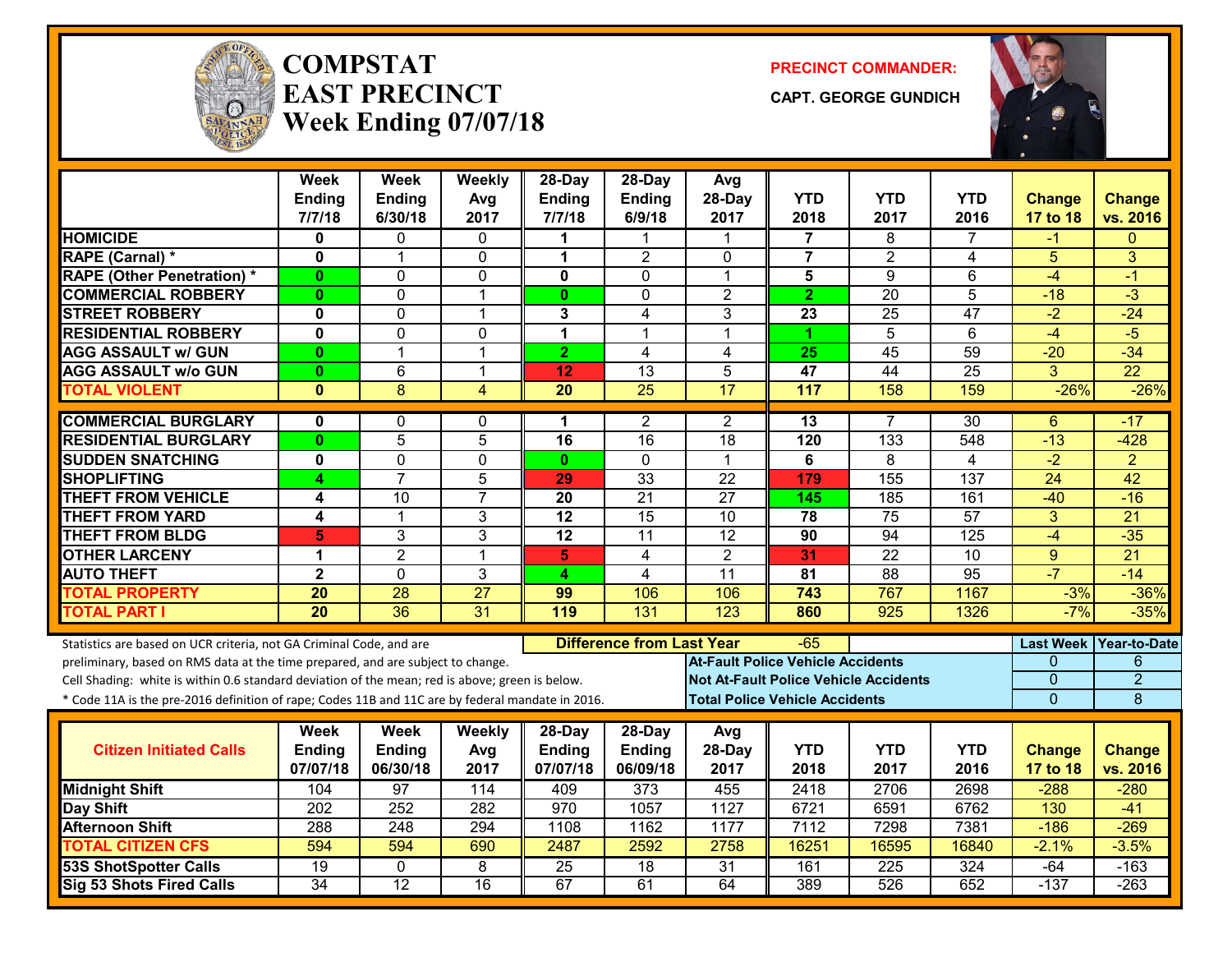## **BEAT 51 East Precinct Week Ending 07/07/18**

|                                              |                     |                                | <b>Last 4 Weeks</b> |                                  | 28 Days        | 28 Day     |                |                |                |                |                      |
|----------------------------------------------|---------------------|--------------------------------|---------------------|----------------------------------|----------------|------------|----------------|----------------|----------------|----------------|----------------------|
|                                              | Ending              | <b>Ending</b>                  | <b>Ending</b>       | Ending                           | <b>Ending</b>  | Average    | <b>YTD</b>     | <b>YTD</b>     | <b>YTD</b>     | <b>Change</b>  | <b>Change</b>        |
|                                              | 6/16/18             | 6/23/18                        | 6/30/18             | 7/7/18                           | 7/7/18         | 2017       | 2018           | 2017           | 2016           | 17 to 18       | vs. 2016             |
| <b>HOMICIDE</b>                              | $\mathbf{1}$        | 0                              | $\Omega$            | 0                                | $\mathbf{1}$   | 0.0        | $\overline{2}$ | $\mathbf{1}$   | $\mathbf{1}$   | $\mathbf{1}$   | $\mathbf{1}$         |
| RAPE (Carnal) *                              | 0                   | 0                              | $\mathbf{0}$        | 0                                | $\Omega$       | 0.0        | 2              | $\mathbf{1}$   | $\Omega$       | $\mathbf{1}$   | $\overline{2}$       |
| <b>RAPE (Other Penetration) *</b>            | $\Omega$            | 0                              | $\mathbf{0}$        | $\Omega$                         | $\Omega$       | 0.0        | $\overline{2}$ | 3              | $\Omega$       | $-1$           | $\overline{2}$       |
| <b>COMMERCIAL ROBBERY</b>                    | 0                   | 0                              | 0                   | 0                                | 0              | 0.0        | 0              | $\mathbf{1}$   | $\mathbf{1}$   | $-1$           | $-1$                 |
| <b>STREET ROBBERY</b>                        | $\Omega$            | 0                              | $\mathbf 0$         | 0                                | 0              | 0.1        | 5              | $\overline{7}$ | 4              | $-2$           | $\mathbf{1}$         |
| <b>RESIDENTIAL ROBBERY</b>                   | $\Omega$            | $\Omega$                       | $\mathbf 0$         | $\Omega$                         | 0              | 0.0        | $\mathbf 0$    | $\mathbf{1}$   | $\Omega$       | $-1$           | $\Omega$             |
| <b>AGG ASSAULT w/ GUN</b>                    | 0                   | 0                              | $\mathbf{1}$        | 0                                | $\mathbf{1}$   | 0.1        | 4              | 6              | 17             | $-2$           | $-13$                |
| <b>AGG ASSAULT w/o GUN</b>                   | $\mathbf{1}$        | $\overline{2}$                 | $\overline{2}$      | $\mathbf 0$                      | 5              | 0.2        | 16             | 12             | 6              | $\overline{4}$ | 10                   |
| <b>TOTAL VIOLENT</b>                         | 2 <sup>1</sup>      | $\overline{2}$                 | $\overline{3}$      | $\mathbf{0}$                     | $\overline{7}$ | 0.6        | 31             | 32             | 29             | $-3%$          | 7%                   |
| <b>COMMERCIAL BURGLARY</b>                   | $\Omega$            | 0                              | $\mathbf{0}$        | $\Omega$                         | $\Omega$       | 0.1        | 4              | $\mathbf{1}$   | 6              | 3              | $-2$                 |
| <b>RESIDENTIAL BURGLARY</b>                  | 0                   | 1                              | $\mathbf 0$         | 0                                | $\mathbf{1}$   | 0.5        | 9              | 19             | 18             | $-10$          | $-9$                 |
| <b>SUDDEN SNATCHING</b>                      | 0                   | 0                              | $\mathbf 0$         | 0                                | 0              | 0.1        | $\mathbf{1}$   | $\overline{2}$ | $\Omega$       | $-1$           | $\blacktriangleleft$ |
| <b>SHOPLIFTING</b>                           | $\mathbf{1}$        | 0                              | 1                   | 0                                | $\overline{2}$ | 0.4        | 12             | 20             | 18             | $-8$           | $-6$                 |
| <b>THEFT FROM VEHICLE</b>                    | $\mathbf{1}$        | 0                              | 1                   | $\mathbf{1}$                     | 3              | 0.4        | 25             | 13             | 18             | 12             | $\overline{7}$       |
| <b>THEFT FROM YARD</b>                       | $\mathbf{1}$        | 0                              | $\mathbf 0$         | 0                                | $\mathbf{1}$   | 0.2        | 10             | 9              | 15             | $\mathbf{1}$   | $-5$                 |
| <b>THEFT FROM BLDG</b>                       | 0                   | 0                              | $\mathbf 0$         | $\mathbf{1}$                     | $\mathbf{1}$   | 0.4        | 13             | 18             | 17             | $-5$           | $-4$                 |
|                                              |                     |                                |                     |                                  | $\mathbf{1}$   | 0.1        | 9              | 3              | $\overline{2}$ | $6^{\circ}$    | $\overline{7}$       |
|                                              |                     |                                |                     |                                  |                |            |                |                |                |                |                      |
| <b>OTHER LARCENY</b>                         | 0                   | 0                              | $\mathbf{1}$        | 0                                |                |            |                |                |                |                |                      |
| <b>AUTO THEFT</b>                            | $\mathbf{1}$        | 0                              | $\mathbf{0}$        | 0                                | $\mathbf{1}$   | 0.3        | 12             | 14             | 12             | $-2$           | $\overline{0}$       |
| <b>TOTAL PROPERTY</b><br><b>TOTAL PART I</b> | $\overline{4}$<br>6 | $\mathbf{1}$<br>$\overline{3}$ | $\overline{3}$<br>6 | $\overline{2}$<br>$\overline{2}$ | 10<br>17       | 2.5<br>3.1 | 95<br>126      | 99<br>131      | 106<br>135     | $-4%$<br>$-4%$ | $-10%$<br>$-7%$      |

 **Difference from Last Year**‐5

Statistics are based on UCR criteria, not GA Criminal Code.

\* Rape Code 11A is the historical definition of rape (aka Legacy Rape); Rape Codes 11B and 11C are those moved from Part II to Part I in 2017.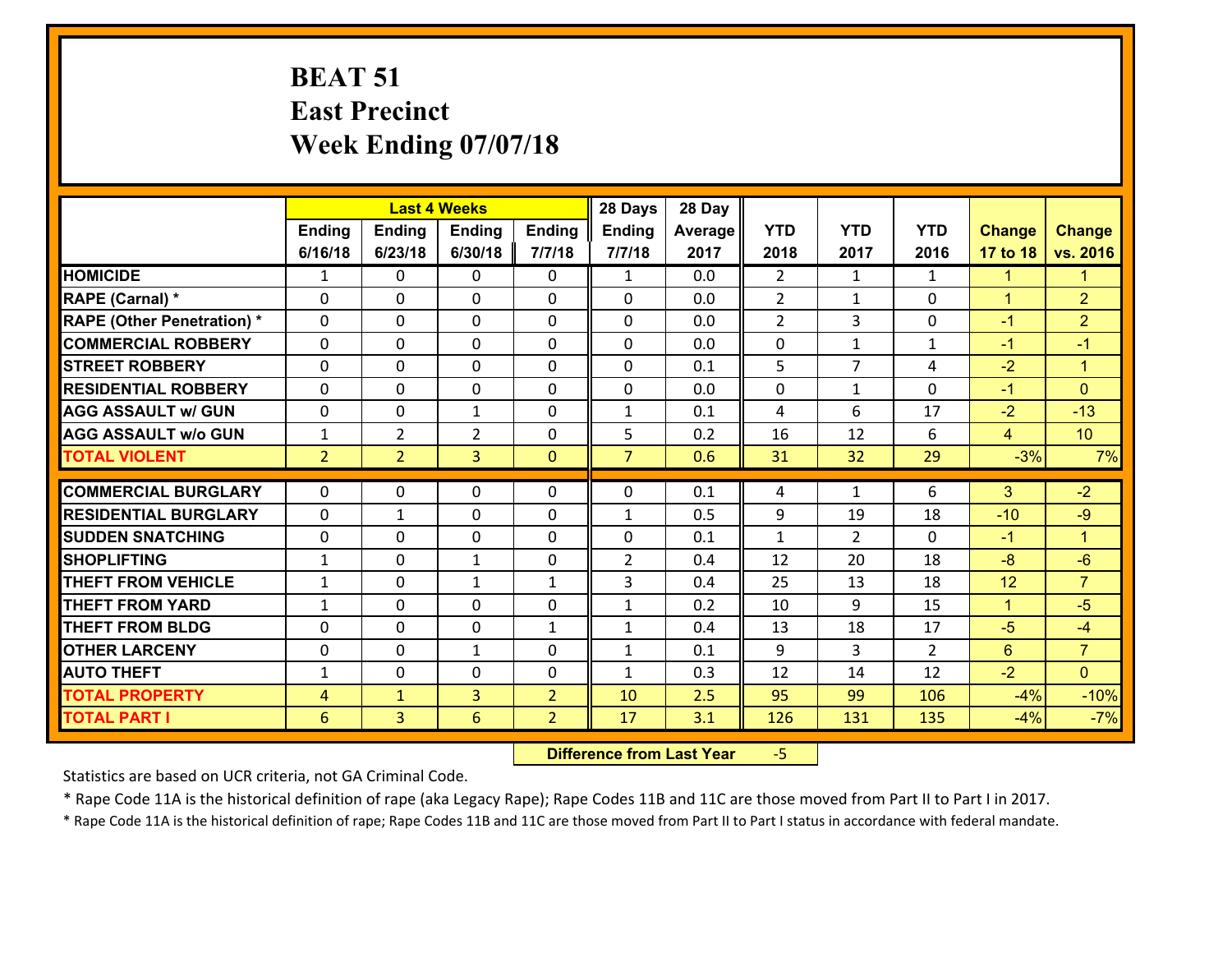### **BEAT 52 East Precinct Week Ending 07/07/18**

|                                   |                |                | <b>Last 4 Weeks</b> |                | 28 Days        | 28 Day  |                |                |                |                      |                      |
|-----------------------------------|----------------|----------------|---------------------|----------------|----------------|---------|----------------|----------------|----------------|----------------------|----------------------|
|                                   | Ending         | <b>Ending</b>  | <b>Ending</b>       | Ending         | <b>Ending</b>  | Average | <b>YTD</b>     | <b>YTD</b>     | <b>YTD</b>     | <b>Change</b>        | <b>Change</b>        |
|                                   | 6/16/18        | 6/23/18        | 6/30/18             | 7/7/18         | 6/30/18        | 2017    | 2018           | 2017           | 2016           | 17 to 18             | vs. 2016             |
| <b>HOMICIDE</b>                   | $\Omega$       | 0              | $\Omega$            | 0              | $\Omega$       | 0.0     | $\Omega$       | $\Omega$       | $\mathcal{L}$  | $\mathbf{0}$         | $-2$                 |
| RAPE (Carnal) *                   | 0              | 0              | $\mathbf{0}$        | 0              | $\Omega$       | 0.1     | 2              | 0              | $\Omega$       | 2                    | $\overline{2}$       |
| <b>RAPE (Other Penetration) *</b> | $\Omega$       | 0              | $\mathbf{0}$        | $\Omega$       | $\Omega$       | 0.2     | 0              | $\overline{2}$ | $\Omega$       | $-2$                 | $\mathbf{0}$         |
| <b>COMMERCIAL ROBBERY</b>         | 0              | 0              | 0                   | 0              | 0              | 0.0     | $\mathbf{1}$   | 0              | $\Omega$       | $\mathbf{1}$         | $\mathbf{1}$         |
| <b>STREET ROBBERY</b>             | $\Omega$       | 0              | $\mathbf 0$         | 0              | 0              | 1.1     | $\overline{2}$ | 6              | 12             | $-4$                 | $-10$                |
| <b>RESIDENTIAL ROBBERY</b>        | $\Omega$       | 0              | $\mathbf 0$         | $\Omega$       | 0              | 0.3     | 0              | $\overline{2}$ | $\mathbf{1}$   | $-2$                 | $-1$                 |
| <b>AGG ASSAULT w/ GUN</b>         | $\Omega$       | 1              | $\mathbf 0$         | 0              | $\mathbf{1}$   | 0.5     | 3              | 5              | 15             | $-2$                 | $-12$                |
| <b>AGG ASSAULT w/o GUN</b>        | 0              | 0              | $\overline{2}$      | 0              | $\overline{2}$ | 1.2     | 8              | 10             | 4              | $-2$                 | $\overline{4}$       |
| <b>TOTAL VIOLENT</b>              | $\mathbf{0}$   | $\mathbf{1}$   | $\overline{2}$      | $\mathbf{0}$   | $\overline{3}$ | 3.4     | 16             | 25             | 34             | $-36%$               | $-53%$               |
| <b>COMMERCIAL BURGLARY</b>        | $\Omega$       | 0              | $\mathbf{0}$        | $\Omega$       | $\Omega$       | 0.2     | $\mathbf{1}$   | $\mathbf{1}$   | $\Omega$       | $\mathbf{0}$         | $\blacktriangleleft$ |
| <b>RESIDENTIAL BURGLARY</b>       | $\mathbf{1}$   | 0              | $\mathbf 0$         | 0              | $\mathbf{1}$   | 2.6     | 27             | 15             | 365            | 12                   | $-338$               |
| <b>SUDDEN SNATCHING</b>           | 0              | 0              | $\mathbf 0$         | 0              | 0              | 0.3     | $\mathbf{1}$   | $\overline{2}$ | $\Omega$       | $-1$                 | $\mathbf{1}$         |
| <b>SHOPLIFTING</b>                | 0              | 0              | 1                   | 0              | $\mathbf{1}$   | 0.3     | $\overline{2}$ | $\overline{2}$ | $\overline{2}$ | $\overline{0}$       | $\mathbf{0}$         |
| <b>THEFT FROM VEHICLE</b>         | $\overline{2}$ | 0              | $\overline{2}$      | 0              | 4              | 7.2     | 16             | 42             | 20             | $-26$                | $-4$                 |
| <b>THEFT FROM YARD</b>            | $\mathbf{1}$   | 0              | $\mathbf 0$         | $\mathbf{1}$   | $\overline{2}$ | 1.8     | 10             | 14             | 10             | $-4$                 | $\overline{0}$       |
| <b>THEFT FROM BLDG</b>            | 0              | 1              | $\mathbf 0$         | $\mathbf{1}$   | $\overline{2}$ | 1.3     | 11             | 8              | 18             | 3                    | $-7$                 |
| <b>OTHER LARCENY</b>              | 0              | 0              | $\mathbf 0$         | 0              | 0              | 0.5     | 6              | 4              | 4              | $\overline{2}$       | $\overline{2}$       |
| <b>AUTO THEFT</b>                 | $\mathbf{0}$   | 0              | $\mathbf{0}$        | 0              | 0              | 2.5     | 16             | 15             | 12             | $\blacktriangleleft$ | $\overline{4}$       |
| <b>TOTAL PROPERTY</b>             | $\overline{4}$ | $\mathbf{1}$   | $\overline{3}$      | $\overline{2}$ | 10             | 16.6    | 90             | 103            | 431            | $-13%$               | $-79%$               |
| <b>TOTAL PART I</b>               | $\overline{4}$ | $\overline{2}$ | 5                   | $\overline{2}$ | 13             | 20.0    | 106            | 128            | 465            | $-17%$               | $-77%$               |
|                                   |                |                |                     |                |                |         |                |                |                |                      |                      |

 **Difference from Last Year**r -22

Statistics are based on UCR criteria, not GA Criminal Code.

\* Rape Code 11A is the historical definition of rape (aka Legacy Rape); Rape Codes 11B and 11C are those moved from Part II to Part I in 2017.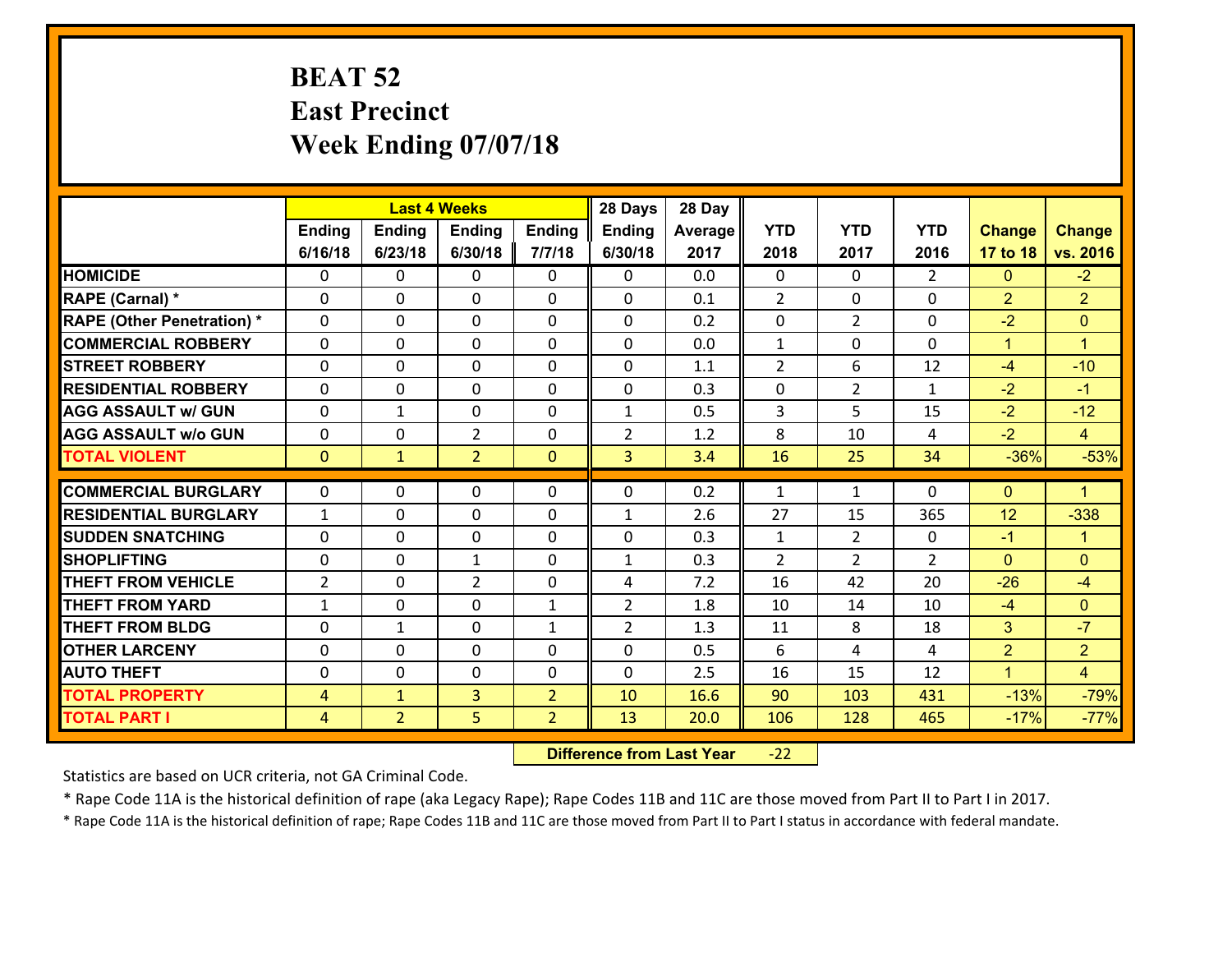### **BEAT 53 East Precinct Week Ending 07/07/18**

| <b>YTD</b><br><b>YTD</b><br><b>YTD</b><br>Ending<br><b>Ending</b><br><b>Ending</b><br><b>Ending</b><br><b>Ending</b><br><b>Change</b><br>Average<br>6/23/18<br>2017<br>2016<br>6/16/18<br>6/30/18<br>7/7/18<br>6/30/18<br>2018<br>2017<br>17 to 18<br><b>HOMICIDE</b><br>0.5<br>0<br>0<br>0<br>0<br>$\Omega$<br>4<br>$\mathbf{1}$<br>0<br>$-4$<br>$-1$<br>RAPE (Carnal) *<br>$\overline{2}$<br>$\overline{2}$<br>$\overline{2}$<br>0<br>0<br>$\mathbf{1}$<br>$\mathbf{1}$<br>0.1<br>$\mathbf{0}$<br>$\mathbf{0}$<br>0<br><b>RAPE (Other Penetration) *</b><br>$\overline{2}$<br>$-2$<br>$\Omega$<br>0<br>$\mathbf{0}$<br>$\Omega$<br>0.2<br>0<br>$\Omega$<br>$-1$<br>$\mathbf{1}$<br><b>COMMERCIAL ROBBERY</b><br>0<br>0<br>$\mathbf{0}$<br>$\Omega$<br>0.1<br>$\Omega$<br>$\mathbf{0}$<br>$\Omega$<br>$\mathbf{0}$<br>$\mathbf{0}$<br>0<br>$\overline{2}$<br>0<br>$\mathbf 0$<br>0<br>0.3<br>$\overline{2}$<br>8<br><b>STREET ROBBERY</b><br>0<br>0<br>4<br>$-4$<br>$\overline{2}$<br>$-2$<br><b>RESIDENTIAL ROBBERY</b><br>$\Omega$<br>0<br>$\mathbf{0}$<br>$\Omega$<br>0<br>0.2<br>0<br>$-1$<br>$\mathbf{1}$<br>5<br>0<br>0<br>$\mathbf 0$<br>0<br>6<br><b>AGG ASSAULT w/ GUN</b><br>$\Omega$<br>1.7<br>16<br>$-10$<br>$\mathbf{1}$<br>3 <sup>1</sup><br>$\overline{7}$<br><b>AGG ASSAULT w/o GUN</b><br>0<br>0<br>$\mathbf 0$<br>0<br>1.2<br>$-3$<br>0<br>10<br>4<br><b>TOTAL VIOLENT</b><br>$\overline{0}$<br>$-44%$<br>$\mathbf{0}$<br>$\mathbf{0}$<br>$\mathbf{1}$<br>4.3<br>19<br>34<br>24<br>$\mathbf{1}$<br><b>COMMERCIAL BURGLARY</b><br>$\overline{2}$<br>$\mathbf{1}$<br>0<br>$\mathbf{0}$<br>0<br>0.1<br>2<br>$\mathbf{0}$<br>$\mathbf{1}$<br>$\mathbf{1}$<br>1<br>$\overline{7}$<br><b>RESIDENTIAL BURGLARY</b><br>$\mathbf{0}$<br>$\overline{2}$<br>$-20$<br>$\mathbf{1}$<br>1<br>0<br>2.5<br>22<br>15<br>42<br><b>SUDDEN SNATCHING</b><br>0<br>0<br>0<br>$\Omega$<br>0.2<br>$\overline{2}$<br>$\overline{2}$<br>0<br>1<br>$-1$<br>$-1$<br>8<br>0<br>9<br>$9^{\circ}$<br><b>SHOPLIFTING</b><br>0<br>$\mathbf{1}$<br>0<br>$\mathbf{1}$<br>0.1<br>0<br>$\mathbf{1}$<br>$\overline{7}$<br>3 <sup>5</sup><br><b>THEFT FROM VEHICLE</b><br>0<br>4<br>$\overline{2}$<br>29<br>26<br>$-2$<br>$\mathbf{1}$<br>6.3<br>31<br>$\overline{2}$<br>3<br>8<br>$\overline{2}$<br>8<br><b>THEFT FROM YARD</b><br>0<br>$\mathbf{0}$<br>2.2<br>16<br>14<br>$\mathbf{1}$<br><b>THEFT FROM BLDG</b><br>3<br>$-2$<br>$-20$<br>0<br>$\mathbf{0}$<br>$\mathbf{1}$<br>4<br>4.4<br>21<br>23<br>41<br>0<br>$\overline{2}$<br><b>OTHER LARCENY</b><br>0<br>0.3<br>3<br>$\Omega$<br>$\mathbf{1}$<br>$\mathbf{1}$<br>1<br>4<br>$\overline{4}$<br>3 <sup>1</sup><br>$-3$<br>$\overline{2}$<br>$\overline{2}$<br><b>AUTO THEFT</b><br>$\mathbf{0}$<br>0<br>0<br>2.7<br>13<br>19<br>16 |                       |   |   | <b>Last 4 Weeks</b> |   | 28 Days | 28 Day |     |     |     |     |               |
|-----------------------------------------------------------------------------------------------------------------------------------------------------------------------------------------------------------------------------------------------------------------------------------------------------------------------------------------------------------------------------------------------------------------------------------------------------------------------------------------------------------------------------------------------------------------------------------------------------------------------------------------------------------------------------------------------------------------------------------------------------------------------------------------------------------------------------------------------------------------------------------------------------------------------------------------------------------------------------------------------------------------------------------------------------------------------------------------------------------------------------------------------------------------------------------------------------------------------------------------------------------------------------------------------------------------------------------------------------------------------------------------------------------------------------------------------------------------------------------------------------------------------------------------------------------------------------------------------------------------------------------------------------------------------------------------------------------------------------------------------------------------------------------------------------------------------------------------------------------------------------------------------------------------------------------------------------------------------------------------------------------------------------------------------------------------------------------------------------------------------------------------------------------------------------------------------------------------------------------------------------------------------------------------------------------------------------------------------------------------------------------------------------------------------------------------------------------------------------------------------------------------------------------------------------------------------------------------------------------------------------------------------------------------------------------------------------------------------------------------------------------------------|-----------------------|---|---|---------------------|---|---------|--------|-----|-----|-----|-----|---------------|
|                                                                                                                                                                                                                                                                                                                                                                                                                                                                                                                                                                                                                                                                                                                                                                                                                                                                                                                                                                                                                                                                                                                                                                                                                                                                                                                                                                                                                                                                                                                                                                                                                                                                                                                                                                                                                                                                                                                                                                                                                                                                                                                                                                                                                                                                                                                                                                                                                                                                                                                                                                                                                                                                                                                                                                       |                       |   |   |                     |   |         |        |     |     |     |     | <b>Change</b> |
|                                                                                                                                                                                                                                                                                                                                                                                                                                                                                                                                                                                                                                                                                                                                                                                                                                                                                                                                                                                                                                                                                                                                                                                                                                                                                                                                                                                                                                                                                                                                                                                                                                                                                                                                                                                                                                                                                                                                                                                                                                                                                                                                                                                                                                                                                                                                                                                                                                                                                                                                                                                                                                                                                                                                                                       |                       |   |   |                     |   |         |        |     |     |     |     | vs. 2016      |
|                                                                                                                                                                                                                                                                                                                                                                                                                                                                                                                                                                                                                                                                                                                                                                                                                                                                                                                                                                                                                                                                                                                                                                                                                                                                                                                                                                                                                                                                                                                                                                                                                                                                                                                                                                                                                                                                                                                                                                                                                                                                                                                                                                                                                                                                                                                                                                                                                                                                                                                                                                                                                                                                                                                                                                       |                       |   |   |                     |   |         |        |     |     |     |     |               |
|                                                                                                                                                                                                                                                                                                                                                                                                                                                                                                                                                                                                                                                                                                                                                                                                                                                                                                                                                                                                                                                                                                                                                                                                                                                                                                                                                                                                                                                                                                                                                                                                                                                                                                                                                                                                                                                                                                                                                                                                                                                                                                                                                                                                                                                                                                                                                                                                                                                                                                                                                                                                                                                                                                                                                                       |                       |   |   |                     |   |         |        |     |     |     |     |               |
|                                                                                                                                                                                                                                                                                                                                                                                                                                                                                                                                                                                                                                                                                                                                                                                                                                                                                                                                                                                                                                                                                                                                                                                                                                                                                                                                                                                                                                                                                                                                                                                                                                                                                                                                                                                                                                                                                                                                                                                                                                                                                                                                                                                                                                                                                                                                                                                                                                                                                                                                                                                                                                                                                                                                                                       |                       |   |   |                     |   |         |        |     |     |     |     |               |
|                                                                                                                                                                                                                                                                                                                                                                                                                                                                                                                                                                                                                                                                                                                                                                                                                                                                                                                                                                                                                                                                                                                                                                                                                                                                                                                                                                                                                                                                                                                                                                                                                                                                                                                                                                                                                                                                                                                                                                                                                                                                                                                                                                                                                                                                                                                                                                                                                                                                                                                                                                                                                                                                                                                                                                       |                       |   |   |                     |   |         |        |     |     |     |     |               |
|                                                                                                                                                                                                                                                                                                                                                                                                                                                                                                                                                                                                                                                                                                                                                                                                                                                                                                                                                                                                                                                                                                                                                                                                                                                                                                                                                                                                                                                                                                                                                                                                                                                                                                                                                                                                                                                                                                                                                                                                                                                                                                                                                                                                                                                                                                                                                                                                                                                                                                                                                                                                                                                                                                                                                                       |                       |   |   |                     |   |         |        |     |     |     |     |               |
|                                                                                                                                                                                                                                                                                                                                                                                                                                                                                                                                                                                                                                                                                                                                                                                                                                                                                                                                                                                                                                                                                                                                                                                                                                                                                                                                                                                                                                                                                                                                                                                                                                                                                                                                                                                                                                                                                                                                                                                                                                                                                                                                                                                                                                                                                                                                                                                                                                                                                                                                                                                                                                                                                                                                                                       |                       |   |   |                     |   |         |        |     |     |     |     |               |
|                                                                                                                                                                                                                                                                                                                                                                                                                                                                                                                                                                                                                                                                                                                                                                                                                                                                                                                                                                                                                                                                                                                                                                                                                                                                                                                                                                                                                                                                                                                                                                                                                                                                                                                                                                                                                                                                                                                                                                                                                                                                                                                                                                                                                                                                                                                                                                                                                                                                                                                                                                                                                                                                                                                                                                       |                       |   |   |                     |   |         |        |     |     |     |     |               |
|                                                                                                                                                                                                                                                                                                                                                                                                                                                                                                                                                                                                                                                                                                                                                                                                                                                                                                                                                                                                                                                                                                                                                                                                                                                                                                                                                                                                                                                                                                                                                                                                                                                                                                                                                                                                                                                                                                                                                                                                                                                                                                                                                                                                                                                                                                                                                                                                                                                                                                                                                                                                                                                                                                                                                                       |                       |   |   |                     |   |         |        |     |     |     |     |               |
|                                                                                                                                                                                                                                                                                                                                                                                                                                                                                                                                                                                                                                                                                                                                                                                                                                                                                                                                                                                                                                                                                                                                                                                                                                                                                                                                                                                                                                                                                                                                                                                                                                                                                                                                                                                                                                                                                                                                                                                                                                                                                                                                                                                                                                                                                                                                                                                                                                                                                                                                                                                                                                                                                                                                                                       |                       |   |   |                     |   |         |        |     |     |     |     | $-21%$        |
|                                                                                                                                                                                                                                                                                                                                                                                                                                                                                                                                                                                                                                                                                                                                                                                                                                                                                                                                                                                                                                                                                                                                                                                                                                                                                                                                                                                                                                                                                                                                                                                                                                                                                                                                                                                                                                                                                                                                                                                                                                                                                                                                                                                                                                                                                                                                                                                                                                                                                                                                                                                                                                                                                                                                                                       |                       |   |   |                     |   |         |        |     |     |     |     |               |
|                                                                                                                                                                                                                                                                                                                                                                                                                                                                                                                                                                                                                                                                                                                                                                                                                                                                                                                                                                                                                                                                                                                                                                                                                                                                                                                                                                                                                                                                                                                                                                                                                                                                                                                                                                                                                                                                                                                                                                                                                                                                                                                                                                                                                                                                                                                                                                                                                                                                                                                                                                                                                                                                                                                                                                       |                       |   |   |                     |   |         |        |     |     |     |     |               |
|                                                                                                                                                                                                                                                                                                                                                                                                                                                                                                                                                                                                                                                                                                                                                                                                                                                                                                                                                                                                                                                                                                                                                                                                                                                                                                                                                                                                                                                                                                                                                                                                                                                                                                                                                                                                                                                                                                                                                                                                                                                                                                                                                                                                                                                                                                                                                                                                                                                                                                                                                                                                                                                                                                                                                                       |                       |   |   |                     |   |         |        |     |     |     |     |               |
|                                                                                                                                                                                                                                                                                                                                                                                                                                                                                                                                                                                                                                                                                                                                                                                                                                                                                                                                                                                                                                                                                                                                                                                                                                                                                                                                                                                                                                                                                                                                                                                                                                                                                                                                                                                                                                                                                                                                                                                                                                                                                                                                                                                                                                                                                                                                                                                                                                                                                                                                                                                                                                                                                                                                                                       |                       |   |   |                     |   |         |        |     |     |     |     |               |
|                                                                                                                                                                                                                                                                                                                                                                                                                                                                                                                                                                                                                                                                                                                                                                                                                                                                                                                                                                                                                                                                                                                                                                                                                                                                                                                                                                                                                                                                                                                                                                                                                                                                                                                                                                                                                                                                                                                                                                                                                                                                                                                                                                                                                                                                                                                                                                                                                                                                                                                                                                                                                                                                                                                                                                       |                       |   |   |                     |   |         |        |     |     |     |     |               |
|                                                                                                                                                                                                                                                                                                                                                                                                                                                                                                                                                                                                                                                                                                                                                                                                                                                                                                                                                                                                                                                                                                                                                                                                                                                                                                                                                                                                                                                                                                                                                                                                                                                                                                                                                                                                                                                                                                                                                                                                                                                                                                                                                                                                                                                                                                                                                                                                                                                                                                                                                                                                                                                                                                                                                                       |                       |   |   |                     |   |         |        |     |     |     |     |               |
|                                                                                                                                                                                                                                                                                                                                                                                                                                                                                                                                                                                                                                                                                                                                                                                                                                                                                                                                                                                                                                                                                                                                                                                                                                                                                                                                                                                                                                                                                                                                                                                                                                                                                                                                                                                                                                                                                                                                                                                                                                                                                                                                                                                                                                                                                                                                                                                                                                                                                                                                                                                                                                                                                                                                                                       |                       |   |   |                     |   |         |        |     |     |     |     |               |
|                                                                                                                                                                                                                                                                                                                                                                                                                                                                                                                                                                                                                                                                                                                                                                                                                                                                                                                                                                                                                                                                                                                                                                                                                                                                                                                                                                                                                                                                                                                                                                                                                                                                                                                                                                                                                                                                                                                                                                                                                                                                                                                                                                                                                                                                                                                                                                                                                                                                                                                                                                                                                                                                                                                                                                       |                       |   |   |                     |   |         |        |     |     |     |     |               |
|                                                                                                                                                                                                                                                                                                                                                                                                                                                                                                                                                                                                                                                                                                                                                                                                                                                                                                                                                                                                                                                                                                                                                                                                                                                                                                                                                                                                                                                                                                                                                                                                                                                                                                                                                                                                                                                                                                                                                                                                                                                                                                                                                                                                                                                                                                                                                                                                                                                                                                                                                                                                                                                                                                                                                                       |                       |   |   |                     |   |         |        |     |     |     |     |               |
|                                                                                                                                                                                                                                                                                                                                                                                                                                                                                                                                                                                                                                                                                                                                                                                                                                                                                                                                                                                                                                                                                                                                                                                                                                                                                                                                                                                                                                                                                                                                                                                                                                                                                                                                                                                                                                                                                                                                                                                                                                                                                                                                                                                                                                                                                                                                                                                                                                                                                                                                                                                                                                                                                                                                                                       |                       |   |   |                     |   |         |        |     |     |     |     |               |
|                                                                                                                                                                                                                                                                                                                                                                                                                                                                                                                                                                                                                                                                                                                                                                                                                                                                                                                                                                                                                                                                                                                                                                                                                                                                                                                                                                                                                                                                                                                                                                                                                                                                                                                                                                                                                                                                                                                                                                                                                                                                                                                                                                                                                                                                                                                                                                                                                                                                                                                                                                                                                                                                                                                                                                       | <b>TOTAL PROPERTY</b> | 6 | 4 | 6                   | 6 | 22      | 18.7   | 120 | 102 | 141 | 18% | $-15%$        |
| $\overline{7}$<br><b>TOTAL PART I</b><br>6<br>6<br>23<br>165<br>2%<br>$\overline{4}$<br>23.0<br>139<br>136                                                                                                                                                                                                                                                                                                                                                                                                                                                                                                                                                                                                                                                                                                                                                                                                                                                                                                                                                                                                                                                                                                                                                                                                                                                                                                                                                                                                                                                                                                                                                                                                                                                                                                                                                                                                                                                                                                                                                                                                                                                                                                                                                                                                                                                                                                                                                                                                                                                                                                                                                                                                                                                            |                       |   |   |                     |   |         |        |     |     |     |     | $-16%$        |

 **Difference from Last Year**r 3

Statistics are based on UCR criteria, not GA Criminal Code.

\* Rape Code 11A is the historical definition of rape (aka Legacy Rape); Rape Codes 11B and 11C are those moved from Part II to Part I in 2017.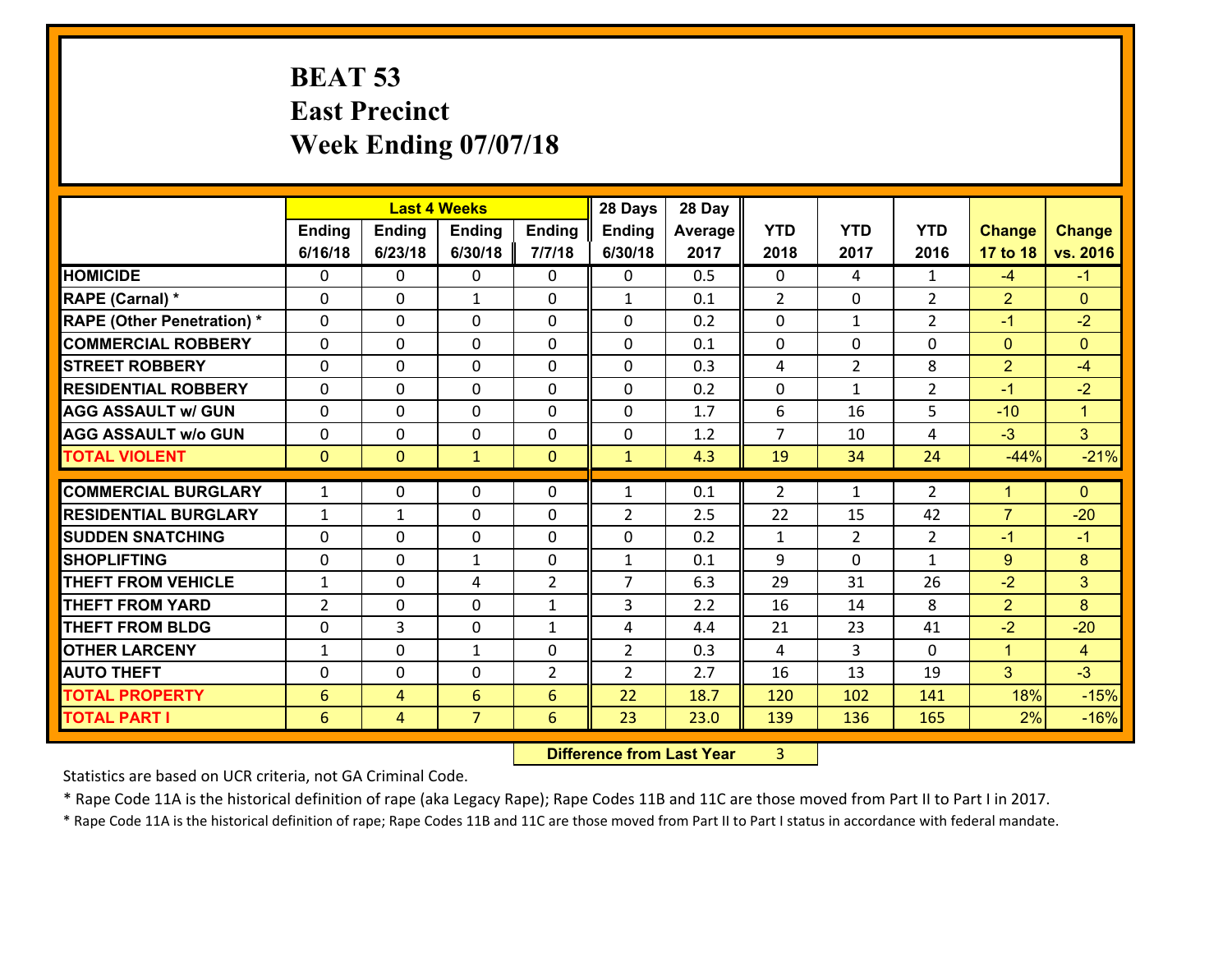# **BEAT 54 East Precinct Week Ending 07/07/18**

|                                   |                |                | <b>Last 4 Weeks</b> |              | 28 Days        | 28 Day  |                |                |                |                |                |
|-----------------------------------|----------------|----------------|---------------------|--------------|----------------|---------|----------------|----------------|----------------|----------------|----------------|
|                                   | Ending         | <b>Ending</b>  | <b>Ending</b>       | Ending       | <b>Ending</b>  | Average | <b>YTD</b>     | <b>YTD</b>     | <b>YTD</b>     | <b>Change</b>  | <b>Change</b>  |
|                                   | 6/16/18        | 6/23/18        | 6/30/18             | 7/7/18       | 6/30/18        | 2017    | 2018           | 2017           | 2016           | 17 to 18       | vs. 2016       |
| <b>HOMICIDE</b>                   | $\Omega$       | 0              | $\Omega$            | 0            | $\Omega$       | 0.2     | 4              | 3              | $\mathbf{1}$   | $\mathbf{1}$   | $\mathbf{3}$   |
| RAPE (Carnal) *                   | 0              | 0              | $\mathbf{0}$        | 0            | $\Omega$       | 0.1     | $\mathbf{0}$   | 0              | $\Omega$       | $\mathbf{0}$   | $\mathbf{0}$   |
| <b>RAPE (Other Penetration) *</b> | $\Omega$       | 0              | $\mathbf{0}$        | $\Omega$     | $\Omega$       | 0.1     | 0              | $\Omega$       | $\mathbf{1}$   | $\mathbf{0}$   | $-1$           |
| <b>COMMERCIAL ROBBERY</b>         | 0              | 0              | 0                   | 0            | 0              | 0.9     | $\mathbf{1}$   | 10             | $\Omega$       | $-9$           | $\mathbf{1}$   |
| <b>STREET ROBBERY</b>             | $\Omega$       | $\mathbf{1}$   | $\mathbf 0$         | 0            | $\mathbf{1}$   | 0.8     | 6              | $\overline{7}$ | 13             | $-1$           | $-7$           |
| <b>RESIDENTIAL ROBBERY</b>        | $\Omega$       | 1              | $\mathbf 0$         | $\Omega$     | $\mathbf{1}$   | 0.0     | $\mathbf{1}$   | $\Omega$       | 3              | $\mathbf{1}$   | $-2$           |
| <b>AGG ASSAULT w/ GUN</b>         | $\Omega$       | 0              | $\mathbf 0$         | 0            | 0              | 1.1     | 8              | 11             | 15             | $-3$           | $-7$           |
| <b>AGG ASSAULT w/o GUN</b>        | 0              | $\overline{2}$ | $\overline{2}$      | $\mathbf 0$  | 4              | 0.8     | 9              | 8              | $\overline{2}$ | $\mathbf{1}$   | $\overline{7}$ |
| <b>TOTAL VIOLENT</b>              | $\mathbf{0}$   | $\overline{4}$ | $\overline{2}$      | $\mathbf{0}$ | 6              | 4.0     | 29             | 39             | 35             | $-26%$         | $-17%$         |
| <b>COMMERCIAL BURGLARY</b>        | $\Omega$       | 0              | $\mathbf{0}$        | $\Omega$     | $\Omega$       | 0.7     | 2              | $\mathfrak{D}$ | 8              | $\mathbf{0}$   | $-6$           |
|                                   |                |                |                     |              | $\overline{7}$ |         |                |                |                |                |                |
| <b>RESIDENTIAL BURGLARY</b>       | 4              | 1              | $\overline{2}$      | 0            |                | 5.1     | 32             | 34             | 47             | $-2$           | $-15$          |
| <b>SUDDEN SNATCHING</b>           | 0              | 0              | $\mathbf 0$         | 0            | 0              | 0.1     | $\mathbf 0$    | 0              | 0<br>39        | $\overline{0}$ | $\mathbf{0}$   |
| <b>SHOPLIFTING</b>                | 0              | $\overline{2}$ | $\overline{2}$      | $\mathbf{1}$ | 5              | 5.0     | 43             | 19             |                | 24             | $\overline{4}$ |
| <b>THEFT FROM VEHICLE</b>         | $\mathbf{1}$   | 0              | 1                   | $\mathbf{1}$ | 3              | 5.3     | 23             | 41             | 41             | $-18$          | $-18$          |
| <b>THEFT FROM YARD</b>            | 0              | $\mathbf{1}$   | 1                   | 0            | $\overline{2}$ | 2.3     | 16             | 17             | 10             | $-1$           | $6\phantom{a}$ |
| <b>THEFT FROM BLDG</b>            | 0              | 0              | 3                   | 0            | 3              | 2.3     | 21             | 23             | 16             | $-2$           | 5              |
| <b>OTHER LARCENY</b>              | 0              | 0              | $\mathbf 0$         | $\mathbf{1}$ | $\mathbf{1}$   | 0.2     | $\overline{7}$ | $\overline{2}$ | 3              | 5              | $\overline{4}$ |
| <b>AUTO THEFT</b>                 | 0              | 0              | $\mathbf{0}$        | 0            | 0              | 1.9     | 18             | 21             | 21             | $-3$           | $-3$           |
| <b>TOTAL PROPERTY</b>             | 5 <sub>5</sub> | 4              | 9                   | 3            | 21             | 22.9    | 162            | 159            | 185            | 2%             | $-12%$         |
| <b>TOTAL PART I</b>               | 5              | 8              | 11                  | 3            | 27             | 26.8    | 191            | 198            | 220            | $-4%$          | $-13%$         |

 **Difference from Last Year**‐7

Statistics are based on UCR criteria, not GA Criminal Code.

\* Rape Code 11A is the historical definition of rape (aka Legacy Rape); Rape Codes 11B and 11C are those moved from Part II to Part I in 2017.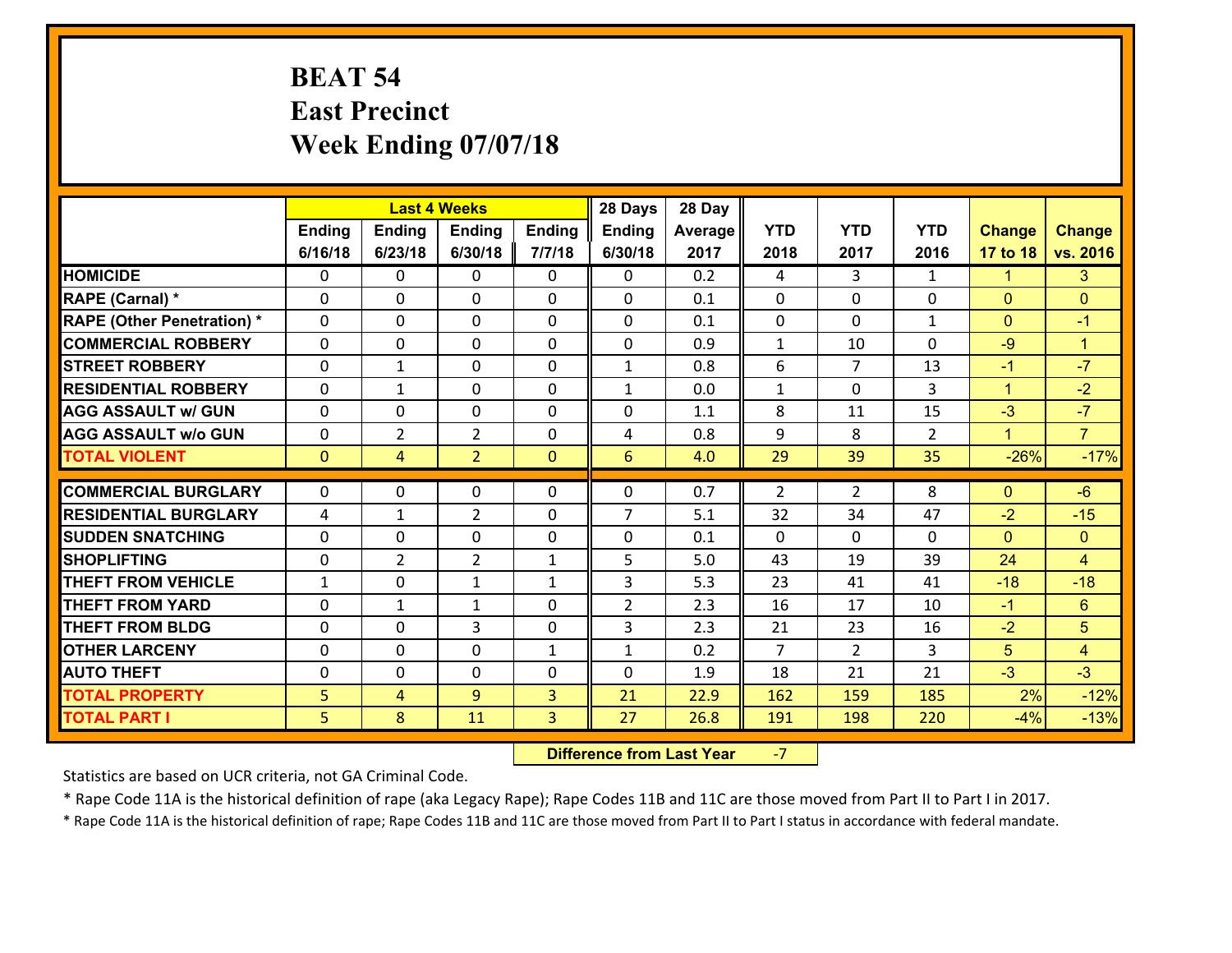#### **BEAT 55 East Precinct Week Ending 07/07/18**

|                                   |              |                | <b>Last 4 Weeks</b> |                | 28 Days        | 28 Day  |                         |              |                |                |                      |
|-----------------------------------|--------------|----------------|---------------------|----------------|----------------|---------|-------------------------|--------------|----------------|----------------|----------------------|
|                                   | Ending       | <b>Ending</b>  | <b>Ending</b>       | Ending         | <b>Ending</b>  | Average | <b>YTD</b>              | <b>YTD</b>   | <b>YTD</b>     | <b>Change</b>  | <b>Change</b>        |
|                                   | 6/16/18      | 6/23/18        | 6/30/18             | 7/7/18         | 6/30/18        | 2017    | 2018                    | 2017         | 2016           | 17 to 18       | vs. 2016             |
| <b>HOMICIDE</b>                   | 0            | 0              | $\mathbf{0}$        | 0              | 0              | 0.0     | $\mathbf{1}$            | $\Omega$     | $\Omega$       | $\mathbf{1}$   | $\blacktriangleleft$ |
| RAPE (Carnal) *                   | $\Omega$     | 0              | $\mathbf{0}$        | 0              | $\Omega$       | 0.0     | $\mathbf{0}$            | 0            | $\mathbf{1}$   | $\mathbf{0}$   | $-1$                 |
| <b>RAPE (Other Penetration) *</b> | $\Omega$     | 0              | $\Omega$            | $\Omega$       | $\Omega$       | 0.0     | $\Omega$                | $\Omega$     | $\mathbf{1}$   | $\mathbf{0}$   | $-1$                 |
| <b>COMMERCIAL ROBBERY</b>         | 0            | $\Omega$       | $\mathbf 0$         | $\Omega$       | 0              | 1.0     | $\mathbf 0$             | 9            | $\overline{2}$ | $-9$           | $-2$                 |
| <b>STREET ROBBERY</b>             | $\mathbf{1}$ | 0              | $\mathbf 0$         | 0              | $\mathbf{1}$   | 0.2     | 4                       | $\mathbf{1}$ | 5              | 3              | $-1$                 |
| <b>RESIDENTIAL ROBBERY</b>        | $\Omega$     | 0              | $\mathbf 0$         | 0              | 0              | 0.0     | $\mathbf 0$             | $\mathbf{1}$ | 0              | $-1$           | $\mathbf{0}$         |
| <b>AGG ASSAULT w/ GUN</b>         | 0            | 0              | $\mathbf 0$         | 0              | 0              | 0.5     | $\overline{3}$          | 5            | 4              | $-2$           | $-1$                 |
| <b>AGG ASSAULT w/o GUN</b>        | 0            | 0              | $\mathbf 0$         | 0              | 0              | 0.5     | $\overline{\mathbf{3}}$ | $\mathbf{1}$ | 5              | $\overline{2}$ | $-2$                 |
| <b>TOTAL VIOLENT</b>              | $\mathbf{1}$ | $\overline{0}$ | $\mathbf{0}$        | $\mathbf{0}$   | $\mathbf{1}$   | 2.2     | 11                      | 17           | 18             | $-35%$         | $-39%$               |
| <b>COMMERCIAL BURGLARY</b>        | $\Omega$     | 0              |                     |                | 0              | 0.3     | 3                       |              | 6              | $\overline{2}$ | $-3$                 |
|                                   |              |                | 0                   | 0              |                |         |                         | $\mathbf{1}$ |                |                |                      |
| <b>RESIDENTIAL BURGLARY</b>       | $\Omega$     | 0              | 1                   | $\Omega$       | 1              | 3.4     | 10                      | 29           | 29             | $-19$          | $-19$                |
| <b>SUDDEN SNATCHING</b>           | $\Omega$     | 0              | $\mathbf 0$         | $\Omega$       | $\Omega$       | 0.2     | $\mathbf{1}$            | $\mathbf{1}$ | $\Omega$       | $\Omega$       | $\blacktriangleleft$ |
| <b>SHOPLIFTING</b>                | 6            | 8              | $\overline{2}$      | 3              | 19             | 13.8    | 110                     | 113          | 68             | $-3$           | 42                   |
| <b>THEFT FROM VEHICLE</b>         | 1            | 0              | 1                   | 0              | $\overline{2}$ | 4.1     | 25                      | 30           | 36             | $-5$           | $-11$                |
| <b>THEFT FROM YARD</b>            | $\mathbf{1}$ | 0              | $\mathbf 0$         | $\overline{2}$ | 3              | 1.5     | 16                      | 10           | $\overline{7}$ | $6\phantom{1}$ | 9                    |
| <b>THEFT FROM BLDG</b>            | 0            | 0              | $\mathbf 0$         | $\overline{2}$ | $\overline{2}$ | 1.5     | 10                      | 9            | 20             | $\mathbf{1}$   | $-10$                |
| <b>OTHER LARCENY</b>              | $\mathbf{1}$ | 0              | $\mathbf 0$         | 0              | $\mathbf{1}$   | 0.6     | 2                       | 4            | 0              | $-2$           | 2 <sup>1</sup>       |
| <b>AUTO THEFT</b>                 | 0            | 1              | 0                   | 0              | $\mathbf{1}$   | 1.7     | 11                      | 9            | 17             | $\overline{2}$ | $-6$                 |
| <b>TOTAL PROPERTY</b>             | 9            | 9              | 4                   | $\overline{7}$ | 29             | 27.2    | 188                     | 206          | 183            | $-9%$          | 3%                   |
| <b>TOTAL PART I</b>               | 10           | 9              | 4                   | $\overline{7}$ | 30             | 29.4    | 199                     | 223          | 201            | $-11%$         | $-1%$                |

 **Difference from Last Year**‐24

Statistics are based on UCR criteria, not GA Criminal Code.

\* Rape Code 11A is the historical definition of rape (aka Legacy Rape); Rape Codes 11B and 11C are those moved from Part II to Part I in 2017.